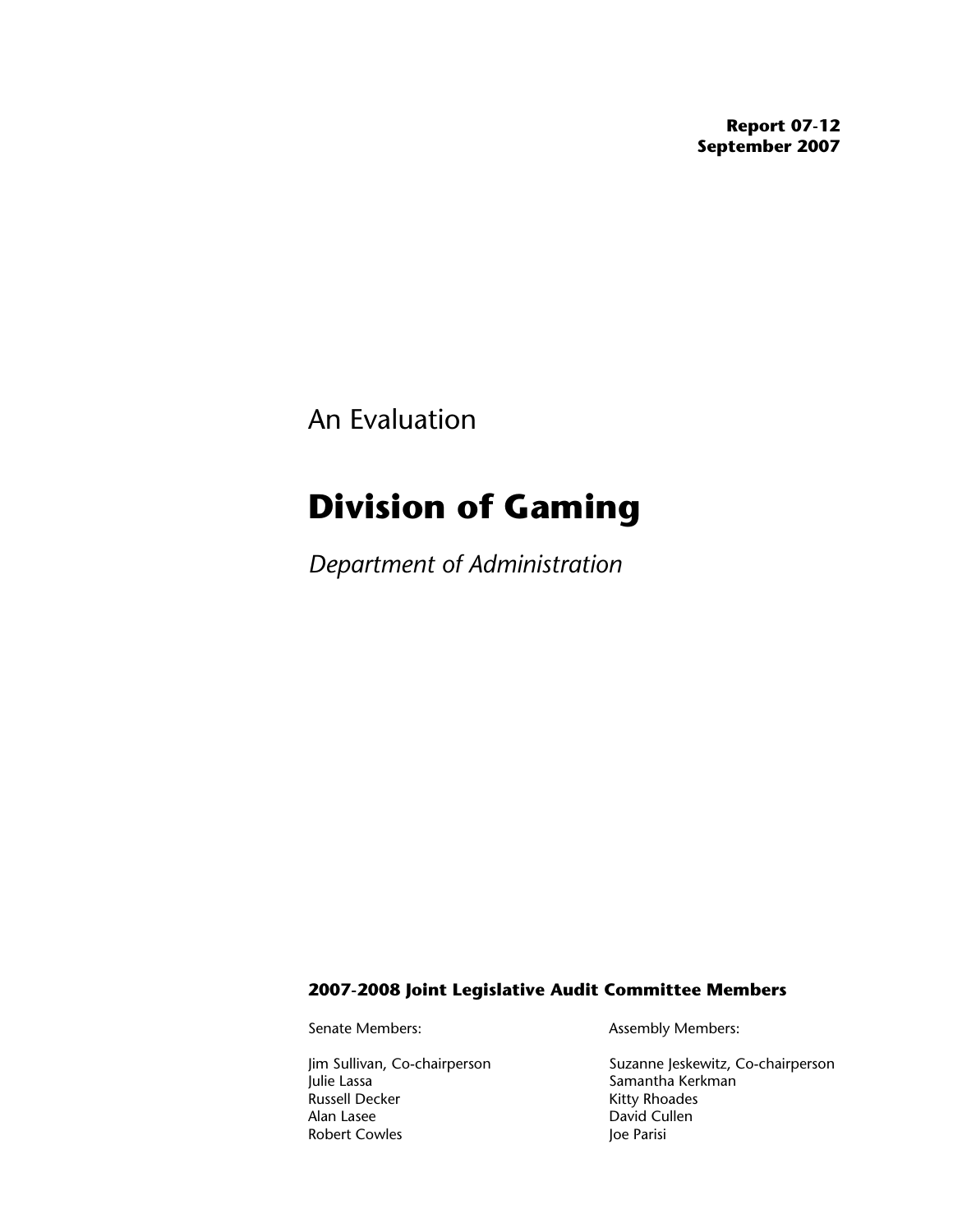### **LEGISLATIVE AUDIT BUREAU**

The Bureau is a nonpartisan legislative service agency responsible for conducting financial and program evaluation audits of state agencies. The Bureau's purpose is to provide assurance to the Legislature that financial transactions and management decisions are made effectively, efficiently, and in compliance with state law and that state agencies carry out the policies of the Legislature and the Governor. Audit Bureau reports typically contain reviews of financial transactions, analyses of agency performance or public policy issues, conclusions regarding the causes of problems found, and recommendations for improvement.

Reports are submitted to the Joint Legislative Audit Committee and made available to other committees of the Legislature and to the public. The Audit Committee may arrange public hearings on the issues identified in a report and may introduce legislation in response to the audit recommendations. However, the findings, conclusions, and recommendations in the report are those of the Legislative Audit Bureau. For more information, write the Bureau at 22 E. Mifflin Street, Suite 500, Madison, WI 53703, call (608) 266-2818, or send e-mail to leg.audit.info@legis.wisconsin.gov. Electronic copies of current reports are available on line at www.legis.wisconsin.gov/lab.

State Auditor – Janice Mueller

**Audit Prepared by** 

Paul Stuiber, *Deputy State Auditor and Contact Person*  Scott Sager Tim Coulthart Maureen Quinn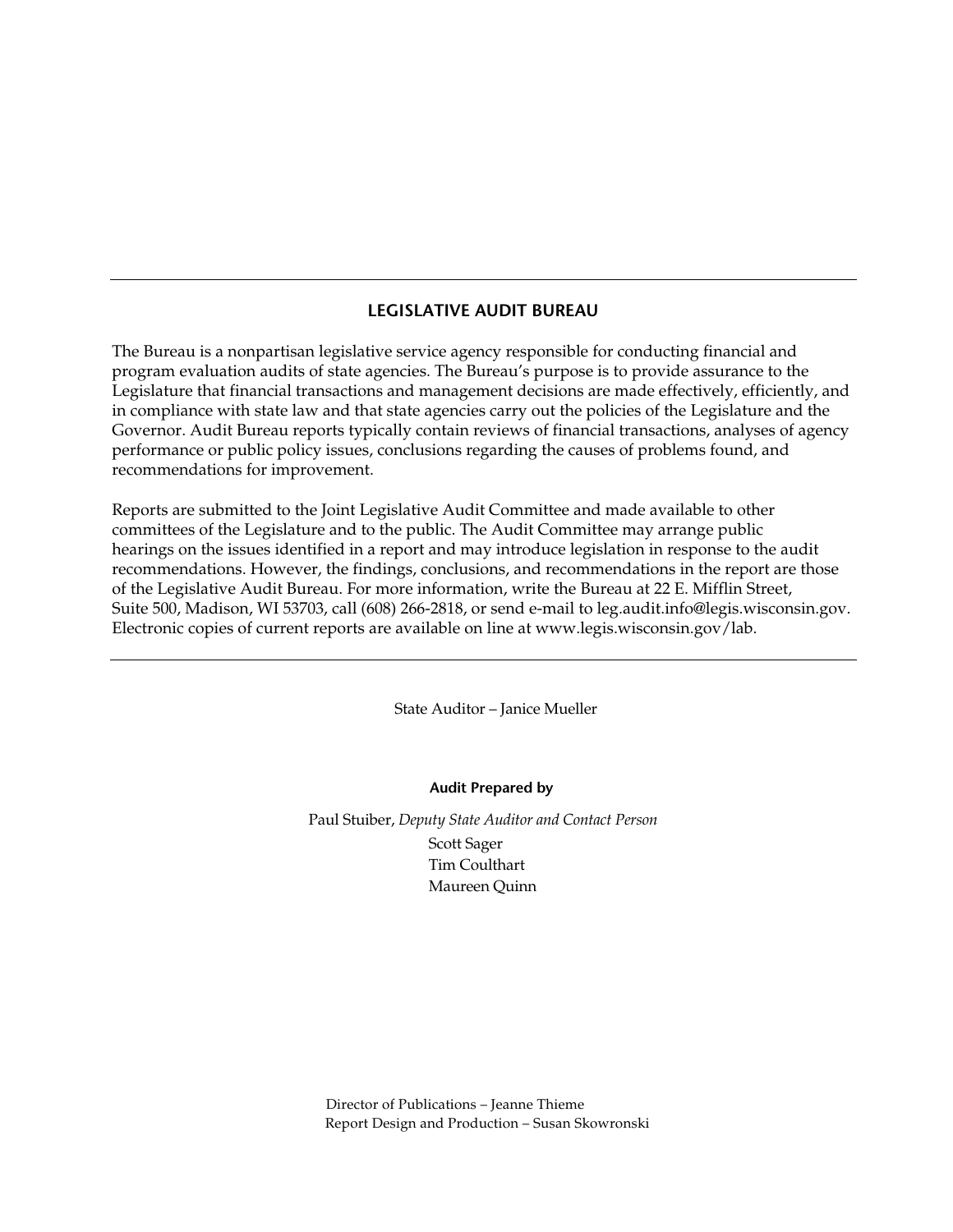# **CONTENTS**

| <b>Letter of Transmittal</b>                        | 1  |
|-----------------------------------------------------|----|
|                                                     |    |
| <b>Report Highlights</b>                            | 3  |
|                                                     |    |
| Introduction                                        | 9  |
| Division Staffing                                   | 10 |
| Division Revenue and Expenditures                   | 11 |
| Other States' Revenue from Indian Gaming            | 14 |
| <b>Tribal Revenue and Expenses</b>                  | 17 |
| <b>Tribal Gaming Revenue</b>                        | 17 |
| <b>Indian Gaming Oversight</b>                      | 21 |
| Oversight of Casino Operations                      | 21 |
| <b>Financial Audits</b>                             | 24 |
| <b>Compliance Audits</b>                            | 27 |
| <b>Vendor Certification</b>                         | 28 |
| <b>Vendor Certification Revenue</b>                 | 30 |
| <b>Timeliness of Vendor Certifications</b>          | 31 |
| Department of Justice Gaming Enforcement Activities | 33 |
| <b>Pari-Mutuel Racing</b>                           | 35 |
| Trends in Attendance and Wagering                   | 35 |
| Distribution of Pari-Mutuel Racing Revenue          | 37 |
| Payments to the Racetrack Association               | 37 |
| Payments to Greyhound Owners                        | 38 |
| Payments to the State                               | 39 |
| Payments to Local Governments                       | 40 |
| <b>Oversight Responsibilities</b>                   | 40 |
| <b>Steward Rulings</b>                              | 40 |
| Greyhound Adoptions                                 | 42 |
| <b>Charitable Gaming and Crane Games</b>            | 45 |
| Bingo                                               | 45 |
| Raffles                                             | 48 |
| <b>Crane Games</b>                                  | 50 |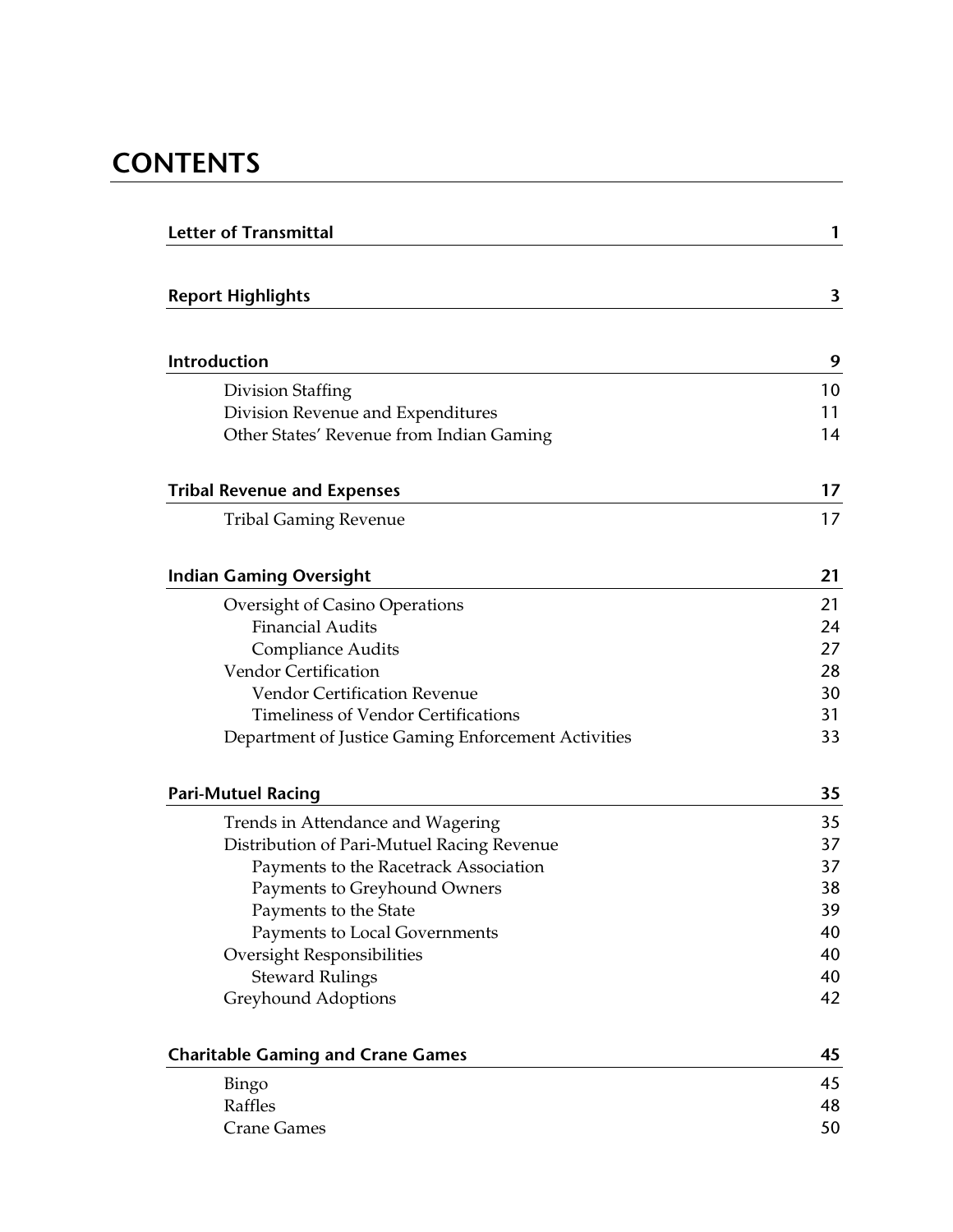## **Appendices**

[Appendix 1—Percentage Used to Calculate Tribal Payments to the State](#page-54-0)  from Net Revenue of Class III Gaming [Appendix 2—Indian Gaming Casinos](#page-56-0)  [Appendix 3—Most Common Pari-Mutuel Racing Violations](#page-58-0) 

## **Response**

[From the Department of Administration's Division of Gaming](#page-60-0)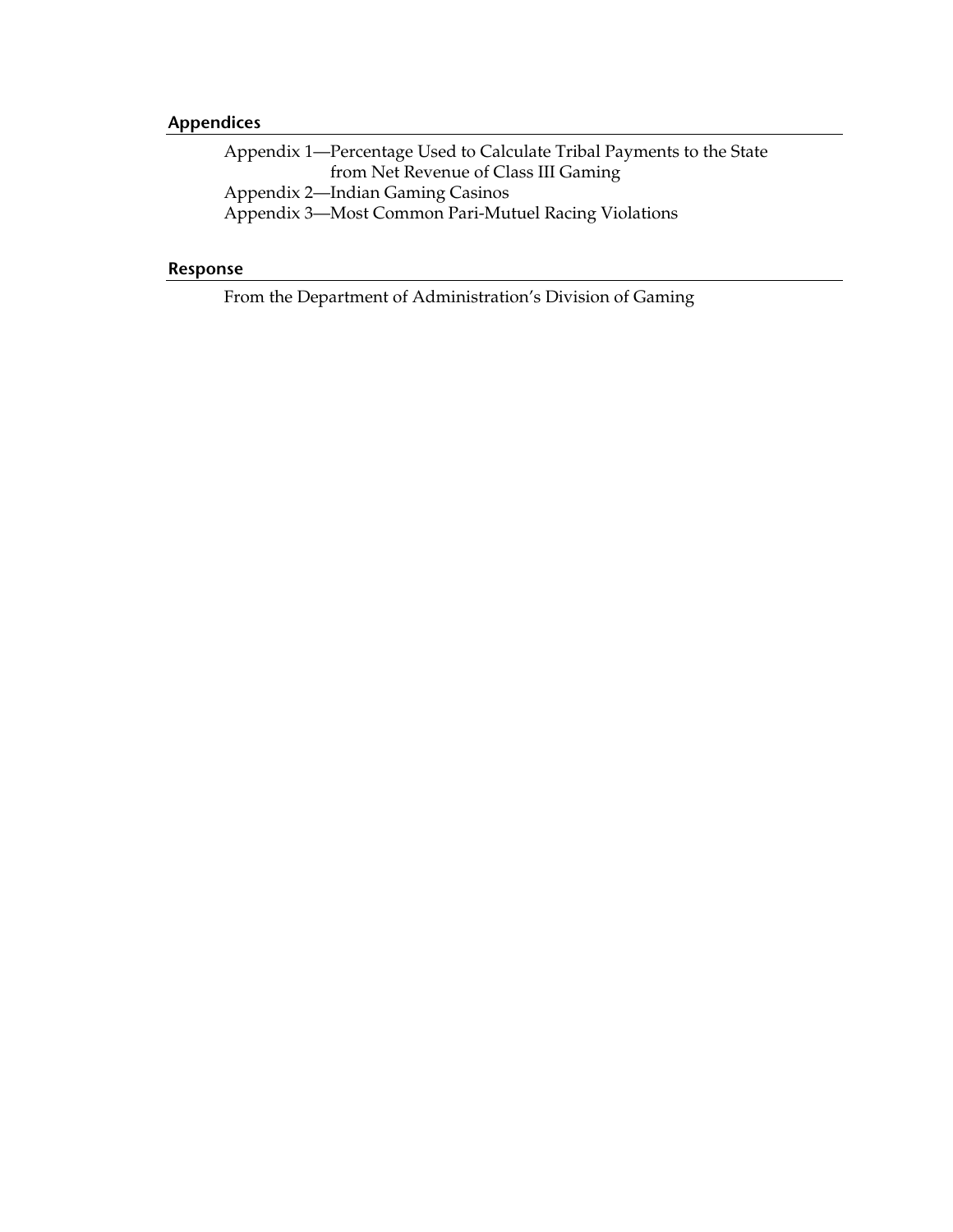<span id="page-4-0"></span>

22 East Mifflin Street, Suite 500 Madison, Wisconsin 53703  $(608)$  266-2818 Fax (608) 267-0410 leg.audit.info@legis.wisconsin.gov

September 21, 2007

Janice Mueller **State Auditor** 

Senator Jim Sullivan and Representative Suzanne Jeskewitz, Co-chairpersons Joint Legislative Audit Committee State Capitol Madison, Wisconsin 53702

Dear Senator Sullivan and Representative Jeskewitz:

We have completed a biennial performance evaluation of the Department of Administration's Division of Gaming, as required by s. 13.94(1)(eg), Wis. Stats. The Division oversees Indian gaming, pari-mutuel racing, and charitable gaming activities in Wisconsin. In fiscal year (FY) 2005-06, its expenditures to regulate all three types of gaming activities totaled \$3.3 million in program revenue.

Indian gaming represents the most significant gaming activity in Wisconsin. In 2006, tribal gaming revenue was \$1.3 billion, tribal gaming expenses were \$770.3 million, and tribal gaming profits were \$555.9 million. The 2003 compacts between the State and the tribes expanded the types of games that tribes may offer, lengthened the duration of the compacts, and changed the method tribes use to calculate payments they make to the State. In FY 2005-06, the State received \$118.7 million from ten tribes. Compact disputes with several tribes remain unresolved.

Compacts contain several provisions designed to ensure the integrity of Indian gaming in Wisconsin and compliance with regulations. One important control requires tribes to identify instances in which amounts recorded by electronic meters in electronic gaming devices differ from amounts collected from those devices and counted by casino staff. We reviewed 2006 data maintained by the Division in the State's Data Collection System and found differences in these amounts for every day of the year. The Division asserts most of these differences were caused by programming errors in the Data Collection System and the casinos' electronic accounting systems.

Although the Division reviews many important financial controls implemented by casinos, it has not routinely used the Data Collection System to identify differences between amounts recorded by electronic meters and amounts counted by casino staff. These data are important in identifying potential irregularities in gaming operations and financial reporting that cannot be identified from other controls the Division reviews. Moreover, we found that from March 2006 through April 2007, the Division did not review data maintained by casinos to determine whether the tribes identified, investigated, and documented these differences, as required by their compacts.

We appreciate the courtesy and cooperation extended to us by the Division. The Division's response follows the appendices.

Respectfully submitted, Yuelf er) layiel

Janice Mueller State Auditor

JM/PS/ss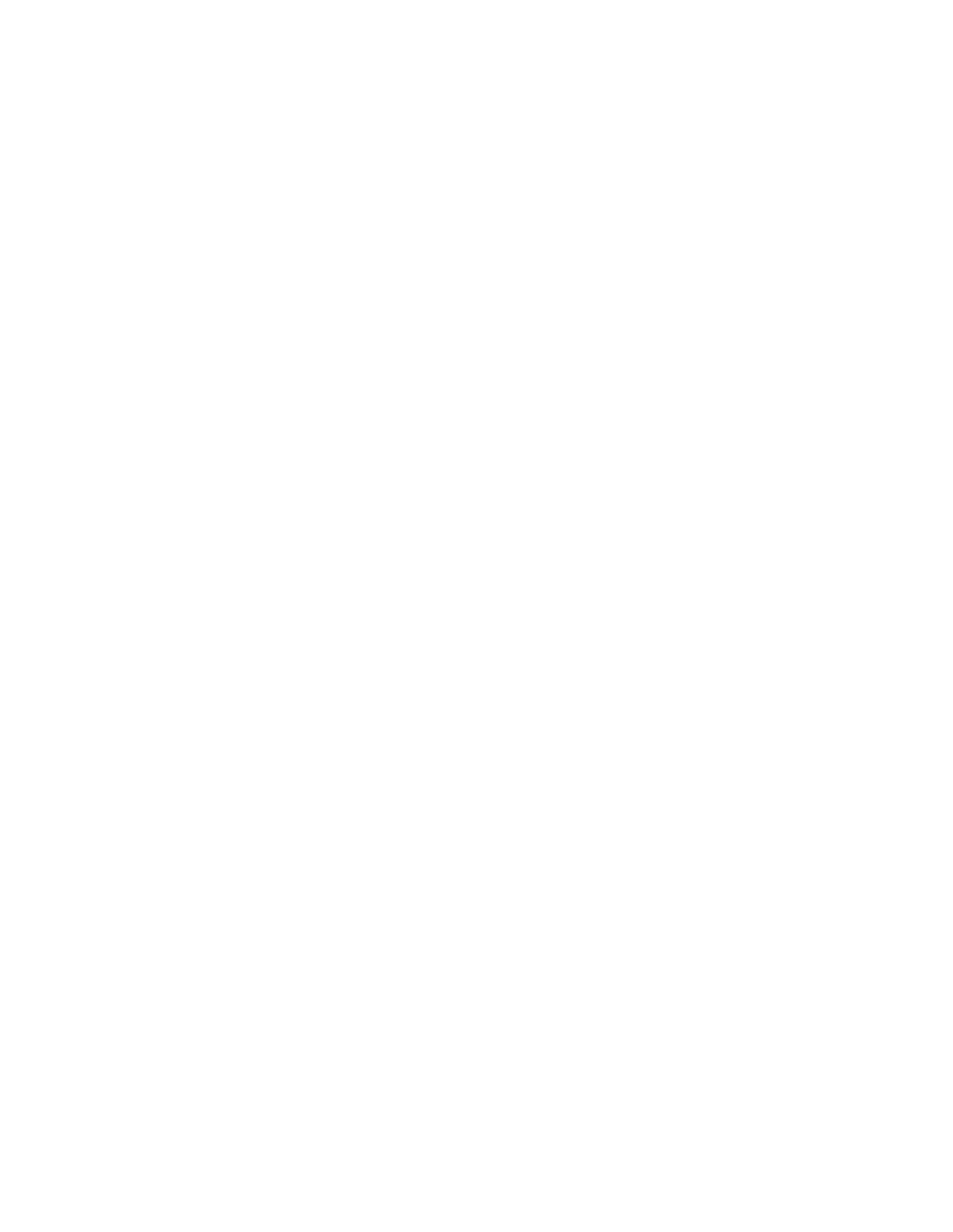# <span id="page-6-0"></span>**Report Highlights**

### *The State's revenue from gaming totaled \$121.3 million in FY 2005-06.*

*Tribal gaming revenue increased from \$1.0 billion in 2002 to \$1.3 billion in 2006.* 

*The Division has not routinely reviewed all information that could identify potential theft or fraud at casinos.* 

*Wagers at racetracks and the State's revenue from pari-mutuel racing have declined in recent years.* 

The Division of Gaming in the Department of Administration (DOA) oversees the gaming operations of 11 tribes that have negotiated compacts with the State. The compacts permit Indian gaming in Wisconsin and define regulations for tribal gaming operations. The Division also regulates pari-mutuel racing at one remaining dog track in Wisconsin, charitable bingo and raffles, and other games that are subject to regulation by the State. In fiscal year (FY) 2005-06, it was authorized 35.35 full-time equivalent (FTE) positions and spent \$3.3 million to regulate all types of gaming activities.

Under s. 13.94(1)(eg), Wis. Stats., the Legislative Audit Bureau is required to conduct a biennial performance evaluation of the Division. As part of this evaluation, we reviewed:

- the State's revenue and expenditures related to the regulation of Indian gaming, pari-mutuel wagering, and charitable gaming, as well as funding allocations for staff positions in the Division;
- tribal revenue and expenses related to gaming activities;
- oversight activities of the Division's Office of Indian Gaming, including the timeliness of its efforts to certify the vendors that provide gaming-related services or equipment to casinos;
- pari-mutuel racing, including racetrack attendance and amounts wagered, the Division's oversight at the racetrack, and its greyhound adoption program; and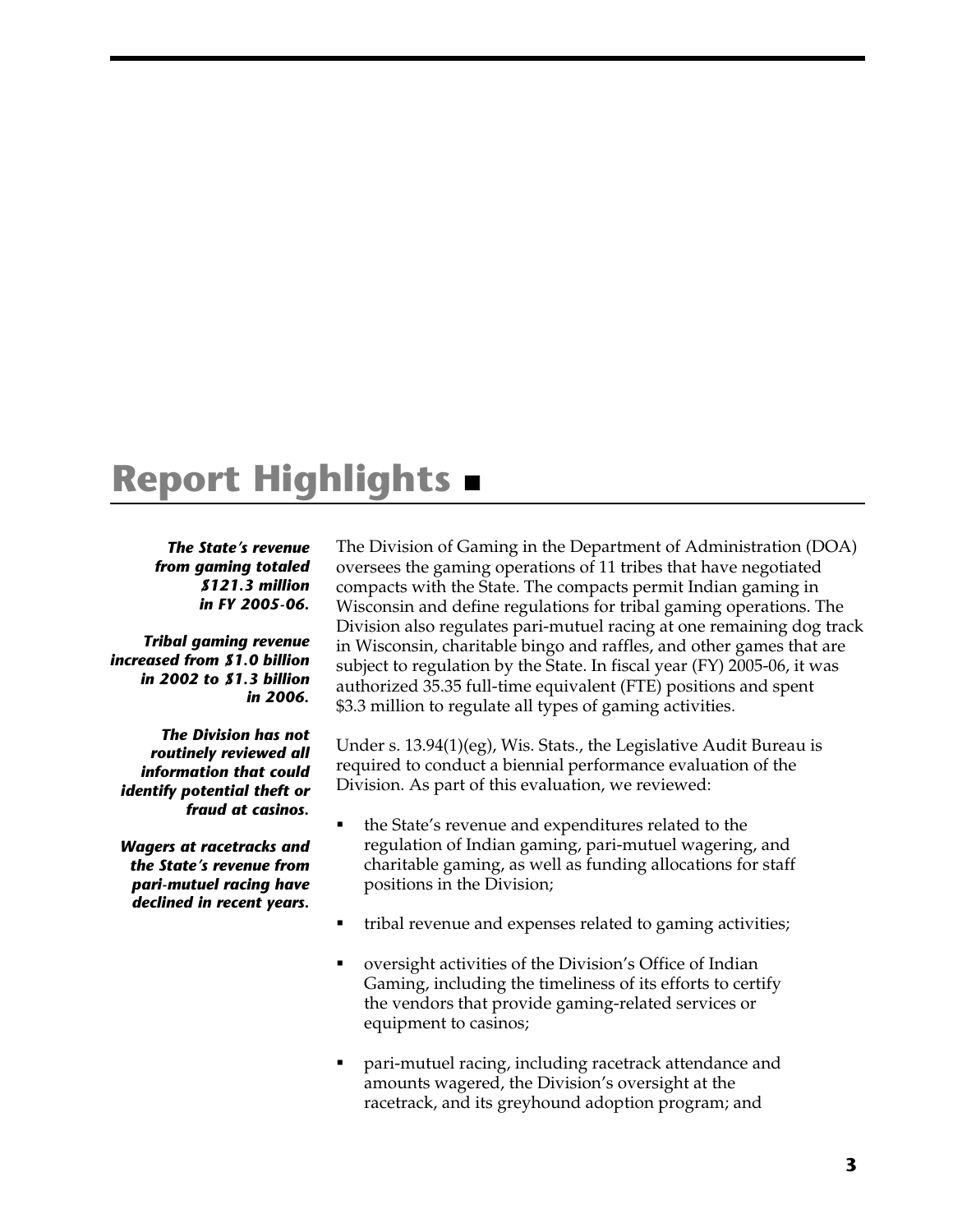■ trends in charitable gaming and crane games, which are amusement devices in which a player maneuvers a crane or claw to obtain toys or novelties worth \$5 or less.

# **State Gaming Revenue**

State revenue from all gaming activities regulated by the Division including Class III gaming at tribal casinos, pari-mutuel racing, and charitable and crane games—increased from \$28.5 million in FY 2002-03 to \$121.3 million in FY 2005-06, largely because of changes to tribal-state gaming compacts that were negotiated in 2003. The renegotiated compacts significantly increased annual payments due from tribes to the State.

Class III gaming is the State's largest source of gaming revenue. In FY 2005-06, 10 of 11 tribes that operate casinos made payments to the State totaling \$118.7 million.

However, a duration provision in seven tribal-state compacts that were signed in 2003 was invalidated by the Wisconsin Supreme Court in 2004. As a result, two tribes stopped making payments to the State.

The Potawatomi withheld \$43.6 million that was due in 2005 until October 2006, when that tribe and the State agreed to a compact duration of 25 years. The Ho-Chunk continue to withhold \$30.0 million that was due in June 2005, as well as payments based on their share of net tribal revenue from Class III gaming that were due in June 2006 and June 2007. The State and the Ho-Chunk are in litigation to resolve the matter.

A third tribe, the Lac du Flambeau, has not made any payments since 2004 because payments are not required under an extension of that tribe's compact with the State.

# **Tribal Gaming Revenue**

As shown in [Figure 1,](#page-8-0) tribes generate gaming revenue primarily through Class III gaming, which includes electronic gaming devices such as slot machines and table games such as blackjack. Compacts require each tribe to contract for an annual independent audit of its gaming operations and to submit the audit report to the Division and our office. We may release financial information only in aggregated form.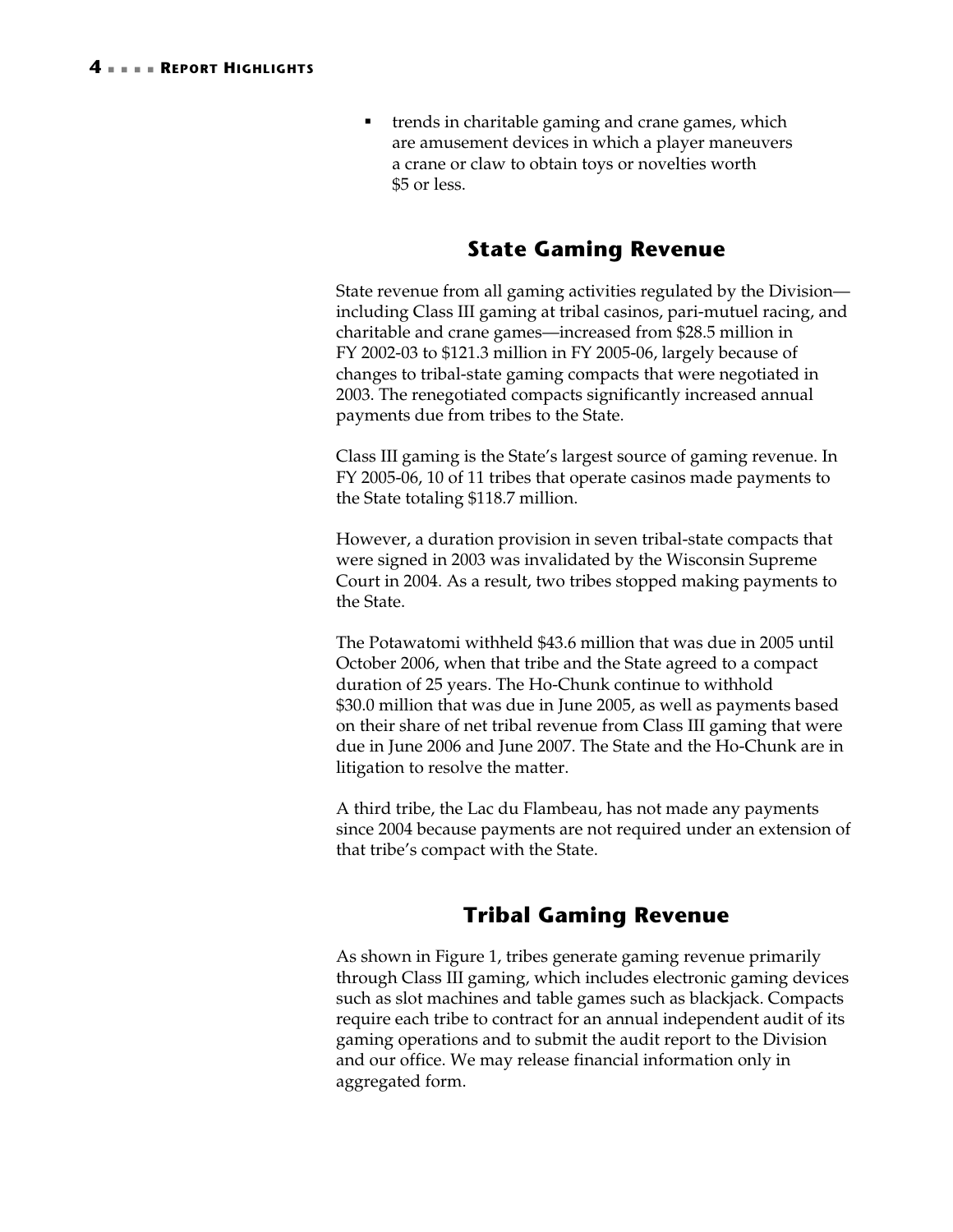<span id="page-8-0"></span>

In aggregate, tribal gaming revenue from all sources increased from \$1.0 billion in 2002 to \$1.3 billion in 2006. It should be noted, however, that while most tribes' gaming-related revenue increased, some tribes' did not.

In aggregate, net tribal revenue from Class III gaming, which excludes amounts paid out in winnings, increased 24.4 percent over the five-year period we reviewed. It totaled \$1.2 billion in 2006.

Aggregate tribal gaming revenue increased in part because the 2003 compacts authorized new types of table games, such as baccarat, craps, poker, and roulette. However, electronic gaming devices are the source of most tribal revenue from Class III gaming.

Tribes incur gaming expenses for general operations, including employee salaries and fringe benefits; promotion and marketing; and depreciation. In aggregate, tribal gaming expenses increased 37.9 percent during the period we reviewed, from \$558.7 million in 2002 to \$770.3 million in 2006. Tribal gaming profits, or revenue in excess of expenses, increased 13.3 percent, from \$490.8 million in 2002 to \$555.9 million in 2006.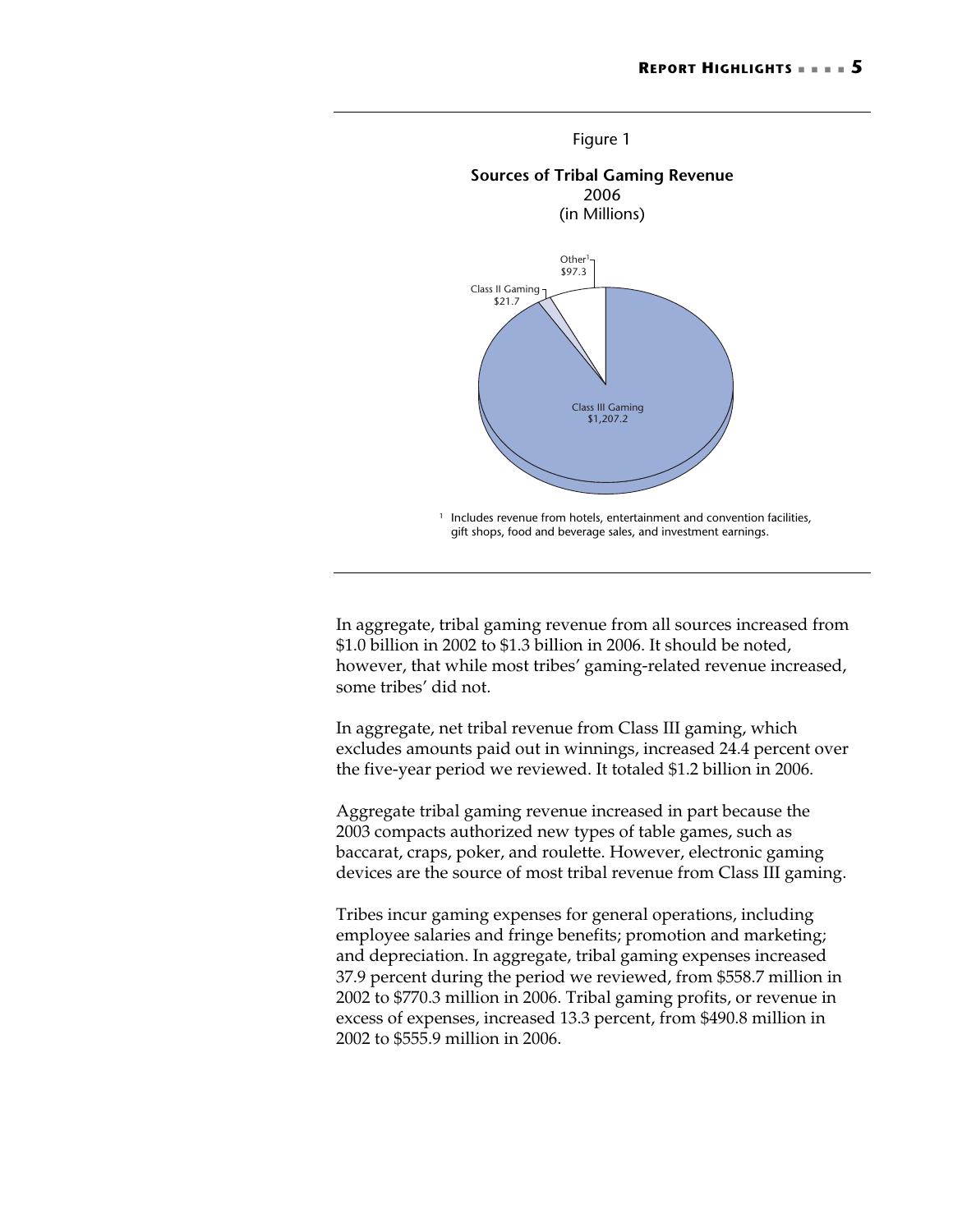## **Enforcement Efforts**

Regulation of Indian gaming protects the interests of casino patrons, who expect the games to be fair, as well as both the tribes and the State, which depend on accurate accounting of revenue from Class III gaming activities to determine payments required under the compacts.

The Division conducts financial and compliance audits to ensure that the tribes comply with provisions of their compacts. Compacts require tribes to identify instances in which amounts recorded by a meter in an electronic gaming device differ by at least 3.0 percent and more than \$25 from amounts counted by casino staff. When tribes identify such differences, compacts require them to investigate and document the cause, because differences may identify potential theft or fraudulent activity at casinos.

We examined 2006 daily revenue recorded in the State's Data Collection System, which stores information on the transactions of electronic gaming devices, and found differences between amounts recorded by electronic meters and amounts counted by casino staff for every day of the year. In discussing this issue with the Division, we found that it was unaware of almost all of the differences we identified. The Division asserts that most of the differences we identified were caused by programming errors in the Data Collection System and the casinos' electronic accounting systems.

Although the Division reviews many important financial controls implemented by casinos, it has not routinely used the Data Collection System to identify differences between amounts recorded by electronic meters in the gaming devices and amounts collected and counted by casino staff. These data are important in identifying potential irregularities in gaming operations and financial reporting that cannot be identified from other controls the Division reviews.

Moreover, we found that from March 2006 through April 2007, the Division did not review data maintained by casinos to determine whether the tribes had identified, investigated, and documented differences between amounts recorded by electronic meters and amounts counted by casino staff. In May 2007, as we were conducting our fieldwork, the Division began conducting these reviews again.

The compacts and statutes require DOA to certify the vendors that provide casinos with gaming-related products and services. The Division requires vendor recertification every two years. As shown in Figure 2, the average time required by the Division to complete initial certifications increased from 14.1 months in FY 2002-03 to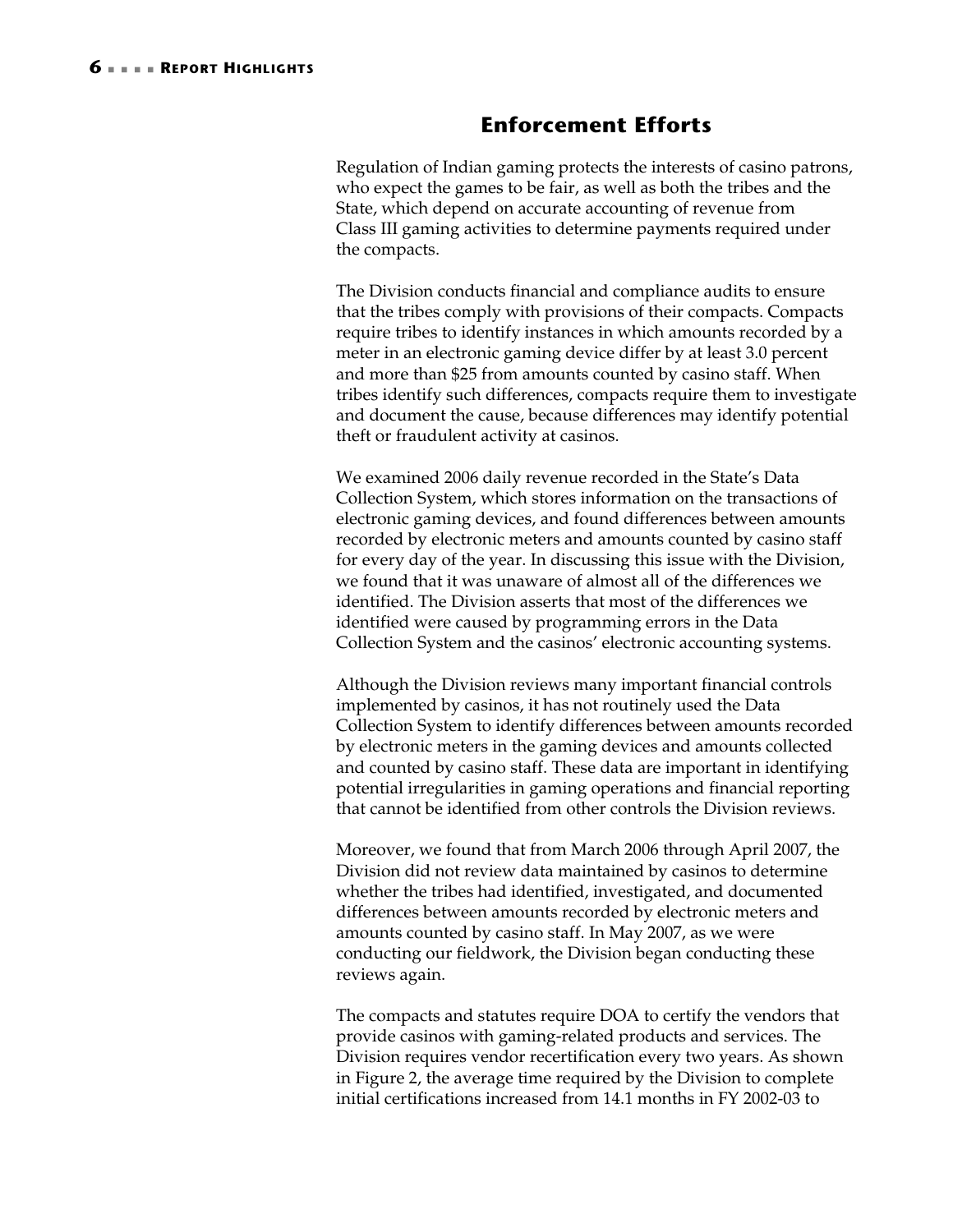nearly a full four years in FY 2004-05, then decreased to 24.5 months in the first half of FY 2006-07.

During the period shown, the Division issued decisions on 117 applications, 93 of which were approved, and collected \$1.1 million in vendor certification fees.



# **Other Gaming Activities**

Dairyland Greyhound Park, Wisconsin's one remaining racetrack, conducts live greyhound races and broadcasts horse and greyhound races from racetracks in other states. The amounts wagered at Dairyland decreased from \$69.5 million in FY 2002-03 to \$58.5 million in FY 2005-06.

It is unlikely Dairyland will be able to remain in operation if wagering continues to decline. Declines are expected because the market for pari-mutuel racing continues to diminish. State revenue from pari-mutuel racing decreased from \$2.7 million in FY 2002-03 to \$1.9 million in FY 2005-06.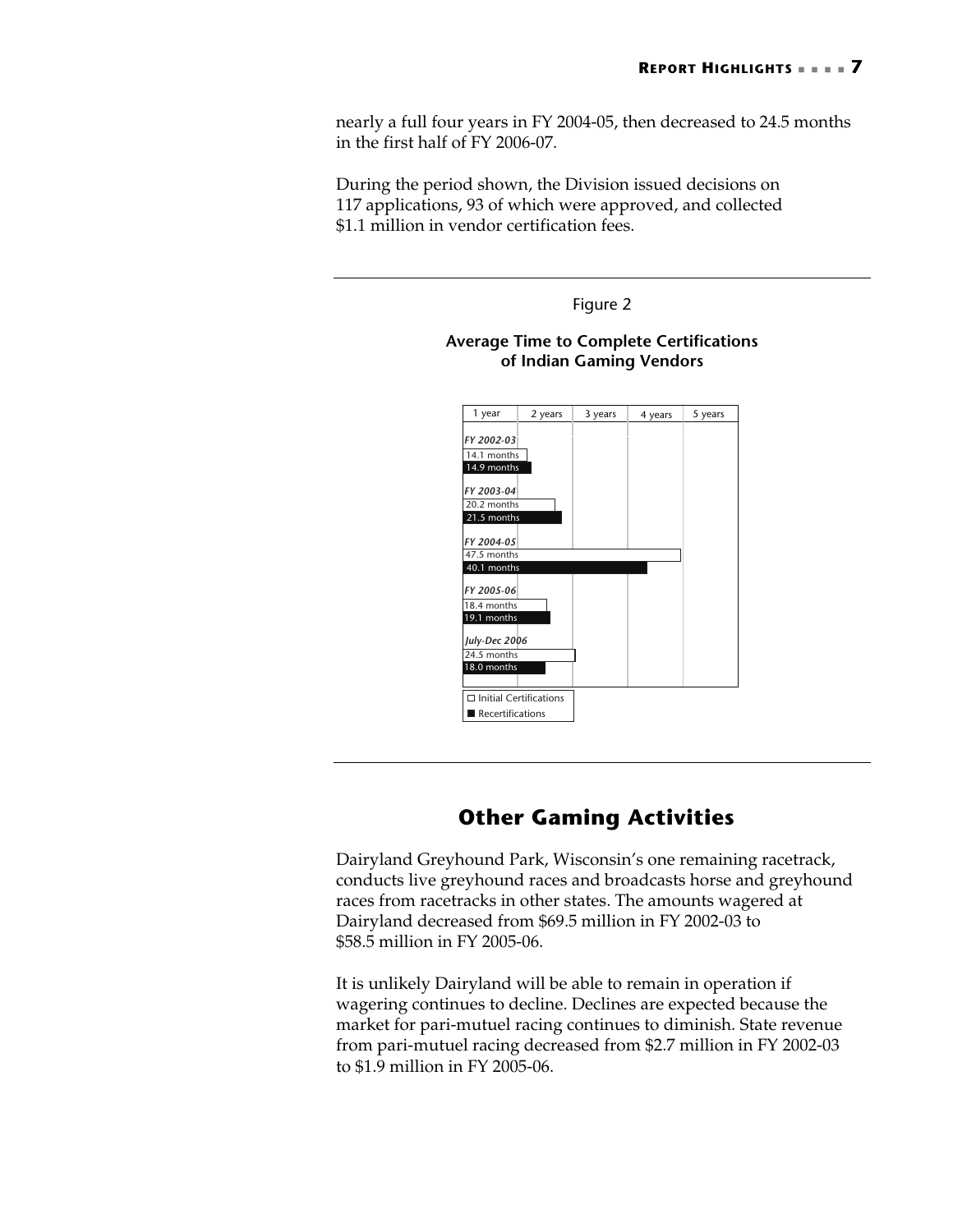The Division also licenses charitable organizations that conduct bingo and raffles and registers crane games. The State's revenue from bingo activities totaled \$2.0 million from FY 2002-03 through FY 2005-06. During the same period, its revenue from raffle license fees totaled \$772,400, and its revenue from crane games totaled \$77,600.

## **Recommendations**

Our report includes recommendations for the Division to report to the Joint Legislative Audit Committee by January 31, 2008, on steps it has taken to:

- $\boxtimes$  ensure the State's Data Collection System and the casinos' electronic accounting systems are recording and calculating gaming revenue correctly (*[p. 27](#page-30-1)*); and
- $\boxtimes$  continue to improve the timeliness of vendor certifications (*[p. 32](#page-35-0)*).

We also include a recommendation for the Division, in every casino audit, to:

 $\boxtimes$  incorporate procedures for determining whether tribes are appropriately identifying, investigating, and documenting differences between amounts recorded by electronic meters and amounts counted by casino staff (*p*. *[27](#page-30-1)*).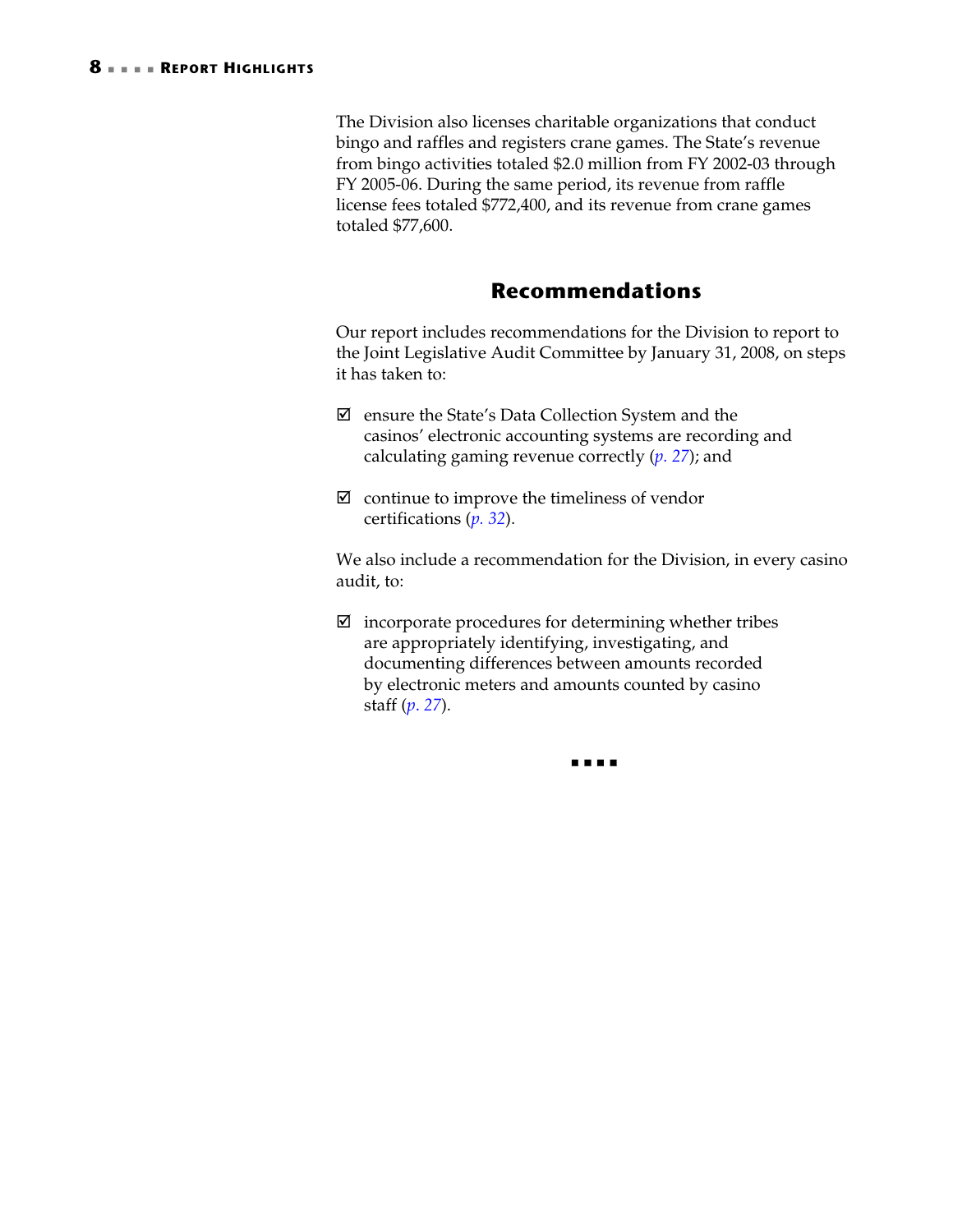[Division Staffing](#page-13-1)  [Division Revenue and Expenditures](#page-14-1)  [Other States' Revenue from Indian Gaming](#page-17-1)

# <span id="page-12-0"></span>**Introduction**

### *DOA's Division of Gaming oversees and regulates the gaming activities of 11 tribes.*

*In FY 2005-06, the Division was authorized 35.35 FTE positions.* 

DOA's Division of Gaming has been responsible for overseeing Indian gaming activities, which are governed by tribal-state compacts, since 1997. The Governor is authorized by statutes to negotiate and approve the compacts that permit Indian gaming in Wisconsin and to establish the types of games permitted, regulations for their operation, and standards for the oversight of tribal gaming activities. The first tribal-state compacts were negotiated in 1991 and 1992. In 1998 and 1999, new compacts included requirements for each tribe to make additional payments to the State. Every tribe except the Lac du Flambeau again negotiated compacts with the State in 2003.

In FY 2005-06, the Division was authorized 35.35 FTE program revenue–funded positions to provide gaming regulation and oversight. They include:

- Indian gaming program staff, who are responsible both for conducting on-site compliance and financial audits to determine whether casino operations and finances are conducted in accordance with the compacts and for certifying the vendors that provide gaming-related services and equipment to casinos;
- pari-mutuel racing program staff, such as racing stewards who ensure racing requirements are followed, and veterinary staff who ensure the humane treatment of the greyhounds; and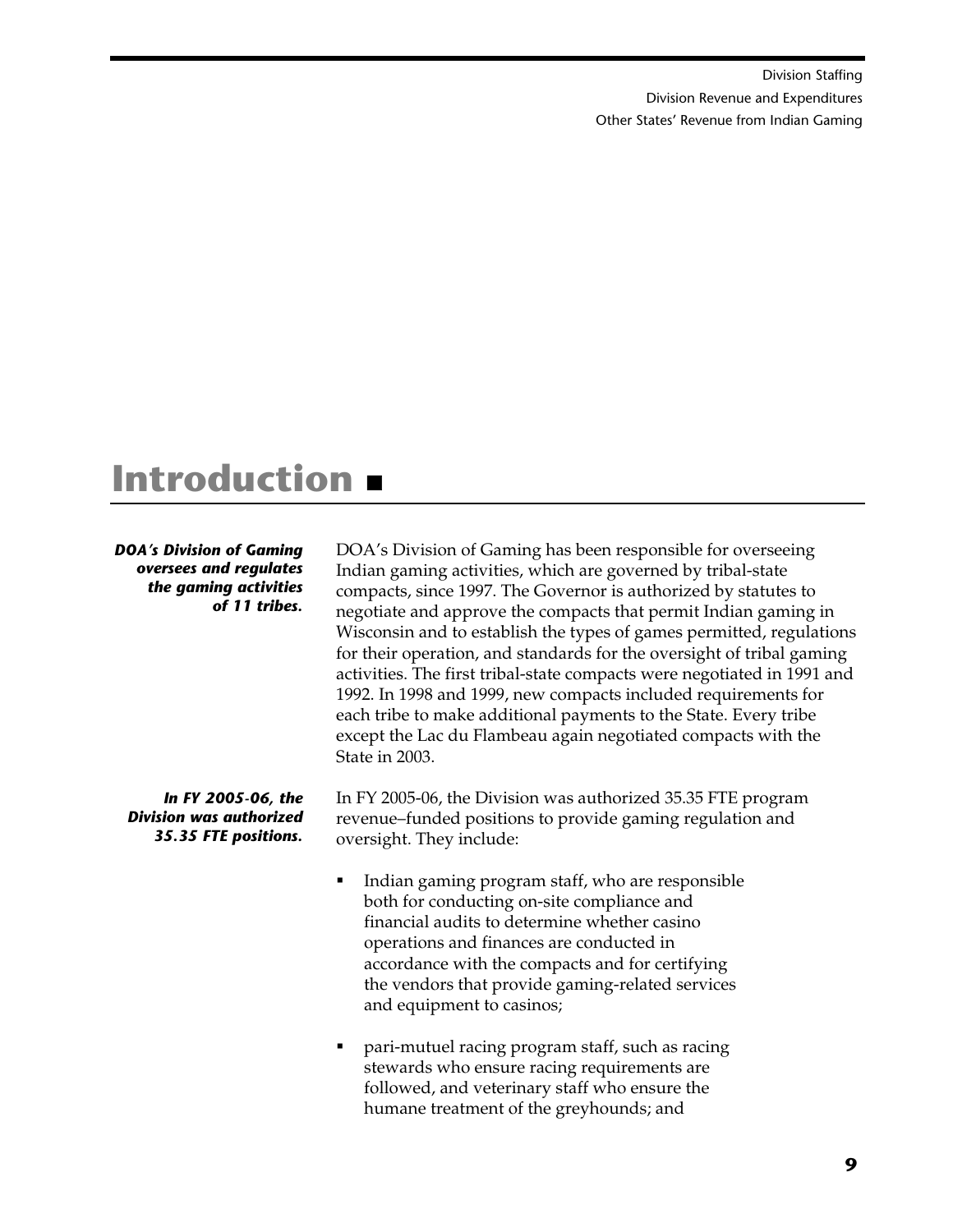<span id="page-13-1"></span> charitable gaming program staff, who are responsible for licensing and conducting financial reviews of bingo and raffle organizations and registering crane games.

In conducting the evaluation, we examined financial records, regulatory data maintained by the Division, data on the operation of casino games, and staffing levels and positions. In addition, we interviewed managers and staff in the Division and Department of Justice (DOJ) staff responsible for prosecuting violations of gambling laws in Wisconsin, and we observed on-site procedures of gaming operations at one casino and pari-mutuel racing at the Dairyland racetrack.

# <span id="page-13-0"></span>**Division Staffing**

As shown in [Table 1,](#page-13-2) the Indian gaming program was authorized 15.75 FTE positions in FY 2005-06. They include 5.0 FTE positions filled by staff who conduct on-site audits of casinos and 5.0 FTE positions for conducting vendor certifications. Since FY 2002-03, 8.0 positions have been eliminated from the pari-mutuel racing program, largely because of the closure of the St. Croix Meadows Greyhound Park in August 2001 and the Geneva Lakes Greyhound Track in April 2006.

| Authorized FTE Positions in the Division of Gaming |            |            |            |            |  |  |
|----------------------------------------------------|------------|------------|------------|------------|--|--|
|                                                    |            |            |            |            |  |  |
| Program Area                                       | FY 2002-03 | FY 2003-04 | FY 2004-05 | FY 2005-06 |  |  |
|                                                    |            |            |            |            |  |  |
| Indian Gaming                                      | 14.00      | 18.00      | 16.00      | 15.75      |  |  |
| Pari-Mutuel Racing                                 | 22.10      | 20.30      | 20.30      | 14.10      |  |  |
| Charitable Gaming <sup>1</sup>                     | 6.75       | 5.75       | 5.75       | 5.50       |  |  |
| Total                                              | 42.85      | 44.05      | 42.05      | 35.35      |  |  |

<span id="page-13-2"></span>Table 1

<sup>1</sup> Includes authorized staff positions for the regulation of bingo, raffles, and crane games.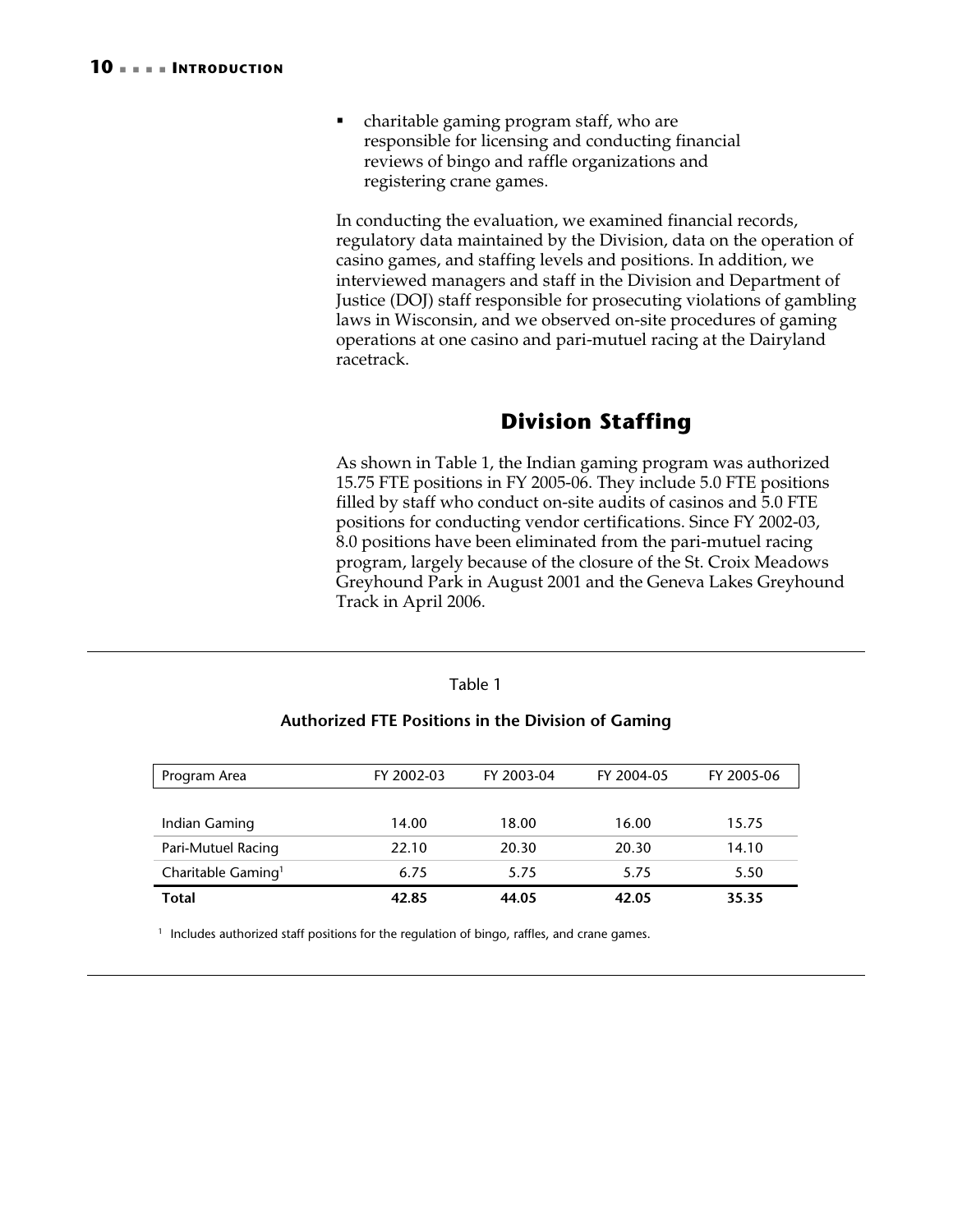<span id="page-14-1"></span>Among the states, staffing for regulatory oversight and enforcement varies considerably. For example, the Arizona Department of Gaming employs approximately 100.0 FTE staff, most of whom are responsible for overseeing and enforcing gaming regulations at 23 casinos. Alternatively, the Michigan Gaming Control Board employs 3.0 FTE staff to conduct regulatory oversight at 17 casinos.

2007 Senate Bill 40, the 2007-09 biennial budget bill, would authorize 2.0 additional positions in the Indian gaming program to conduct investigations related to vendor certifications. The Division would no longer use a contractor to provide some investigation services if the additional positions were approved.

# <span id="page-14-0"></span>**Division Revenue and Expenditures**

As shown in [Table 2,](#page-15-0) the State receives revenue from:

- Indian gaming, which includes payments tribes make under the terms of their compacts with the State;
- pari-mutuel racing, which includes a pari-mutuel tax on amounts wagered at racetracks, racing fees and fines, and unclaimed racetrack winnings; and
- charitable gaming, which includes taxes on the revenue of bingo organizations and suppliers of bingo cards and materials, and licenses and permit fees for bingo, raffles, and crane games.

*The State's gaming revenue increased from \$28.5 million in FY 2002-03 to \$121.3 million in FY 2005-06.*  The State's total gaming revenue increased from \$28.5 million in FY 2002-03 to \$121.3 million in FY 2005-06, primarily because of new payment provisions in compacts negotiated between the State and tribal governments in 2003. However, revenue from pari-mutuel racing has decreased, largely because the Geneva Lakes racetrack ended live racing in November 2005 and simulcast racing in April 2006.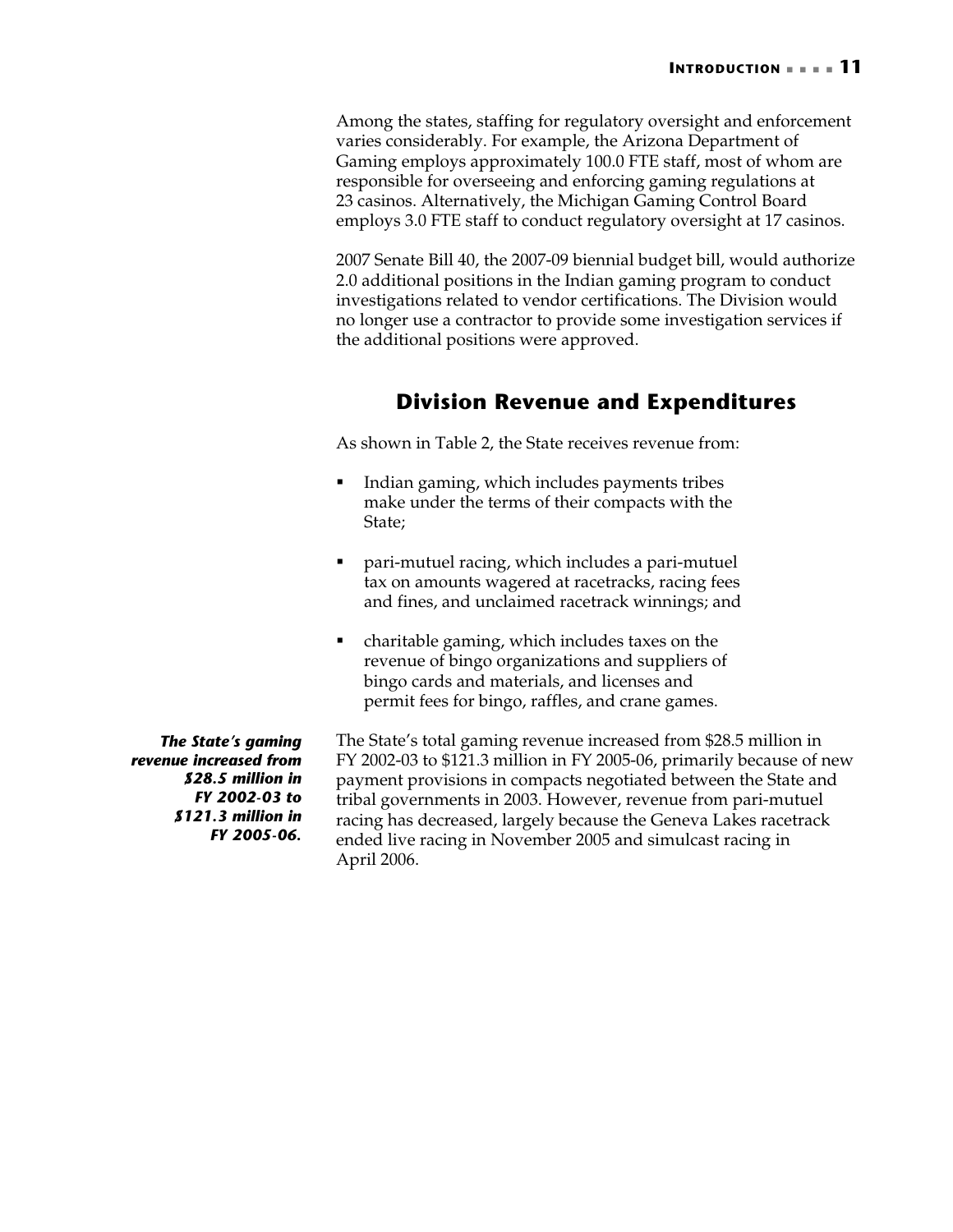### <span id="page-15-0"></span>Table 2

### **State Gaming Revenue**

| Program Area                   | FY 2002-03   | FY 2003-04   | FY 2004-05 <sup>1</sup> | FY 2005-06 <sup>2</sup> | Percentage<br>Change |
|--------------------------------|--------------|--------------|-------------------------|-------------------------|----------------------|
|                                |              |              |                         |                         |                      |
| Indian Gaming                  | \$25,054,200 | \$69,836,100 | \$27,380,500            | \$118,691,700           | 373.7%               |
| Pari-Mutuel Racing             | 2,716,500    | 2,662,100    | 2,388,600               | 1,909,900               | (29.7)               |
| Charitable Gaming <sup>3</sup> | 729,400      | 756,400      | 711.800                 | 694,600                 | (4.8)                |
| <b>Total</b>                   | \$28,500,100 | \$73,254,600 | \$30,480,900            | \$121,296,200           | 325.6                |

<sup>1</sup> Indian gaming revenue decreased in FY 2004-05 because of payments in that year that were not made by the Ho-Chunk and Potawatomi.<br><sup>2</sup> Indian gaming revenue increased in FY 2005-06, in part, because of a \$30.0 million

due in a previous fiscal year.<br><sup>3</sup> Includes revenue from licenses and permit fees for bingo, raffles, and crane games.

Under their negotiated compacts, each of the ten tribes is required to pay the State based on a percentage of its net revenue from Class III gaming. New payment provisions went into effect for some tribes beginning in FY 2003-04. All ten tribes that signed new compacts in 2003 are required to pay the State based on a percentage of their net revenue from Class III gaming beginning in FY 2006-07. This payment system replaced the previous lump-sum payments. Appendix 1 provides information on the percentage used by each tribe to calculate its payments to the State.

However, a duration provision in seven of the ten compacts signed in 2003 was found to be invalid by the Wisconsin Supreme Court in 2004. As a result, two tribes—the Potawatomi and the Ho-Chunk stopped making payments to the State. The Potawatomi withheld a \$43.6 million lump-sum payment due in 2005 until October 2006, when the tribe and State agreed to a compact duration of 25 years. The Ho-Chunk withheld a \$30.0 million lump-sum payment in June 2005, as well as payments based on a percentage of net revenue from Class III gaming that were due in June 2006 and June 2007.

The State and the Ho-Chunk have been unable to agree to a new compact duration or the amount to be paid by the tribe. The State and the Ho-Chunk remain in litigation over the appointment of an arbitrator.

*The State is negotiating new compact durations with several tribes.*  The State is currently negotiating new duration provisions with four of the tribes affected by the 2004 Wisconsin Supreme Court decision. The Bad River, Lac Courte Oreilles, Menominee, and Sokaogon have continued to make payments to the State while their negotiations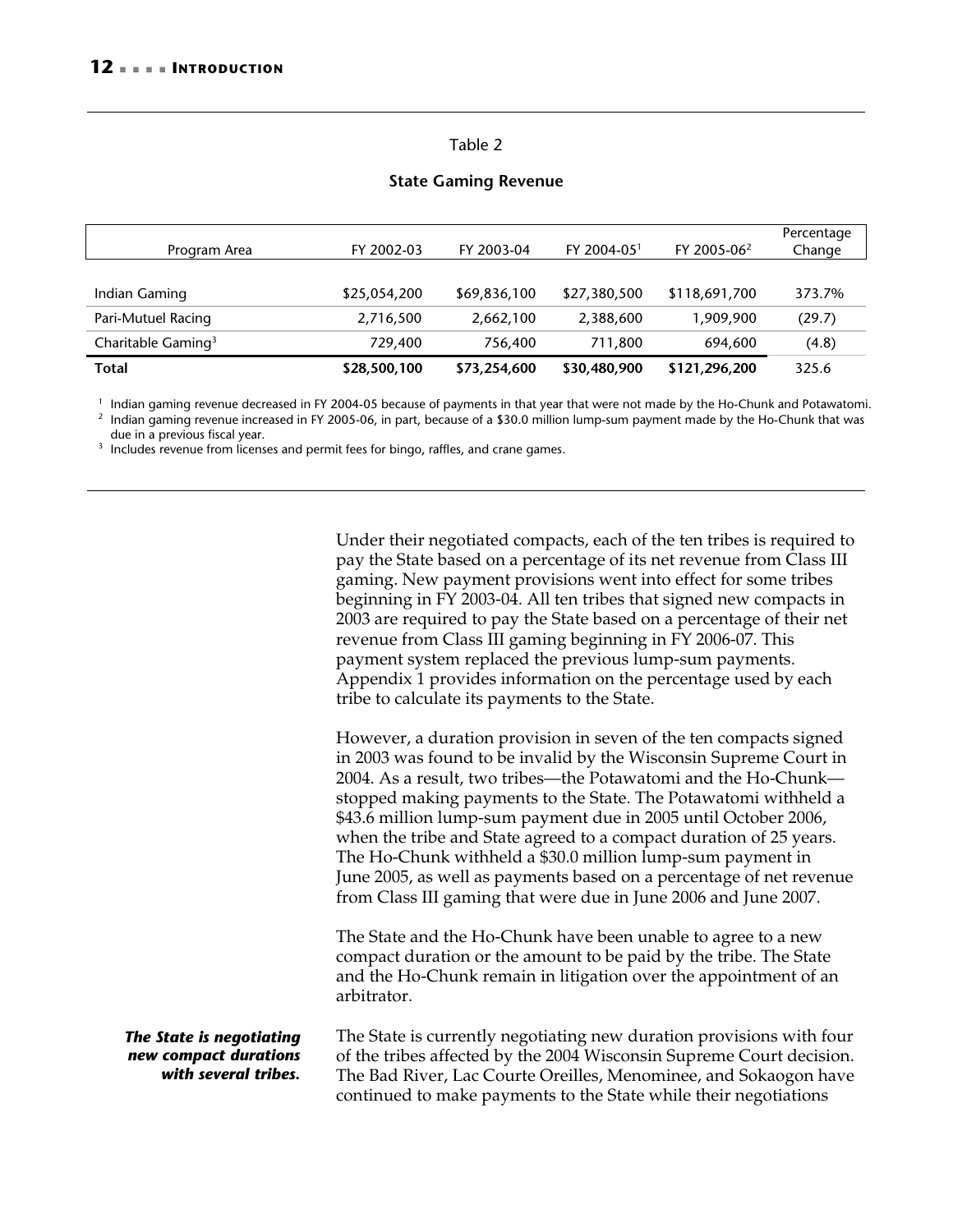|                                                                                                           | continue. The Division reported that the Red Cliff believe their<br>compact to be valid and have chosen not to renegotiate. When the<br>Lac du Flambeau and the State did not successfully negotiate a new<br>compact in 2003, the tribe's 1998 compact, which would have<br>expired on July 1, 2004, was automatically extended for an<br>additional five years, under existing compact provisions. However,<br>the extension did not include a provision requiring the tribe to make<br>payments to the State, and the tribe has not done so. By extending<br>the duration of the compact without also extending the tribe's<br>required payments, the State could potentially lose revenue and<br>create inequities with other tribes. The State could have prevented<br>the automatic extension by serving the tribe with written notice of<br>non-renewal at least 180 days prior to the expiration of the compact,<br>but it did not do so. The State and the Lac du Flambeau continue to<br>negotiate a new compact. Division staff anticipate that a new<br>compact will include a provision for back payments.<br>Three of the 2003 compacts—with the Oneida, the St. Croix, and the |
|-----------------------------------------------------------------------------------------------------------|-----------------------------------------------------------------------------------------------------------------------------------------------------------------------------------------------------------------------------------------------------------------------------------------------------------------------------------------------------------------------------------------------------------------------------------------------------------------------------------------------------------------------------------------------------------------------------------------------------------------------------------------------------------------------------------------------------------------------------------------------------------------------------------------------------------------------------------------------------------------------------------------------------------------------------------------------------------------------------------------------------------------------------------------------------------------------------------------------------------------------------------------------------------------------------------------------|
|                                                                                                           | Stockbridge-Munsee—specified that if the duration provision were<br>found invalid, the term of the compacts would default to expiration<br>dates approximately 99 years from the date the compacts were<br>signed.                                                                                                                                                                                                                                                                                                                                                                                                                                                                                                                                                                                                                                                                                                                                                                                                                                                                                                                                                                            |
| The State's gaming revenue<br>is distributed to various<br>state agencies and the<br><b>General Fund.</b> | After deductions for the Division's expenditures, the State's gaming<br>revenue is distributed through the budget process to various state<br>agencies and the General Fund. As shown in Table 3, the Division's<br>expenditures decreased from \$3.4 million in FY 2002-03 to<br>\$3.3 million in FY 2005-06. Approximately two-thirds of the<br>Division's expenditures are for the salaries and fringe benefits of<br>the state staff who oversee gaming operations.                                                                                                                                                                                                                                                                                                                                                                                                                                                                                                                                                                                                                                                                                                                       |

## <span id="page-16-0"></span>Table 3

## **Division of Gaming Expenditures**

| Program Area                   | FY 2002-03  | FY 2003-04  | FY 2004-05  | FY 2005-06  | Percentage<br>Change |
|--------------------------------|-------------|-------------|-------------|-------------|----------------------|
|                                |             |             |             |             |                      |
| Indian Gaming                  | \$1,406,000 | \$1,566,400 | \$1,470,400 | \$1,552,000 | 10.4%                |
| Pari-Mutuel Racing             | 1,642,500   | 1,608,900   | 1,515,200   | 1,389,500   | (15.4)               |
| Charitable Gaming <sup>1</sup> | 390,700     | 379,200     | 408,900     | 397,200     | 1.7                  |
| <b>Total</b>                   | \$3,439,200 | \$3,554,500 | \$3,394,500 | \$3,338,700 | (2.9)                |

 $^1\,$  Includes expenses related to the regulation of bingo, raffles, and crane games.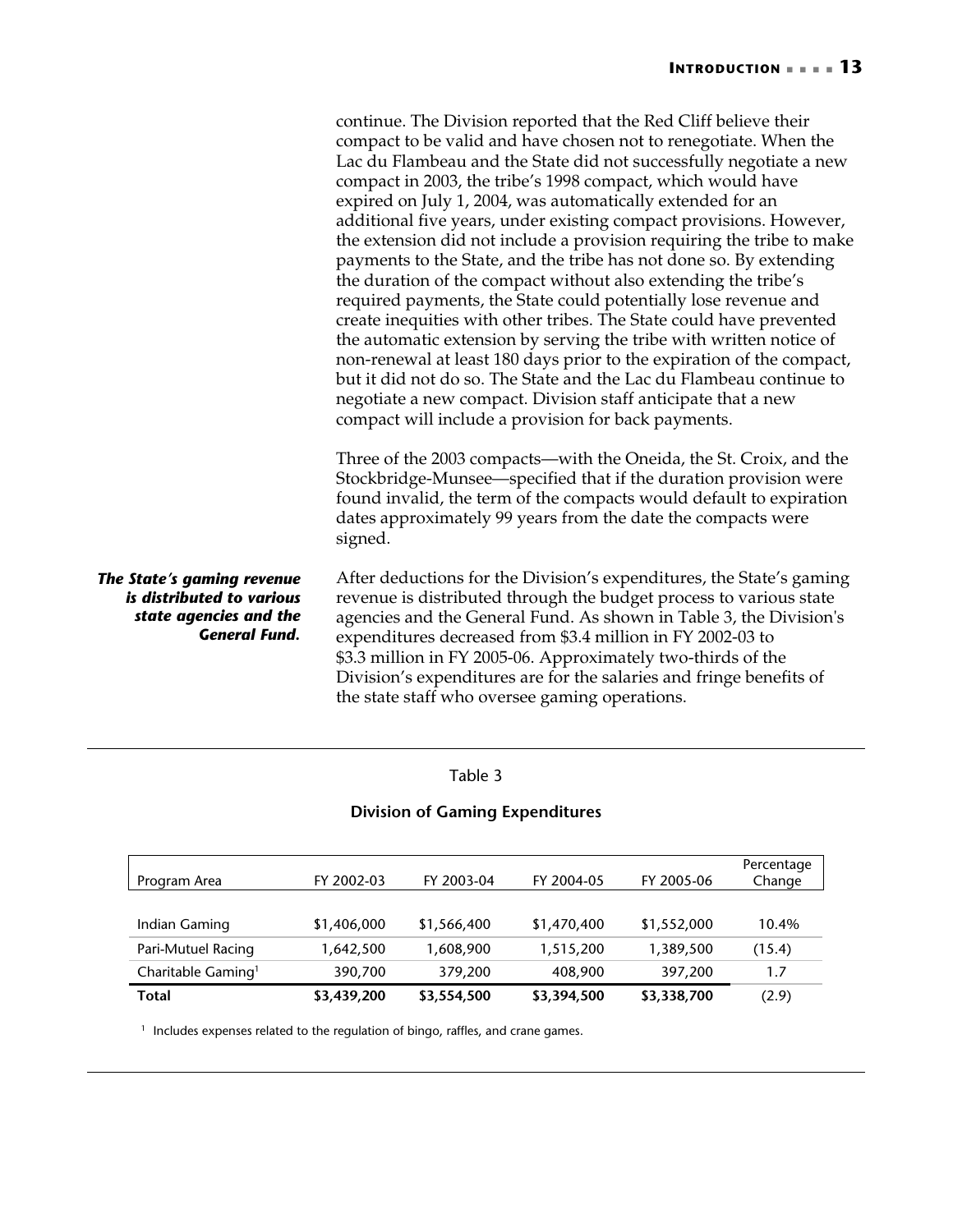<span id="page-17-1"></span>In FY 2005-06, after deducting the Division's regulatory expenditures, \$117.1 million of Indian gaming revenue remained, of which:

- \$88.9 million was lapsed to the General Fund;
- \$28.1 million was distributed to 16 state agencies for programs that benefit Native Americans or a broader range of citizens; and
- \$123,300 was distributed to DOJ for gaming enforcement.

The Division must also transfer any unencumbered balances remaining in the general program operation appropriations for parimutuel racing and bingo to the Lottery Fund for property tax relief at the end of each fiscal year, as required by a 1999 amendment to the Wisconsin Constitution. In addition, both Article X, Section 2 of the Wisconsin Constitution and statutes require the Division to transfer 50.0 percent of all fines and forfeitures collected by the pari-mutuel racing program to the Common School Fund. In FY 2005-06, the Division transferred \$640,100 to the Lottery Fund for property tax relief and \$1,935 to the Common School Fund.

# <span id="page-17-0"></span>**Other States' Revenue from Indian Gaming**

The 28 states that permit Indian gaming have adopted a range of agreements with tribes. As shown in [Table 4,](#page-18-0) a recent survey by the Legislative Fiscal Bureau, conducted in cooperation with the National Conference of State Legislatures, found that Wisconsin is one of five states that negotiated to receive a percentage of Indian gaming revenue in addition to payments for oversight and regulation of Indian gaming operations in FY 2006-07. Wisconsin's estimated \$112.3 million in additional tribal payments is more than amounts expected to be received by Arizona or New Mexico. However, Connecticut estimates that it will receive \$435.0 million in additional Indian gaming revenue in FY 2006-07, and California estimates that it will receive \$297.8 million.

Most state legislatures have little or no authority to negotiate compacts, including negotiating to expand Class III gaming to locations outside of tribal lands; instead, this action rests with governors. However, a few states, including California, Connecticut, Kansas, and New Mexico, have passed laws requiring legislative approval of compacts. 2007 Assembly Bill 205, which was passed by the Assembly in April 2007, would require the Wisconsin Legislature to concur, by joint resolution, with the Governor's approval of any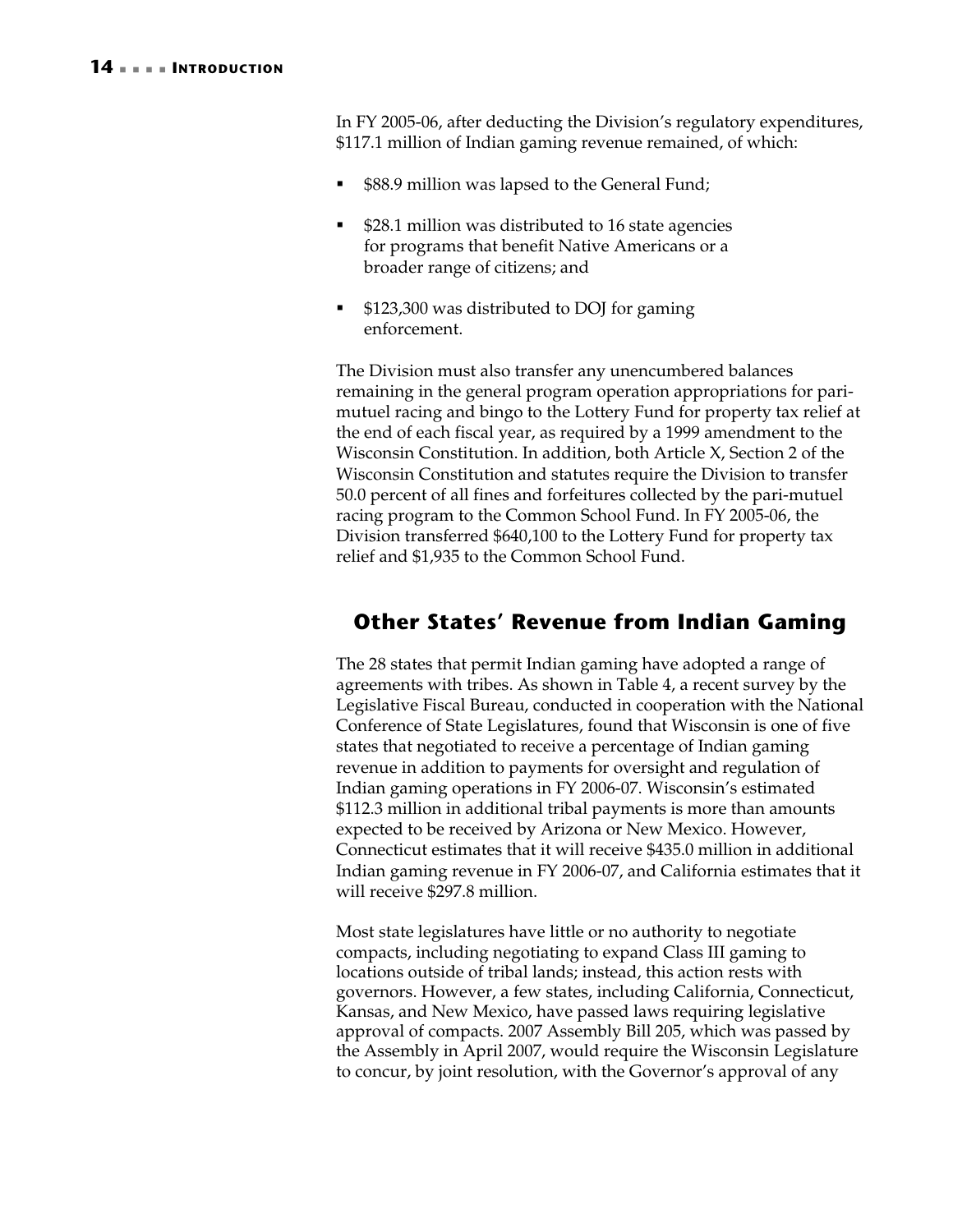expansion of Class III gaming to locations outside of tribal lands. The provisions in Bill 205 have also been included in the Assembly's amendment to 2007 Senate Bill 40, the 2007-09 biennial budget bill, but are not in the Joint Finance Committee's or the Senate's versions.

### <span id="page-18-0"></span>Table 4

### **States' Estimated Revenue from Indian Gaming**<sup>1</sup> FY 2006-07

| <b>State</b>          | Number<br>of Tribes<br>with<br>Compacts | Number of<br>Casinos | Annual Tribal<br>Payments for<br>Regulation | Additional<br><b>Annual Tribal</b><br>Payments | <b>Estimated Total</b><br><b>Annual Tribal</b><br>Payments<br>to the State |
|-----------------------|-----------------------------------------|----------------------|---------------------------------------------|------------------------------------------------|----------------------------------------------------------------------------|
| Connecticut           |                                         | 2 <sup>2</sup>       | \$10,000,000                                | \$435,000,000                                  | \$445,000,000                                                              |
| California            | 66                                      | 58                   | 19,600,000                                  | 297,800,000                                    | 317,400,000                                                                |
| <b>Wisconsin</b>      | 11                                      | 25                   | 350,000                                     | 112,300,000 <sup>3</sup>                       | 112,650,000                                                                |
| Arizona               | 21                                      | 23                   | 8,000,000                                   | 78,000,000                                     | 86,000,000                                                                 |
| New Mexico            | 13                                      | 18                   | 1,300,000                                   | 51,500,000                                     | 52,800,000                                                                 |
| Washington            | 27                                      | 25                   | 3,260,000                                   | $\Omega$                                       | 3,260,000                                                                  |
| Oregon                | 9                                       | 9                    | 1,800,000                                   | $\mathbf{0}$                                   | 1,800,000                                                                  |
| Kansas                | $\overline{4}$                          | $\overline{4}$       | 1,700,000                                   | $\mathbf{0}$                                   | 1,700,000                                                                  |
| Louisiana             | 3                                       | 3                    | 1,500,000                                   | $\mathbf{0}$                                   | 1,500,000                                                                  |
| Michigan <sup>4</sup> | 11                                      | 17                   | 383,500                                     |                                                |                                                                            |
| Minnesota             | 11                                      | 17                   | 150,000                                     | $\mathbf{0}$                                   | 150,000                                                                    |
| North Dakota          | 5                                       | 5                    | 65,000                                      | $\mathbf{0}$                                   | 65,000                                                                     |
| South Dakota          | 8                                       | 8                    | 12,500                                      | $\mathbf{0}$                                   | 12,500                                                                     |
| lowa                  | 3                                       | 3                    | <b>Actual costs</b>                         | $\mathbf{0}$                                   | <b>Actual costs</b>                                                        |

<sup>1</sup> Estimated revenue from Indian gaming in other states was obtained from a survey conducted by the National Conference

of State Legislatures and the Legislative Fiscal Bureau.<br>
<sup>2</sup> An additional casino in Connecticut operates under federal regulations, rather than under a tribal-state compact.<br>
<sup>3</sup> FY 2005-06 tribal payments exceed estimat

the Ho-Chunk that was due in a previous fiscal year. 4 Tribes may be required to make additional payments pending a court ruling.

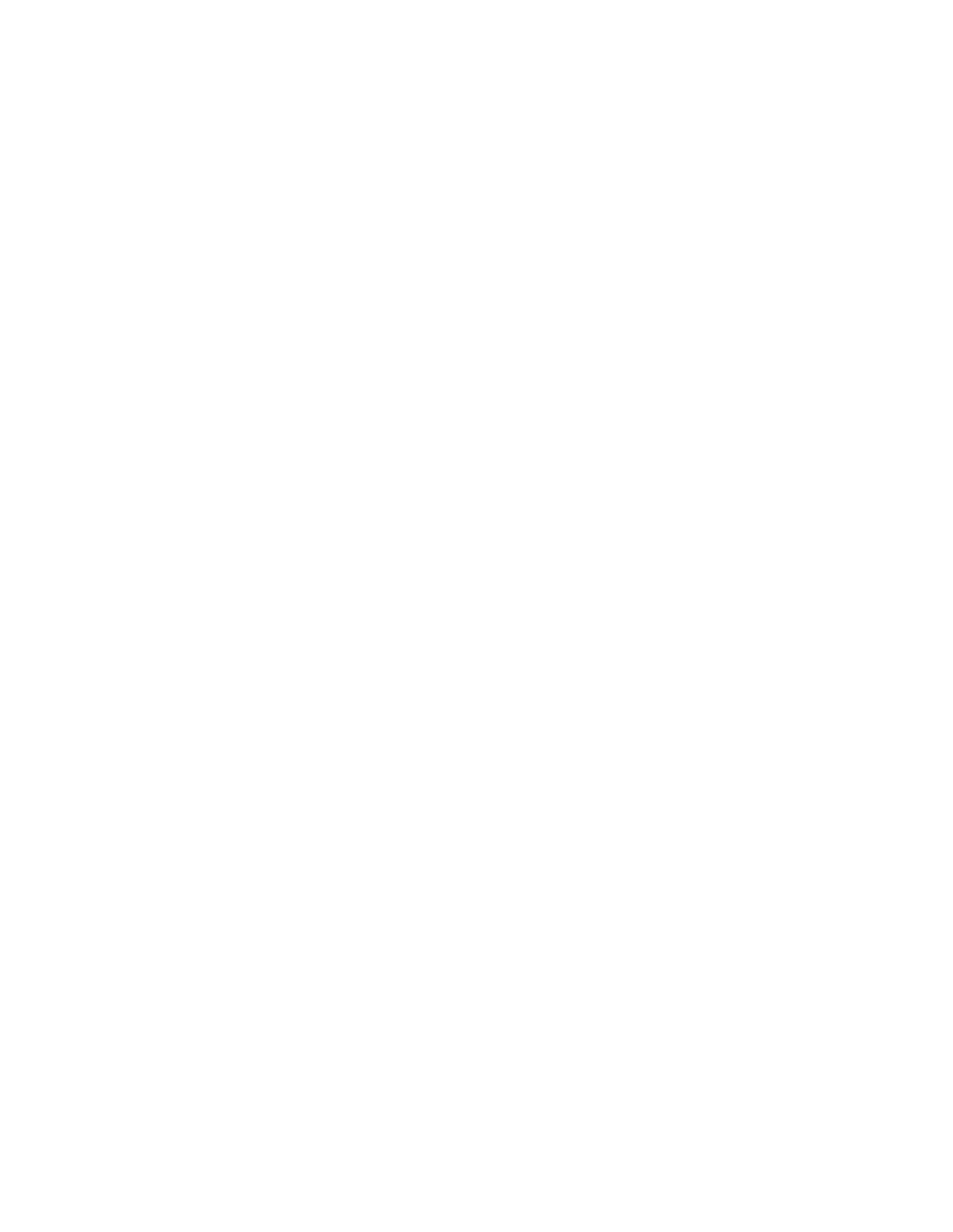# <span id="page-20-0"></span>**Tribal Revenue and Expenses**

Compacts require each tribe to contract for an annual independent financial audit of its gaming operations and to submit the audit report to the Division and our office. In 1996, an informal opinion issued by the Attorney General indicated the Audit Bureau may release audited financial information in aggregate form, provided that nothing in the disclosure could lead to the identification of a tribe, its members, employers, or operations. Consequently, as we have done in prior years, this report presents aggregated information related to tribal revenue, expenses, and profits from gaming activities governed by the tribal-state compacts.

## <span id="page-20-1"></span>**Tribal Gaming Revenue**

Tribes generate gaming revenue through:

- Class III gaming, which includes electronic gaming devices and table games, such as blackjack and poker;
- Class II gaming, which includes bingo; and
- other activities associated with gaming, such as the operation of hotels, restaurants, and gift shops.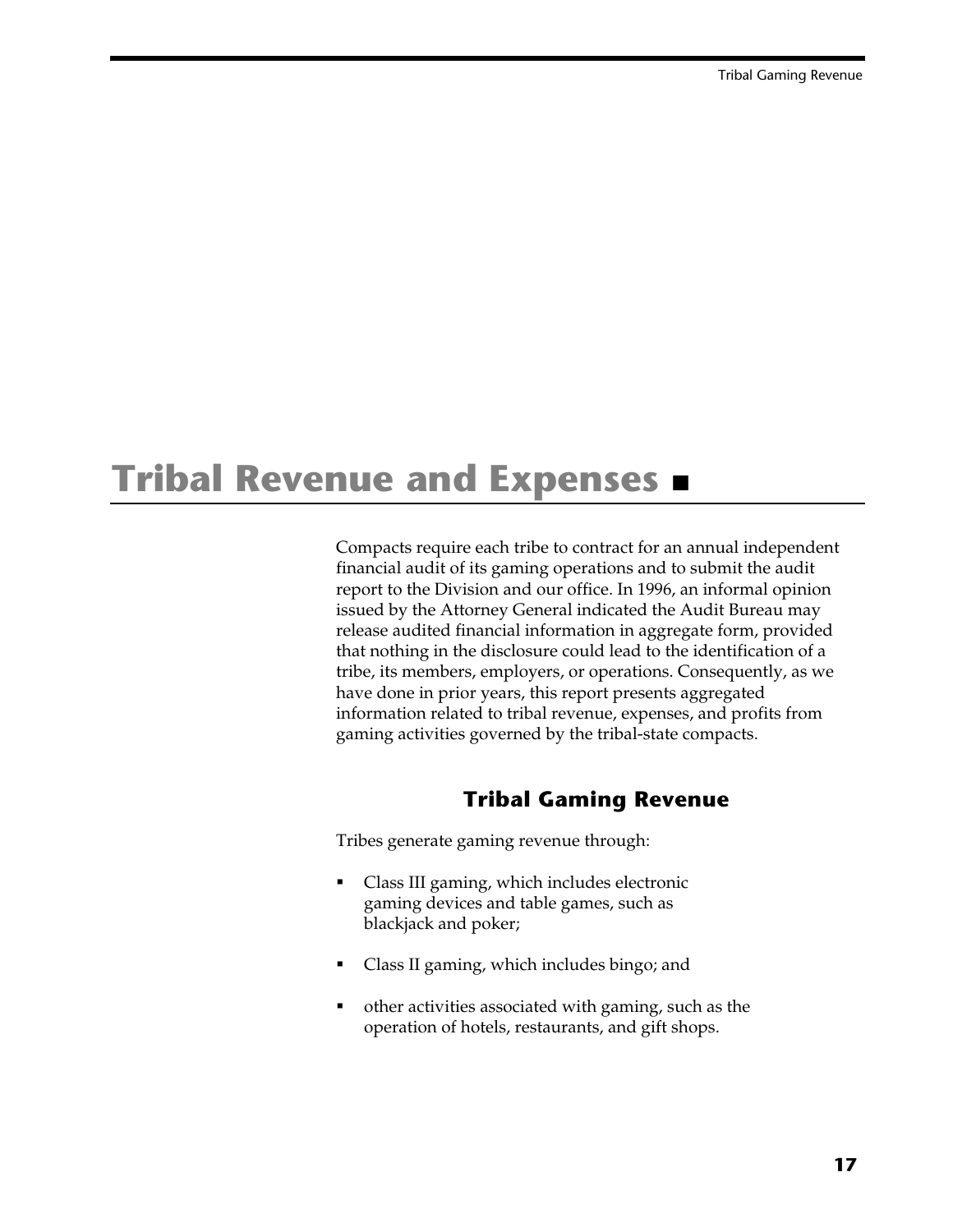Class I gaming, which includes social and traditional games related to Indian ceremonies and celebrations, is within the exclusive jurisdiction of the tribes, and is not subject to regulation by the State.

The compacts do not require tribes to report Class II gaming activities to the State, although 7 of the 11 tribes did so in 2006. As shown in Figure 3, 11 tribes operated a total of 25 casinos in 2006, including 16 casinos that offer electronic gaming devices and table games, and 9 casinos that offer only electronic gaming devices. Appendix 2 provides additional information on the location and size of these casinos. In May 2007, the Oneida opened a sixth casino in Ashwaubenon that offers only electronic gaming devices. *In 2006, 11 tribes operated 25 casinos in Wisconsin.* 

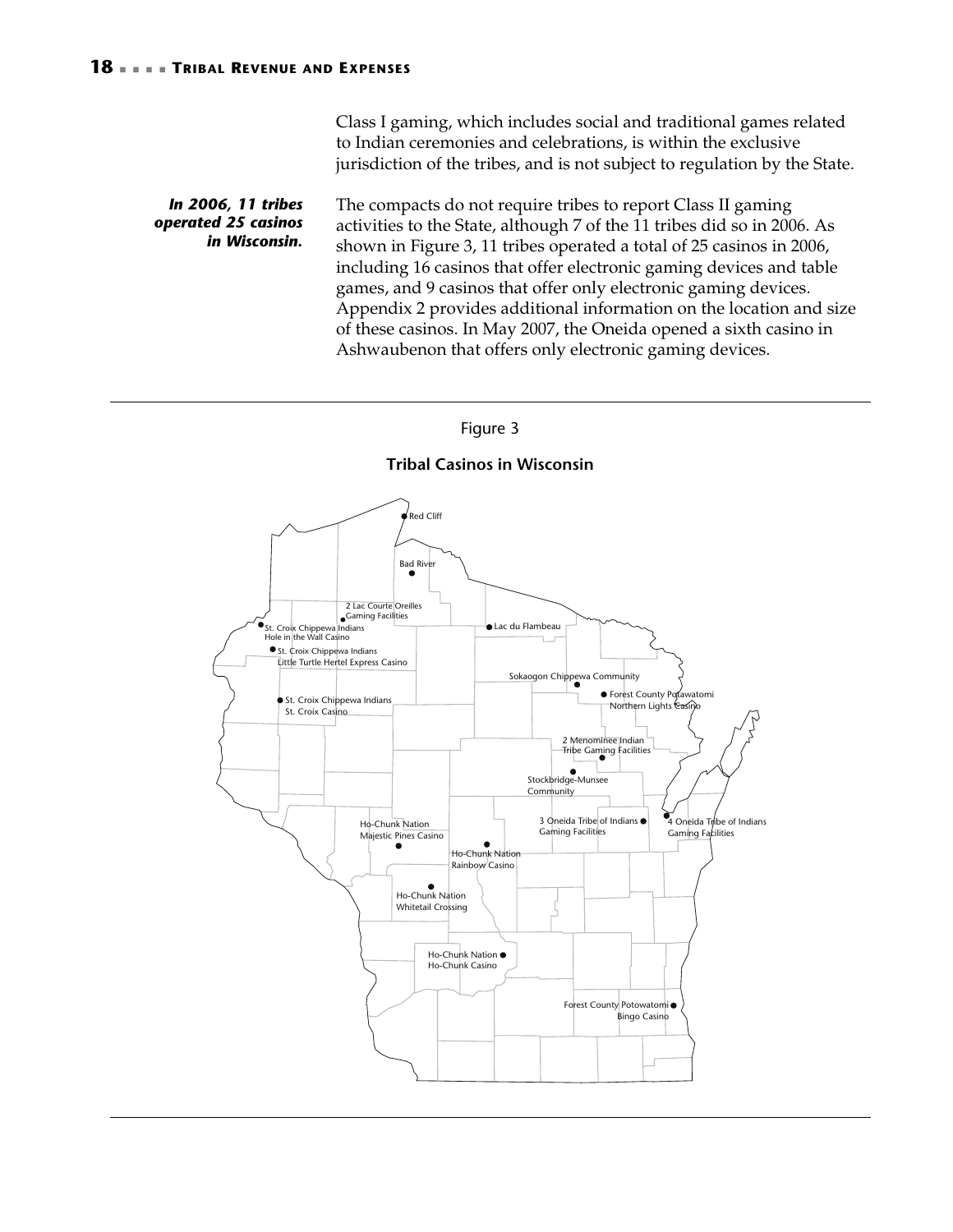### *Tribal gaming revenue increased 26.4 percent from 2002 through 2006.*

As shown in [Table 5,](#page-22-0) tribal gaming revenue increased 26.4 percent from 2002 through 2006. After winnings are deducted, net tribal revenue from Class III gaming during that period increased from \$970.4 million to \$1.2 billion, in part because the 2003 compacts authorized the tribes to operate new types of Class III table games, such as baccarat, craps, poker, and roulette. However, electronic gaming devices continue to be the source of the majority of net tribal revenue from Class III gaming. Non-gaming revenue increased by 66.9 percent, in part because of the establishment of additional hotels and entertainment and convention venues at casinos. It should be noted that while most tribes experienced increases in their revenue, some tribes did not.

### <span id="page-22-0"></span>Table 5

|                              |              | <b>Amount in Millions</b> |           |           |           |                      |  |
|------------------------------|--------------|---------------------------|-----------|-----------|-----------|----------------------|--|
| <b>Type</b>                  | 2002         | 2003 <sup>2</sup>         | 2004      | 2005      | 2006      | Percentage<br>Change |  |
| Class III Gaming             | 970.4<br>\$. | 993.6<br>\$               | \$1,117.9 | \$1,150.6 | \$1,207.2 | 24.4%                |  |
| Class II Gaming <sup>3</sup> | 20.8         | 21.8                      | 22.4      | 20.3      | 21.7      | 4.3                  |  |
| Other <sup>4</sup>           | 58.3         | 58.8                      | 87.6      | 90.8      | 97.3      | 66.9                 |  |
| <b>Total</b>                 | \$1,049.5    | \$1,074.2                 | \$1,227.9 | \$1,261.7 | \$1,326.2 | 26.4                 |  |

### **Tribal Gaming Revenue**<sup>1</sup>

<sup>1</sup> Based on the most recent independent financial audits of the casinos, which may include certain audit adjustments to amounts

reported in prior years.<br>
<sup>2</sup> Includes data for one tribe that submitted only nine months of financial information because of a change in its fiscal year.<br>
<sup>3</sup> Includes bingo revenue from eight tribes in 2002, 2003, and 20

As shown in [Table 6,](#page-23-0) tribal gaming expenses increased 37.9 percent, from \$558.7 million in 2002 to \$770.3 million in 2006. In each year, general operations costs, such as employee salaries and fringe benefits, rent, equipment, maintenance, and supplies, made up approximately two-thirds of total expenses. Other expenses include payments to the State under the compacts, and nonoperating expenses such as intra-tribal charges.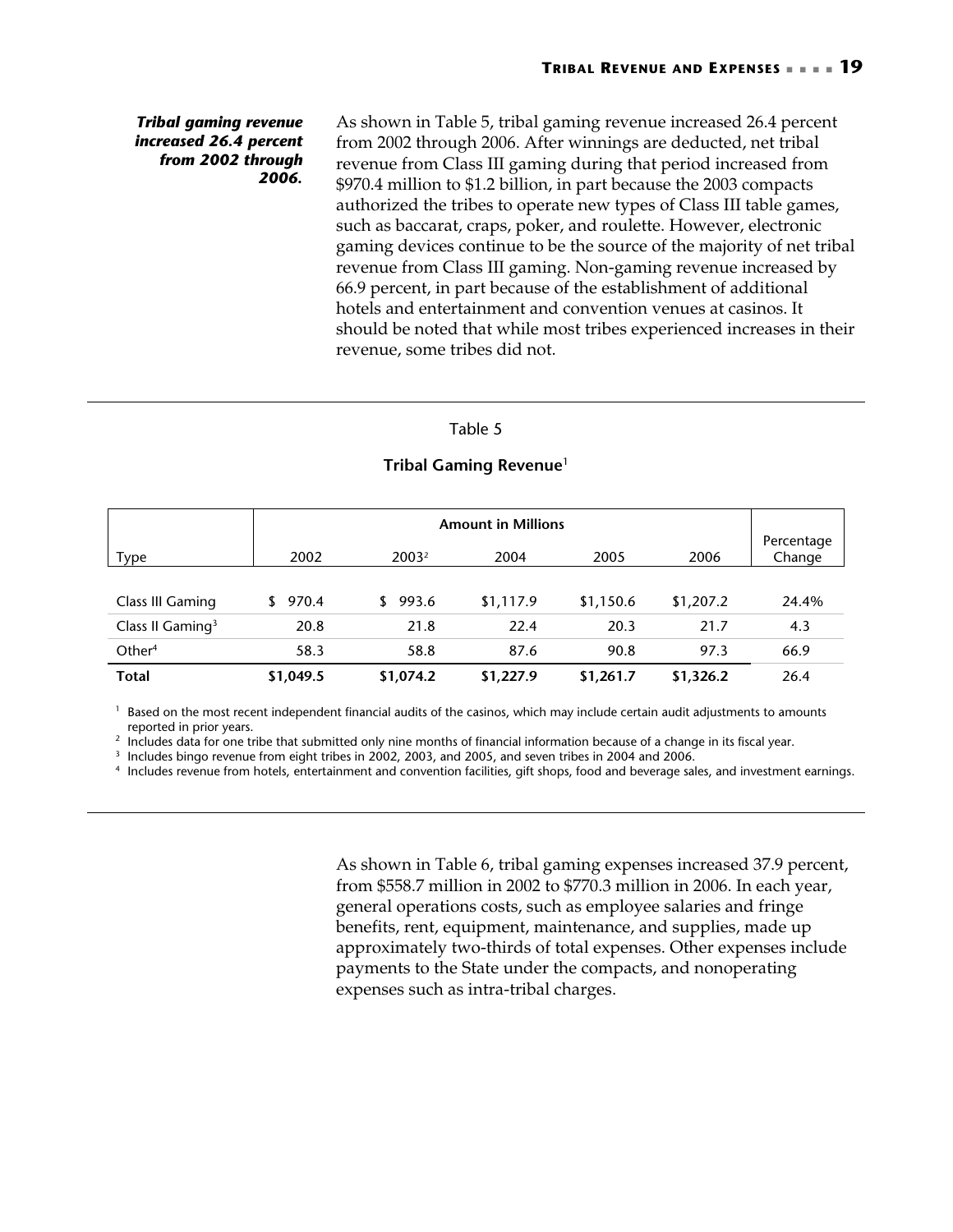### <span id="page-23-0"></span>Table 6

|                           |         | <b>Amount in Millions</b> |         |         |         |                      |
|---------------------------|---------|---------------------------|---------|---------|---------|----------------------|
| <b>Type</b>               | 2002    | 2003 <sup>2</sup>         | 2004    | 2005    | 2006    | Percentage<br>Change |
|                           |         |                           |         |         |         |                      |
| <b>General Operations</b> | \$376.0 | \$387.2                   | \$438.6 | \$468.3 | \$463.7 | 23.3%                |
| Promotion and Marketing   | 115.2   | 116.4                     | 143.5   | 136.6   | 148.2   | 28.6                 |
| Depreciation              | 48.7    | 45.4                      | 49.4    | 66.2    | 65.6    | 34.7                 |
| Other                     | 18.8    | 26.6                      | 99.8    | 13.3    | 92.8    | 393.6                |
| <b>Total</b>              | \$558.7 | \$575.6                   | \$731.3 | \$684.4 | \$770.3 | 37.9                 |

### **Tribal Gaming Expenses**<sup>1</sup>

<sup>1</sup> Based on the most recent independent financial audits of the casinos, which may include certain audit adjustments to amounts

reported in prior years.<br><sup>2</sup> Includes data for one tribe that submitted only nine months of financial information because of a change in its fiscal year.

### *Tribal gaming profits increased from \$490.8 million in 2002 to \$555.9 million in 2006.*

As shown in [Table 7,](#page-23-1) in aggregate, tribal profits from gaming, or revenue in excess of expenses, increased 13.3 percent from 2002 to 2006, from \$490.8 million to \$555.9 million. Despite the significant increase overall, some tribes experienced declining profits over this period.

### <span id="page-23-1"></span>Table 7

### **Tribal Gaming Profits**<sup>1</sup>

|                | 2002      | 2003 <sup>2</sup> | 2004      | 2005      | 2006      | Percentage<br>Change |
|----------------|-----------|-------------------|-----------|-----------|-----------|----------------------|
|                |           |                   |           |           |           |                      |
| Net Revenue    | \$1,049.5 | \$1,074.2         | \$1,227.9 | \$1,261.7 | \$1,326.2 | 26.4%                |
| Expenses       | (558.7)   | (575.6)           | (731.3)   | (684.4)   | (770.3)   | 37.9                 |
| <b>Profits</b> | 490.8     | 498.6             | 496.6     | 577.3     | 555.9     | 13.3                 |

 $1$  Based on the most recent independent financial audits of the casinos, which may include certain audit adjustments to

amounts reported in prior years.<br><sup>2</sup> Includes data for one tribe that submitted only nine months of financial information because of a change in its fiscal year.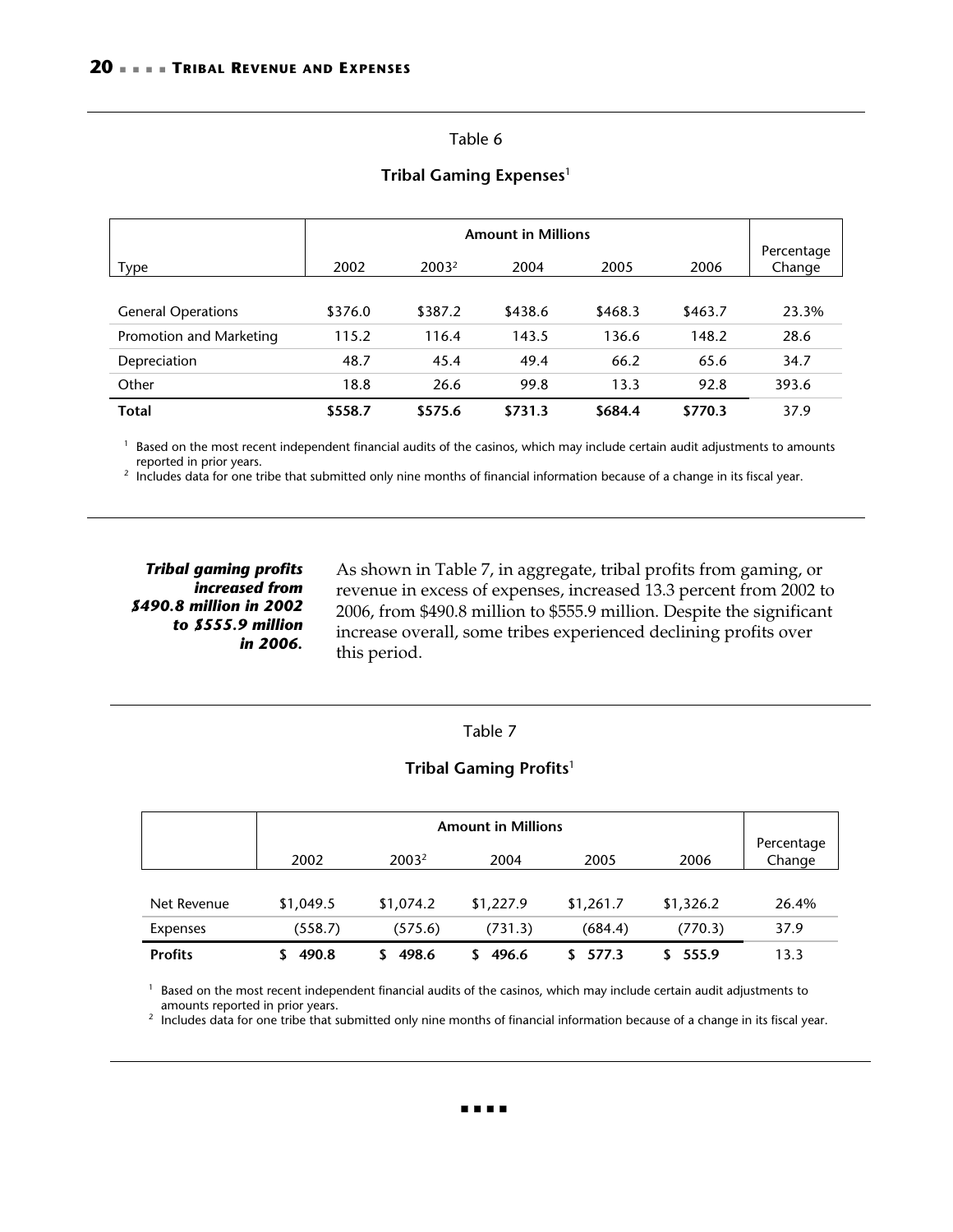Oversight of Casino Operations  [Vendor Certification](#page-31-1)  [Department of Justice Gaming Enforcement Activities](#page-36-1)

# <span id="page-24-0"></span>**Indian Gaming Oversight**

Regulation of Indian gaming protects the interests of casino patrons, who expect the games to be fair, as well as both the State and the tribes, which depend on accurate accounting of revenue from Class III gaming activities to determine the payments that are required under the compacts. We reviewed the Division's efforts to oversee gaming activities, including:

- the extent to which it conducts on-site audits of casinos;
- its use of electronic data systems to monitor casino operations and independently verify tribal gaming revenue; and
- its certification of businesses proposing to be Indian gaming vendors.

# <span id="page-24-1"></span>**Oversight of Casino Operations**

*Statutes authorize DOA to oversee tribes' compliance with the compacts.* 

Section 569.03, Wis. Stats., authorizes DOA to oversee tribes' compliance with the compacts, and each tribe's compact grants DOA and DOJ access to casinos and the authority to review casino operations. This authority provides a mechanism to ensure both the integrity of gaming and proper financial reporting by the tribes. The compacts allow the State to initiate dispute resolution processes if it believes a tribe has failed to comply with its compact, but the Division does not have authority to compel tribes to correct areas of noncompliance.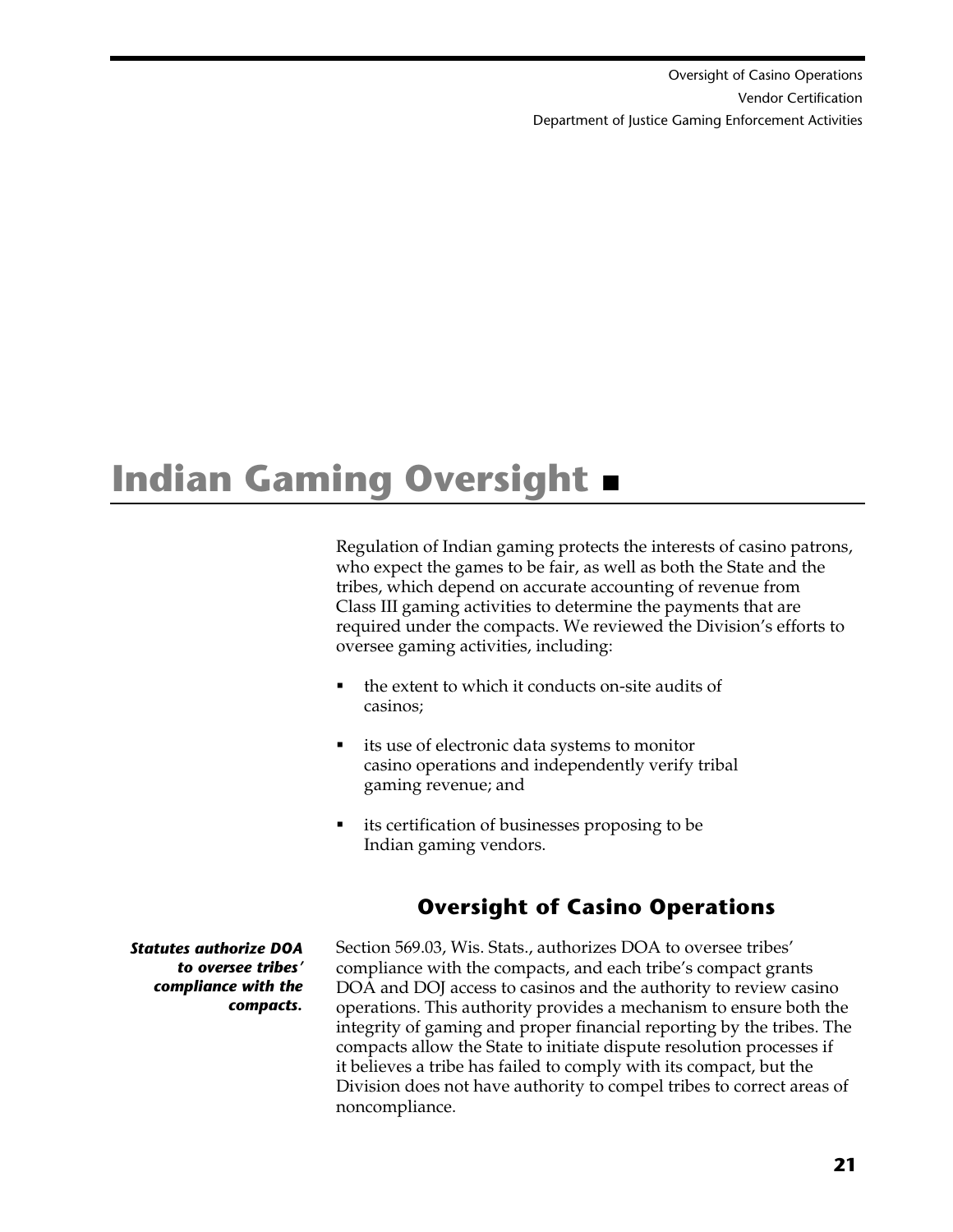In order to comply with statutory oversight requirements and the regulatory language in the compacts, the Division's 5.0 FTE staff who are responsible for conducting on-site reviews of casinos conduct both:

- financial audits, which verify the accuracy of tribes' payments to the State through a review of the tribes' financial statements and determine whether accounting standards used at casinos are consistent with the compacts; and
- compliance audits, which determine whether casino operations are conducted in accordance with the compacts.

Each review requires one to three weeks to complete. The Division always provides the tribes with advance notice, which enables them to gather necessary documents and schedule the appropriate personnel for interviews but eliminates an element of surprise. The Division believes this practice of advance notice is a more effective use of staff resources and encourages greater tribal cooperation.

To better monitor casino operations and independently verify revenue from Class III gaming, the Division created two electronic systems—the Data Collection System and the Gaming Device Inventory System—with the help of AE Business Solutions, an information technology consulting firm based in Wisconsin.

The Data Collection System was established in 2000. The system stores transactions and operations information sent by each casino's electronic accounting system, including:

- the amount contained in the drop box of each electronic gaming device, which is both recorded electronically by a meter inside each device and counted manually by casino staff;
- the payout rates for each electronic gaming device, which the compacts require to be set at a minimum of 80.0 percent for games not affected by player skill and at a minimum of 83.0 percent for games that are affected by player skill;
- the status of each electronic gaming device, including whether it has been opened and the computer chip that controls play has been removed, which could identify games that have been tampered with or that may malfunction; and

*The Division always provides the tribes with advance notice of its regulatory visits.*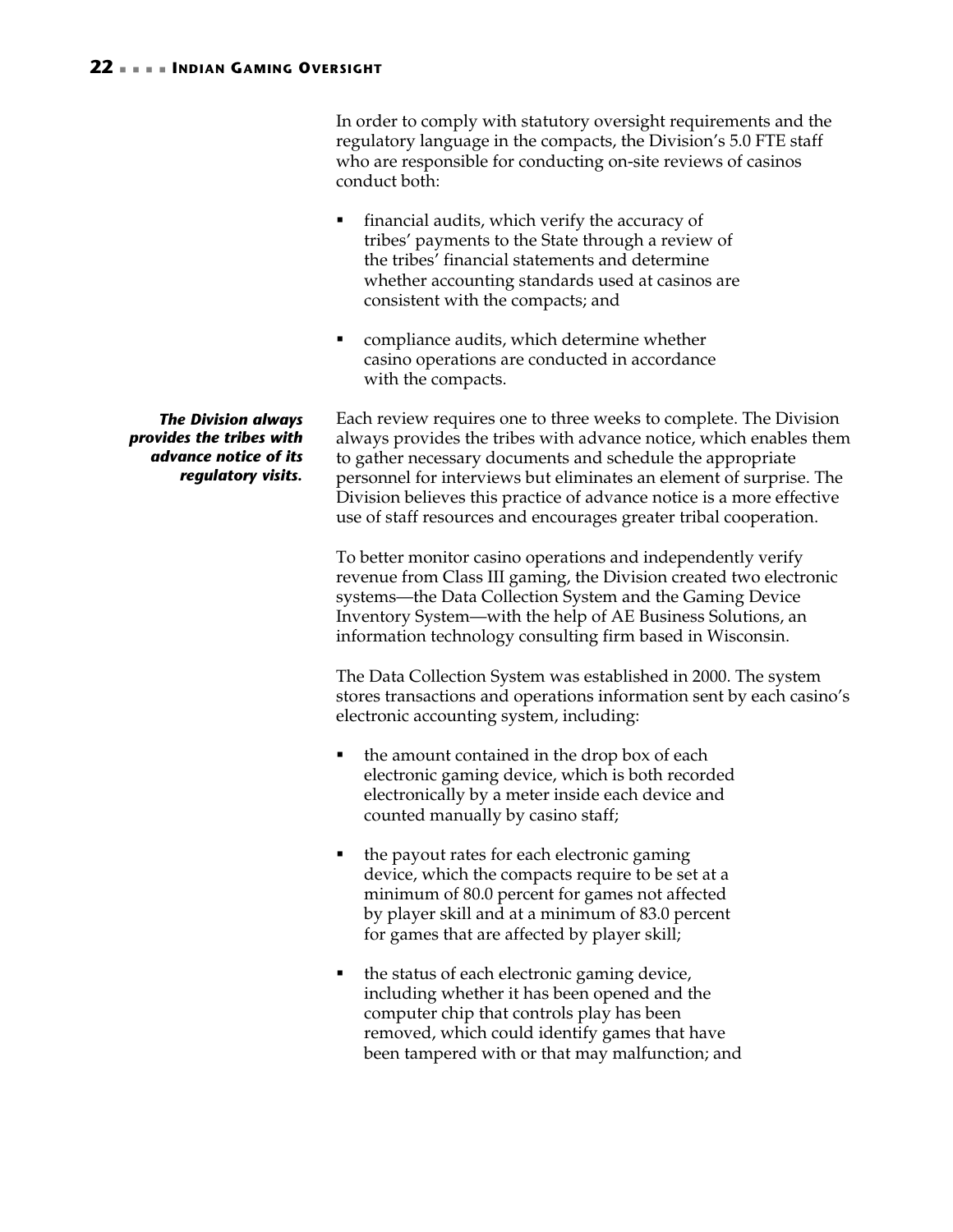**·** information on table games, such as the opening and closing inventory of chips at each table for blackjack and poker, which is sent electronically by casino staff to the Division.

As shown in [Table 8,](#page-26-0) all tribes have begun submitting data to the Data Collection System. The last tribe to do so was the Oneida, in August 2006.

### <span id="page-26-0"></span>Table 8

### **Implementation Dates for the Data Collection System**

|                                                                                         | <b>Installation Date</b> | Date of Initial<br>Data Submission |
|-----------------------------------------------------------------------------------------|--------------------------|------------------------------------|
|                                                                                         |                          |                                    |
| Lac du Flambeau Band of Lake Superior<br>Chippewa Indians                               | February 2001            | December 2001                      |
| Red Cliff Band of Lake Superior Chippewa Indians                                        | May 2001                 | December 2001                      |
| St. Croix Chippewa Indians of Wisconsin                                                 | September 2001           | December 2001                      |
| Menominee Indian Tribe of Wisconsin                                                     | <b>March 2001</b>        | January 2002                       |
| Bad River Band of Lake Superior Chippewa Indians                                        | June 2001                | February 2002                      |
| Forest County Potawatomi Community of<br>Wisconsin–Potawatomi Bingo Casino <sup>1</sup> | January 2002             | June 2002                          |
| Stockbridge-Munsee Community                                                            | November 2001            | September 2002                     |
| Forest County Potawatomi Community of<br>Wisconsin-Northern Lights Casino <sup>1</sup>  | January 2002             | January 2003                       |
| Sokaogon Chippewa Community                                                             | November 2003            | February 2004                      |
| <b>Ho-Chunk Nation</b>                                                                  | June 2001                | April 2004                         |
| Lac Courte Oreilles Band of Lake Superior<br>Chippewa Indians                           | October 2003             | April 2004                         |
| Oneida Tribe of Indians of Wisconsin                                                    | April 2004               | August 2006                        |
| <sup>1</sup> Two Potawatomi casinos submit data separately.                             |                          |                                    |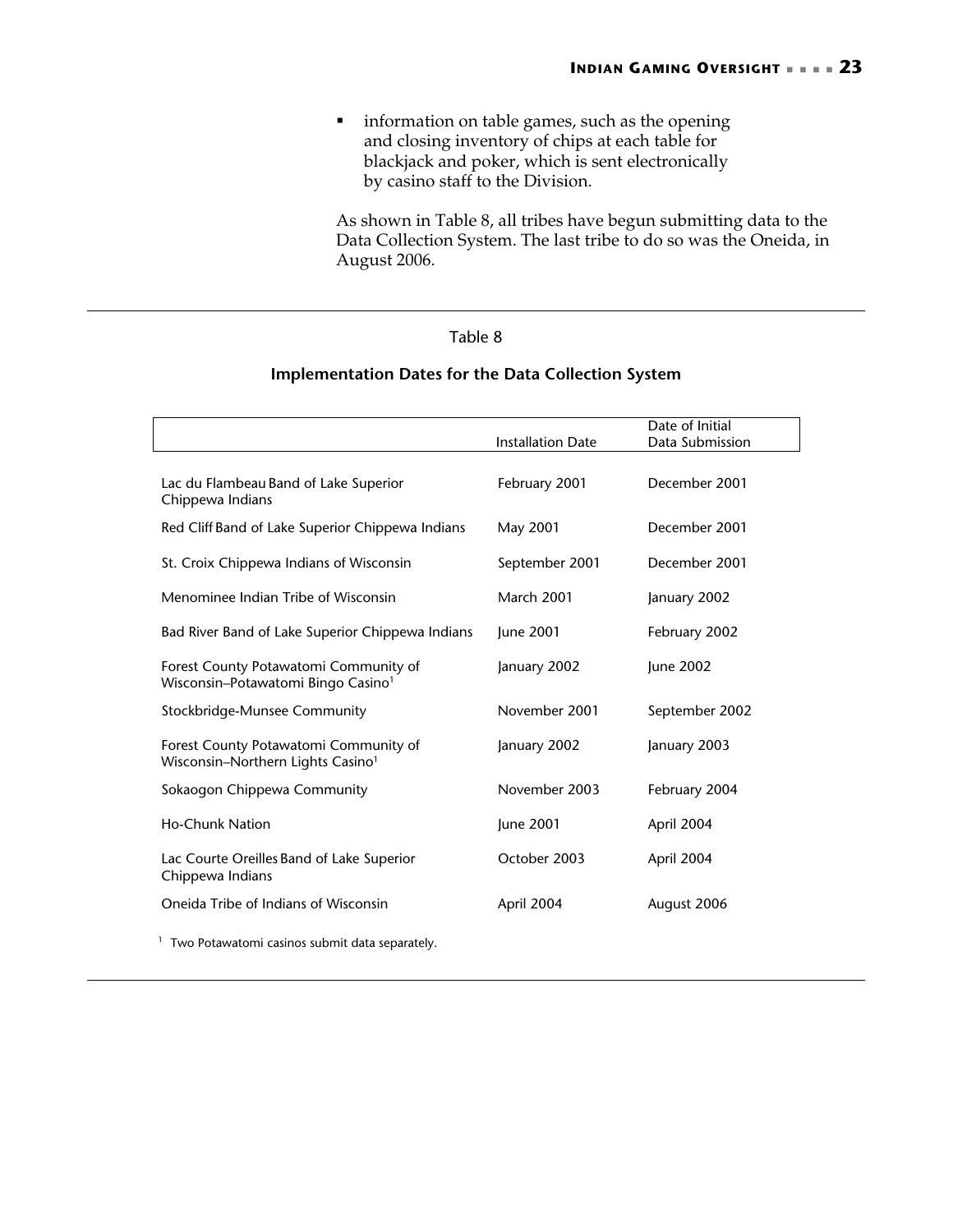The Division contracted for the Gaming Device Inventory System in 1998. The system allows casinos and vendors to electronically submit and update information such as:

- the date an electronic gaming device was installed or removed by the tribe;
- the device type and its serial number;
- the manufacturer of the device and the name of the vendor that sold it to the casino; and
- the identification number of the computer chip that controls play.

However, not all casinos have regularly updated their information in the system, and the compacts do not require the tribes to use it. For example, the Division's records indicate Oneida casinos did not use the system to notify it of inventory changes in 2006. Instead, the Division received paper inventory updates, which were not subsequently entered into the system by its staff. In addition, the system cannot automatically identify electronic gaming devices with computer chips that are no longer valid. Consequently, the Division performs on-site audits to determine whether invalid computer chips are present within a casino's electronic gaming devices.

The Division paid AE Business Solutions \$653,000 to provide continued maintenance of the systems from FY 2002-03 through FY 2005-06 under a contract that was not renewed. DOA's Division of Enterprise Technology now maintains both systems and estimates that maintenance costs totaled \$338,400 from April 2005, when it began providing maintenance and support services for the systems, through December 2006.

## <span id="page-27-0"></span>**Financial Audits**

Because the 2003 compacts require tribes to make additional payments to the State based on a percentage of net revenue from Class III gaming, the Division began in 2005 to independently verify for each tribe the total amount wagered on Class III gaming. That amount is used to calculate each tribe's share of the regulatory fees paid to the State, as well as net revenue from Class III gaming, which is used to calculate the additional payments due the State. In addition, the Division oversees the tribes' compliance with the accounting standards required by the compacts to help determine whether revenue from electronic gaming devices and tables games have been accounted for accurately.

*Compacts do not require the tribes to use the Gaming Device Inventory System.*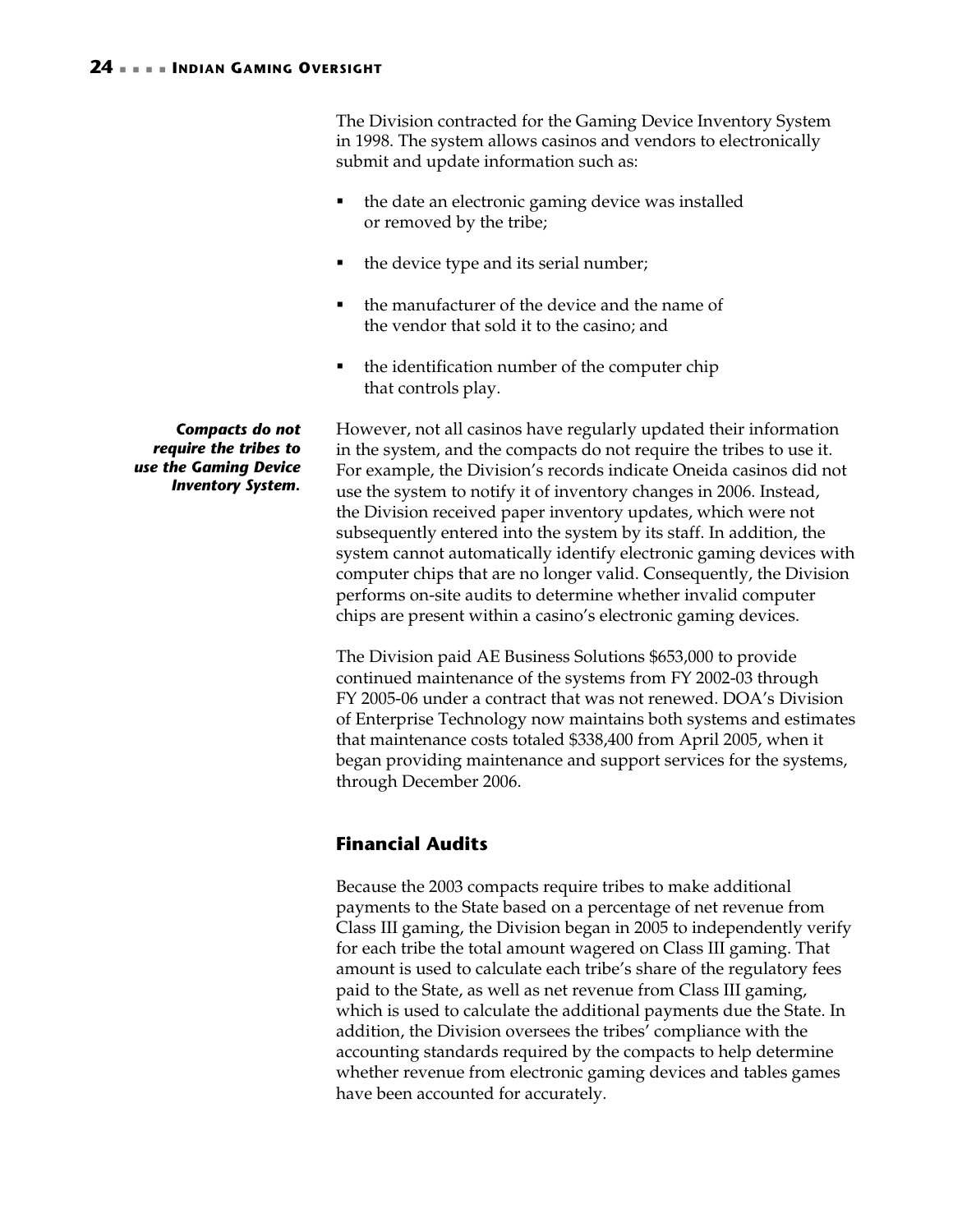*The Division conducted 60 financial audits from July 2002 through December 2006.* 

From July 2002 through December 2006, the Division conducted 60 financial audits, including at least 2 financial audits at each of the 25 casinos operating in Wisconsin. On average, each casino received a financial audit every 18.2 months during this period. The Division identified ten instances in which tribes overpaid or underpaid the State because of inaccurate calculations of net revenue from Class III gaming in 2005 and 2006:

- two tribes over-reported annual net gaming revenue, resulting in overpayments to the State totaling \$111,319;
- one tribe over-reported annual net gaming revenue in two successive years, resulting in overpayments totaling \$16,732;
- two tribes under-reported annual net gaming revenue, resulting in underpayments totaling \$903,386; and
- two tribes under-reported annual net gaming revenue in two successive years, resulting in underpayments totaling \$23,758.

The Division found a variety of reasons for the difference in net revenue from Class III gaming. For example, some tribes overreported net gaming revenue because they did not take into account all amounts paid out as winnings. Some tribes under-reported net gaming revenue because, for example, their calculations inappropriately included promotional items given to players.

When the Division identifies an overpayment or an underpayment to the State, it issues a payment or an invoice to the tribe. Tribes typically make payment to the State once they receive an invoice. However, the Potawatomi disagree with the Division's calculation of their net revenue from Class III gaming and have not paid the State the amount the Division says is owed. Discussions to resolve the amount of the underpayment are ongoing.

The Division has also found that some tribes have not consistently followed all accounting standards. For example, five tribes did not complete or document investigations into differences between the expected and actual payouts of winnings of electronic gaming devices, and three tribes did not report the winnings of casino patrons to the Department of Revenue, as required by federal law, including winnings of \$1,200 or more. *Some tribes have not consistently followed all accounting standards.*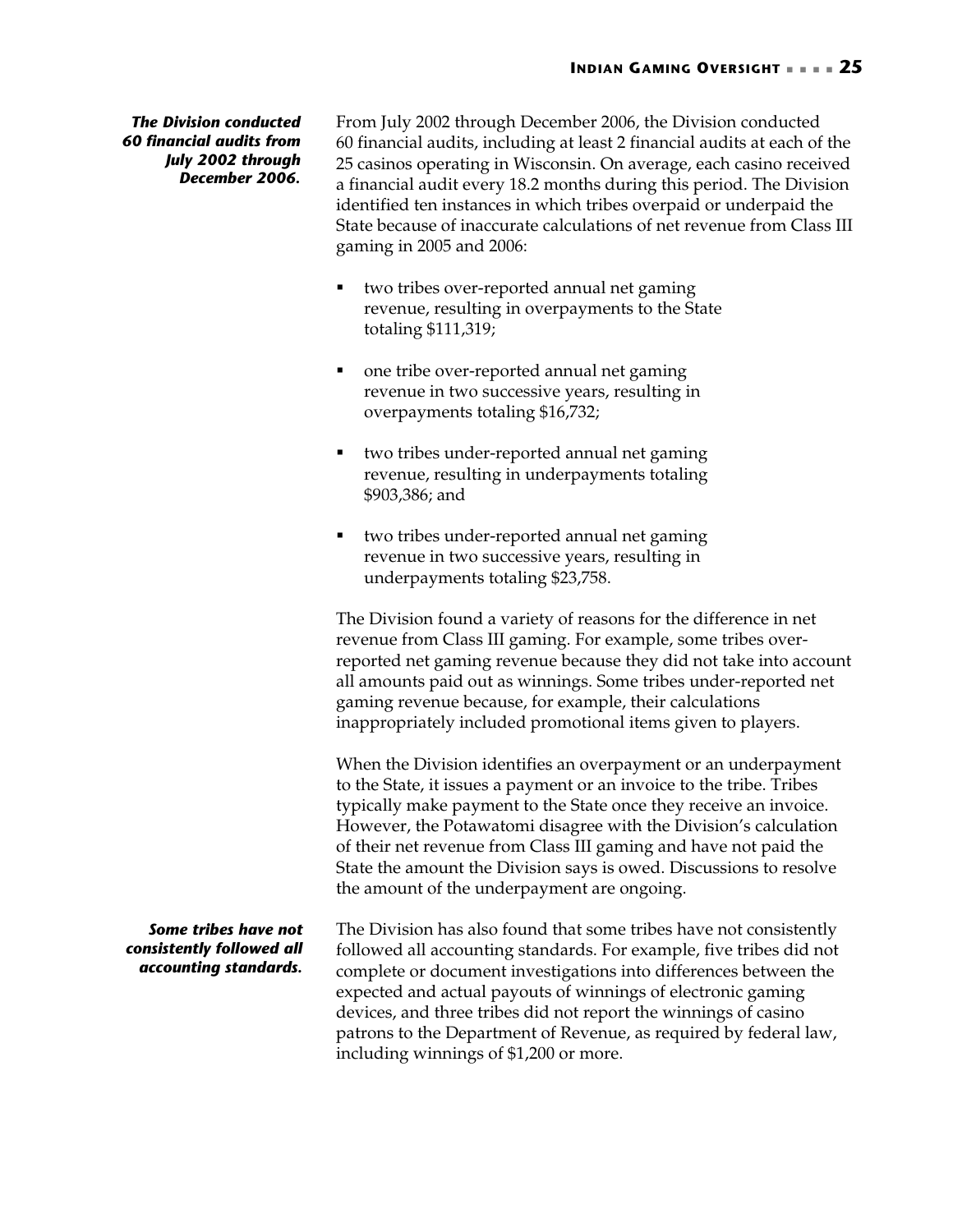Compacts require tribes to identify instances in which amounts recorded by an electronic meter in an electronic gaming device differ by at least 3.0 percent and more than \$25 from amounts counted by casino staff. This standard is common in the gaming industry, and the Institute of Internal Auditors and the American Institute of Certified Public Accountants recommend that internal and external auditors of the gaming industry follow it. When tribes identify differences between amounts, compacts require them to investigate and document the cause of each difference, because differences may identify potential theft or fraudulent activity.

As part of our audit, we examined 2006 daily revenue recorded in the State's Data Collection System and found instances for every day of the year in which amounts recorded by electronic meters differed from amounts counted by casino staff by at least 3.0 percent and more than \$25. In discussing this issue with the Division, we found that it was unaware of almost all of the differences we identified and could not readily determine their causes. However, after conducting additional research and consulting with the Division of Enterprise Technology and the vendors responsible for maintaining the tribes' electronic accounting systems, the Division asserts that most of the differences we identified were caused by programming errors in the Data Collection System and the casinos' electronic accounting systems.

One of the primary reasons the Legislature and Governor authorized the expenditure of approximately \$1.0 million for the development and support of the Data Collection System through FY 2006-07 was to assist the Division in ensuring the integrity of Indian gaming by allowing it to readily identify instances in which amounts recorded by electronic meters in the gaming devices differ from amounts collected and counted by casino staff. Although the Division reviews many important financial controls implemented by casinos, it has not routinely used the Data Collection System to identify these differences, which are important in identifying potential irregularities in gaming operations and financial reporting that cannot be identified from other controls the Division reviews. Moreover, we found that from March 2006 through April 2007, the Division did not review data maintained by casinos to determine whether the tribes routinely identified, investigated, and documented differences between amounts recorded by electronic meters and amounts counted by casino staff, as compacts require. In May 2007, as we were conducting our fieldwork, the Division began conducting these reviews again.

*The Division was unaware of numerous differences in amounts recorded by electronic meters and amounts counted by casino staff.*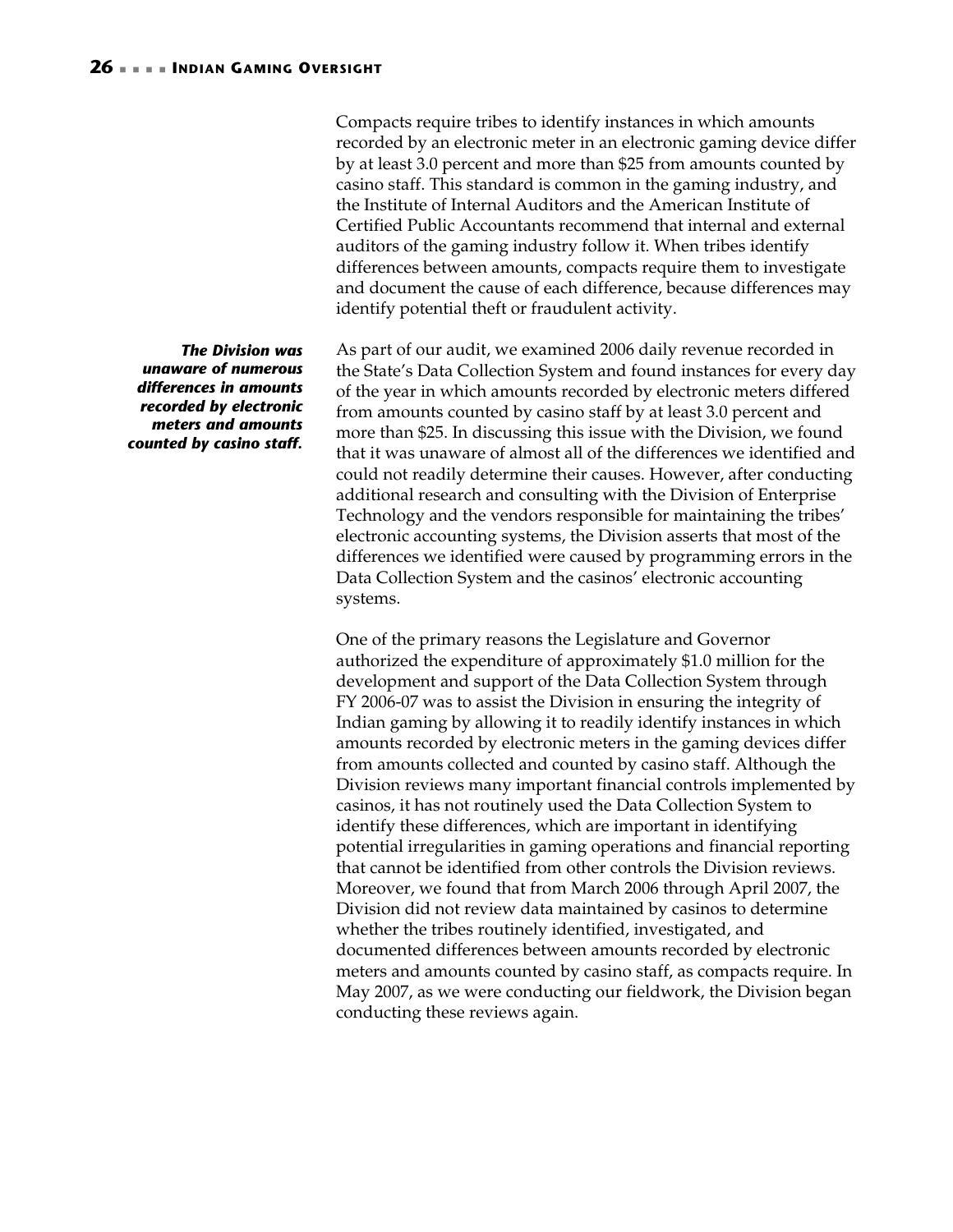### <span id="page-30-1"></span>; **Recommendation**

*We recommend the Division of Gaming:* 

- *incorporate into every casino audit it conducts procedures for determining whether tribes are appropriately identifying, investigating, and documenting instances in which amounts recorded by an electronic meter in an electronic gaming device differ by at least 3.0 percent and more than \$25 from amounts counted by casino staff; and*
- *report to the Joint Legislative Audit Committee by January 31, 2008, on the steps it has taken to ensure that the State's Data Collection System and the casinos' electronic accounting systems related to the recording and calculation of gaming revenue are operating correctly.*

### <span id="page-30-0"></span>**Compliance Audits**

The Division follows a systematic workplan when performing its compliance audits. For example, during each compliance audit it:

- counts all electronic gaming devices and table games on the casino floor;
- tests a random sample of electronic gaming devices and the computer chips controlling their play to determine whether the chips are approved and functioning properly;
- **•** observes table game play to determine whether proper procedures are followed by dealers and players;
- determines whether all employees have undergone the necessary criminal background checks;
- observes the security measures followed during the collection of money from electronic gaming devices and the counting of collected money, which typically occurs daily; and
- reviews the casino's surveillance capabilities.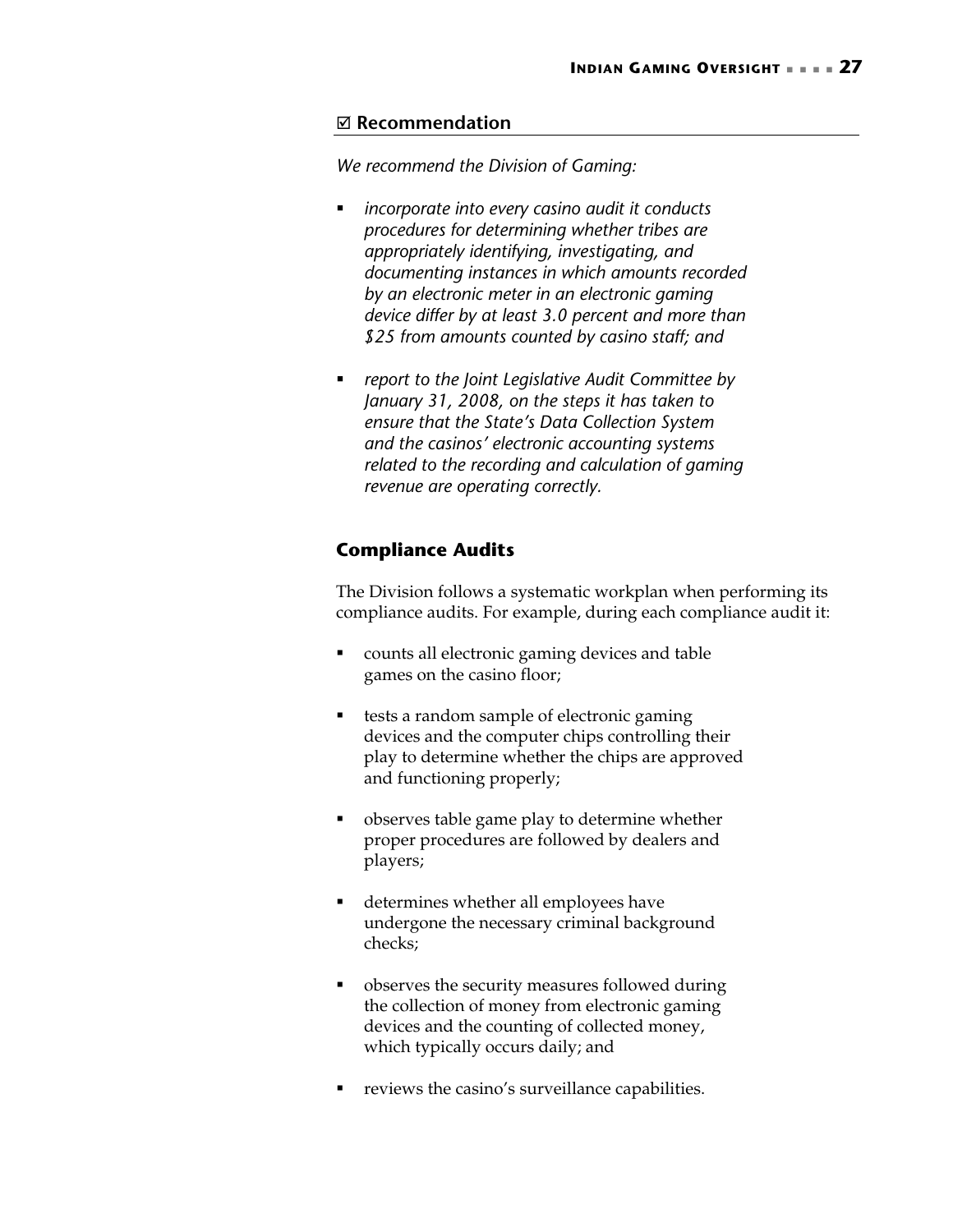<span id="page-31-1"></span>We reviewed compliance audits conducted from July 2002 through December 2006. During this period, the Division conducted 52 compliance audits, including at least 2 audits at every casino except for the Ho-Chunk's Whitetail Crossing Casino, which the Division has audited once since it opened in July 2004. On average, each casino received a compliance audit every 18.9 months from July 2002 through December 2006.

Typical findings from the Division's compliance audits in 2005 and 2006 included:

- blackjack dealers not following proper dealing procedures;
- electronic gaming devices with computer chips that were no longer approved for play;
- **EXECUTE:** employees entering and exiting the currency counting room during counting without notifying surveillance; and
- casino staff employed for more than 60 days before the National Indian Gaming Commission, which is the federal regulatory agency responsible for overseeing Indian gaming, was notified.

The Division indicates tribes generally address some types of findings from compliance audits in a timely manner. For example, when tribes were notified of invalid computer chips in electronic gaming devices, the chips were typically replaced immediately. However, not all identified problems are always addressed. For example, in 2005 the Division conducted one-day reviews of 15 casinos operated by five tribes and found that 24 of 53 compliance audit findings it had previously identified such as failure to post rules of play for some casino games had not been fully corrected.

# <span id="page-31-0"></span>**Vendor Certification**

The compacts and s. 569.04, Wis. Stats., require DOA to certify vendors that provide casinos with gaming-related services and equipment, such as management consulting services and electronic gaming devices. Under the original compacts negotiated in 1991 and 1992, vendors were required to be certified before conducting more than \$10,000 annually in business with a tribe. The 2003 compacts increased this amount to:

*Tribes have not always addressed all problems identified in the Division's compliance audits.* 

*DOA is statutorily required to certify vendors that provide gaming-related services and equipment to casinos.*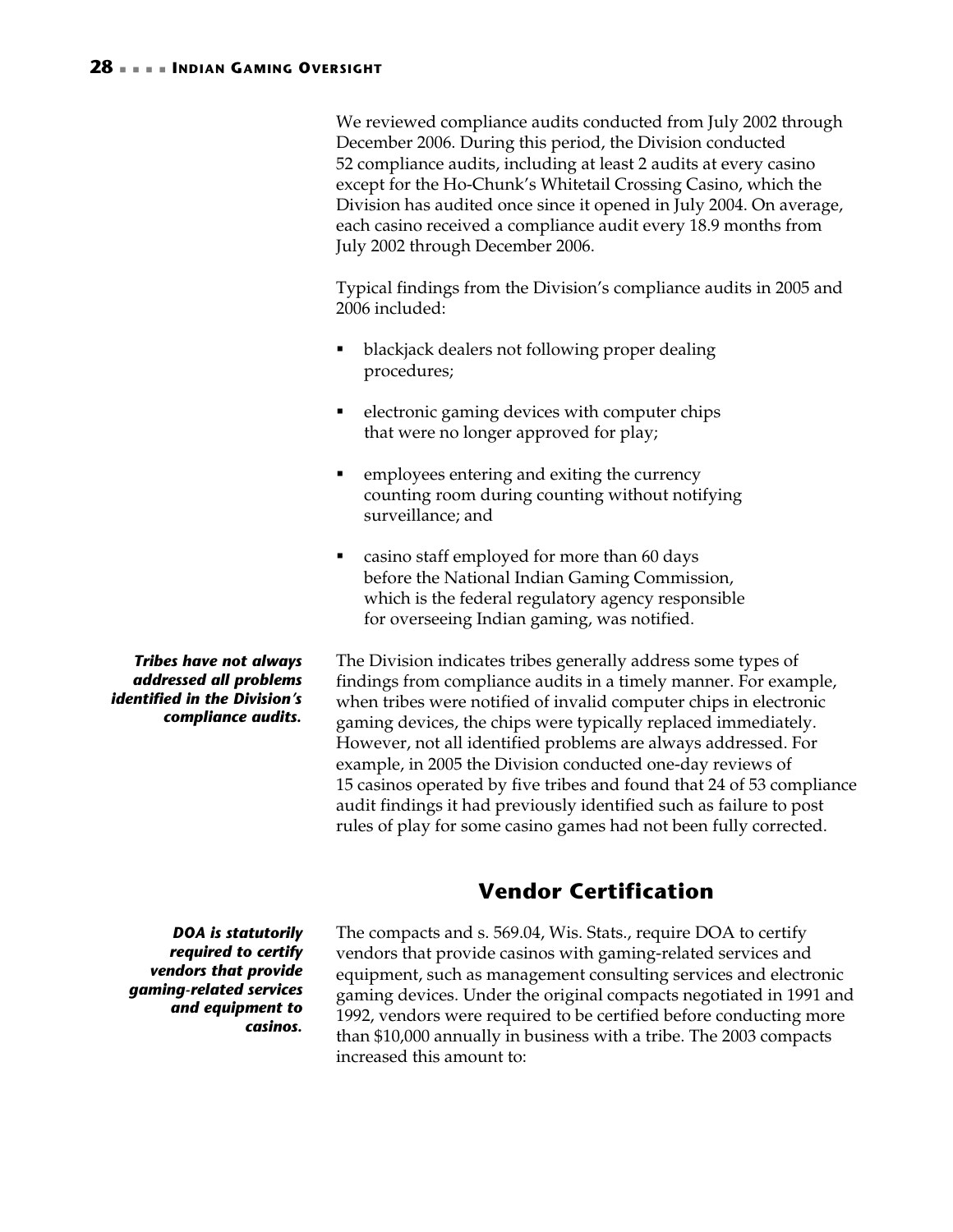- **525,000 annually for the Bad River, Lac Courte** Oreilles, Menominee, Red Cliff, Sokaogon, and Stockbridge-Munsee; and
- \$50,000 annually for the Oneida and St. Croix.

The amount did not change for the Ho-Chunk and Potawatomi, and it has not changed for the Lac du Flambeau, which did not successfully negotiate a new compact with the State in 2003. A certified vendor may conduct business with any tribe once it receives certification.

To determine whether a vendor will receive certification, the Division or an outside investigator under contract with the Division performs a financial review of the vendor and conducts personal background checks of the vendor's owners, partners, and other personnel who will have significant contact with gaming operations. DOJ conducts criminal background checks for relevant vendor personnel, which generally take 30 to 60 days, and provides the Division with the results. The compacts prohibit the certification of a business if its owners, partners, or other personnel have been convicted of felonies or gambling-related offenses, or if their prior activities and associations pose a threat to the public interest or the effective regulation of gaming.

The Division summarizes the findings of the financial review and the personal and criminal background checks and creates a final report. The Director of Indian Gaming reviews the final report and issues a recommendation to approve or deny an application, and the Division Administrator makes the final decision. The Division's policies do not require the Division Administrator to take action on a recommendation within a specified number of days, nor do statutes or compacts.

The compacts require each vendor's certification to be reviewed periodically. To meet this requirement, the Division implemented an annual vendor recertification procedure. Because it often took the Division more than one year to complete recertifications, some vendors had multiple applications pending. To address this issue, the Division revised its procedure in September 2005 and now requires recertification every two years. It contacts vendors eight months before the expiration of their certificates to initiate the recertification process. *The Division requires vendors to be recertified every two years.* 

> We noted in 2002 (report 02-20) that the Division had difficulty in completing certifications in a timely manner. We reviewed the Division's progress in addressing this issue as part of this evaluation.

### *Certification requires a financial review and background check of a vendor.*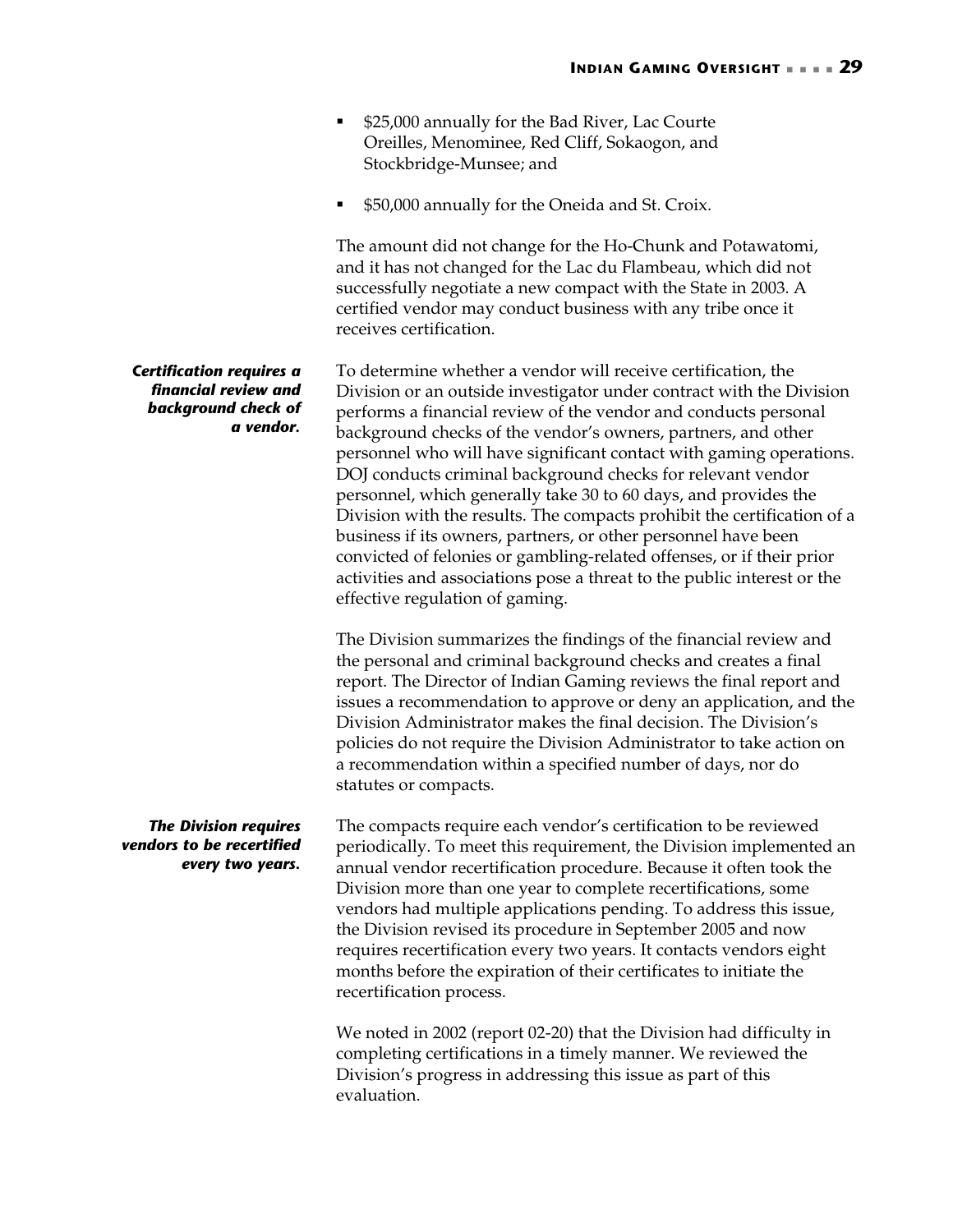The compacts permit the Division to grant a temporary certificate to a vendor that has completed a full application, obtained a letter from a tribe requesting the vendor's temporary certification, and obtained a license from another state that the Division has determined to perform adequate background investigations of vendors, such as New Jersey or Nevada. A vendor may continue to provide services and equipment to the tribe under a temporary certificate until the Division issues its decision on an application. Vendors must receive separate temporary certificates for each tribe with which they intend to do business. From July 2002 through December 2006, the Division issued eight temporary certificates to seven vendors, including one vendor that received temporary certificates to provide services to two tribes.

### <span id="page-33-0"></span>**Vendor Certification Revenue**

Vendors pay the State an initial certification or recertification fee that is based on the type of service they are seeking to provide and whether they are located in Wisconsin or out of state. The initial certification fee ranges from \$2,700 to \$10,800; the recertification fee ranges from \$1,000 to \$5,800. The Division uses these fees to cover the costs of conducting investigations. If investigation costs exceed the fee, vendors are charged for any additional costs.

*The Division collected \$1.1 million in vendor certification fees from July 2002 through December 2006.* 

As shown in [Table 9,](#page-33-1) the Division collected a total of \$1.1 million in vendor certification fees from July 2002 through December 2006. Additional charges accounted for more than one-half of amounts collected.

### <span id="page-33-1"></span>Table 9

### **Vendor Certification Fees Collected**

|                      | Initial<br>Certification |                             | Additional           |              |
|----------------------|--------------------------|-----------------------------|----------------------|--------------|
| <b>Fiscal Year</b>   | Fees                     | <b>Recertification Fees</b> | Charles <sup>1</sup> | Total        |
|                      |                          |                             |                      |              |
| 2002-03              | 35,700<br>S.             | 36,300<br>S                 | \$124,600            | 196,600<br>S |
| 2003-04              | 94,900                   | 41,600                      | 128,400              | 264,900      |
| 2004-05              | 51,200                   | 74,500                      | 161,800              | 287,500      |
| 2005-06              | 29,500                   | 83,900                      | 156,400              | 269,800      |
| 2006-07 <sup>2</sup> | 25,200                   | 3,400                       | 85,500               | 114,100      |
| Total                | \$236,500                | \$239,700                   | \$656,700            | \$1,132,900  |

<sup>1</sup> Includes investigation costs not covered by certification fees.<br><sup>2</sup> July through December 2006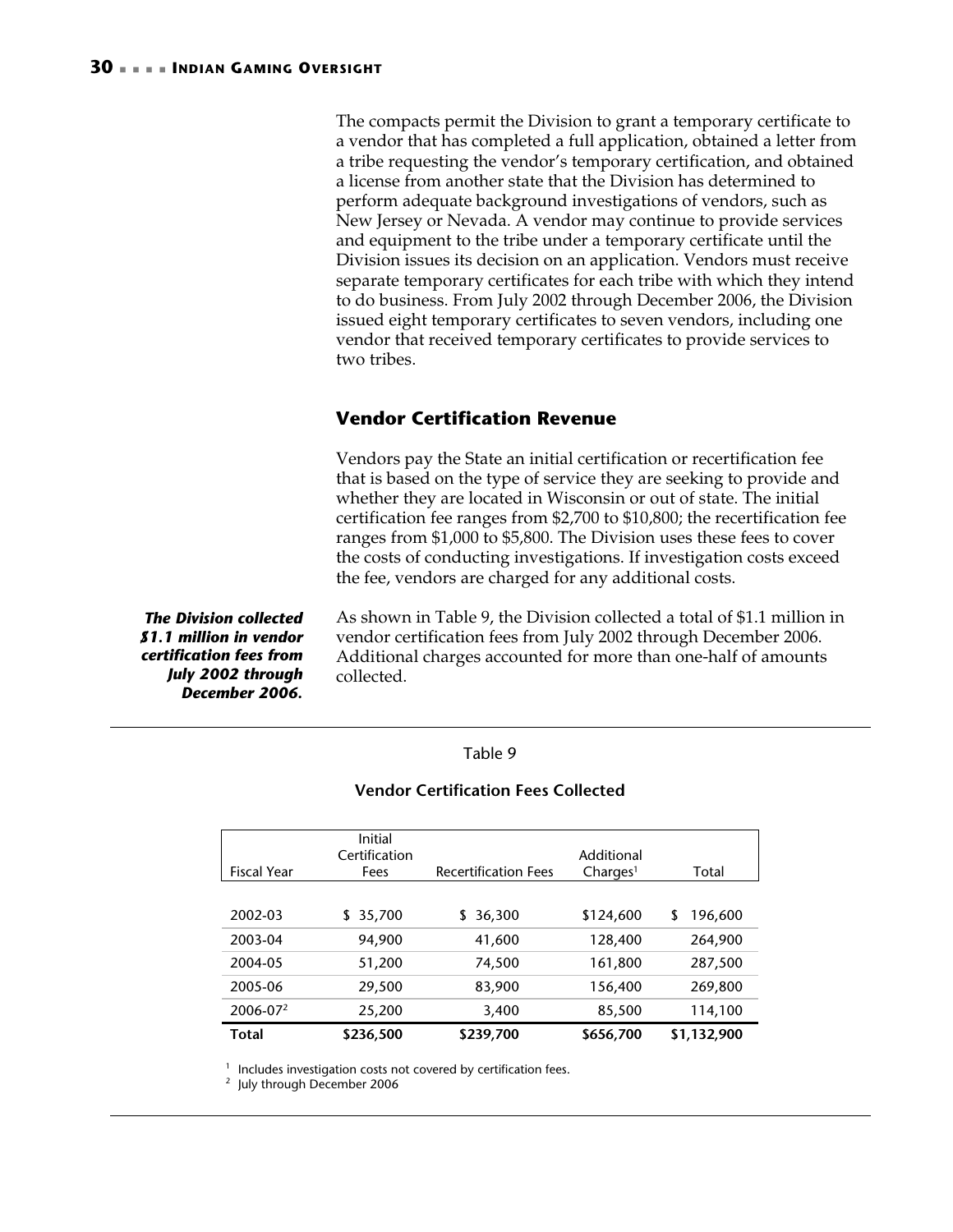### <span id="page-34-0"></span>**Timeliness of Vendor Certifications**

*From July 2002 through December 2006, the Division approved 93 of 117 vendor certification applications.* 

From July 2002 through December 2006, the Division issued decisions on 117 applications, including 39 initial certification requests and 78 recertification requests, some of which were submitted by vendors before July 2002. As shown in [Table 10,](#page-34-1) the Division approved 93 of the 117 vendor certification applications, or 79.5 percent, from July 2002 through December 2006. Vendors withdrew 15 of the 24 applications that were not approved. At least 5 of the 15 applications were withdrawn because the vendor received notification from the Division that certification would be denied. The Division intended to deny certification for nine vendors but subsequently closed its investigation because these vendors could not be located or the firms had been sold.

### <span id="page-34-1"></span>Table 10

### **Disposition of Applications** July 2002 through December 2006

|                                          | <b>Number of Applications</b> |                 |       |                        |
|------------------------------------------|-------------------------------|-----------------|-------|------------------------|
| Outcome                                  | Initial                       | Recertification | Total | Percentage<br>of Total |
|                                          |                               |                 |       |                        |
| <b>Application Approved</b>              | 26                            | 67              | 93    | 79.5%                  |
| <b>Application Not Approved</b>          |                               |                 |       |                        |
| Application Withdrawn                    | 9                             | 6               | 15    | 12.8                   |
| Investigation Closed with Intent to Deny | $\overline{4}$                | 5               | 9     | 7.7                    |
| Subtotal                                 | 13                            | 11              | 24    | 20.5                   |
| <b>Total</b>                             | 39                            | 78              | 117   | 100.0%                 |
|                                          |                               |                 |       |                        |

As shown in [Table 11,](#page-35-1) the Division's average time to complete initial certifications increased from 14.1 months in FY 2002-03 to 24.5 months during the first half of FY 2006-07. The average time to complete recertifications increased from 14.9 months in FY 2002-03 to 18.0 months during the first half of FY 2006-07. Although average times are higher than in FY 2002-03, they have improved in recent years. However, in FY 2004-05, the Division did not approve 16 certifications that had been pending for three years or more.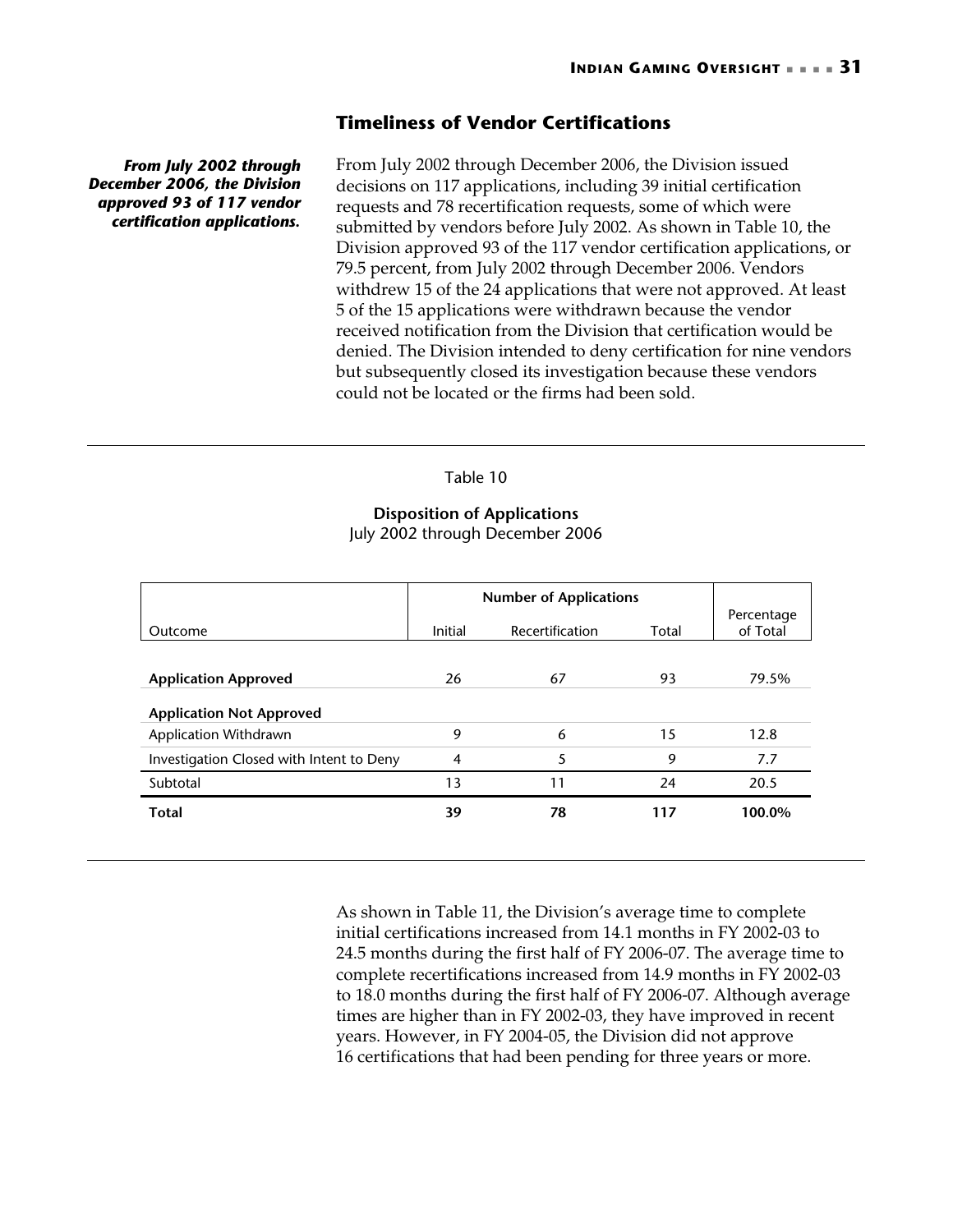#### <span id="page-35-1"></span>Table 11

|                    | <b>Initial Certifications</b> |           | <b>Recertifications</b> |           |
|--------------------|-------------------------------|-----------|-------------------------|-----------|
|                    |                               | Average   |                         | Average   |
|                    | Number                        | Number    | Number                  | Number    |
| <b>Fiscal Year</b> | Completed                     | of Months | Completed               | of Months |
|                    |                               |           |                         |           |
| 2002-03            |                               | 14.1      | 3                       | 14.9      |
| 2003-04            | 10                            | 20.2      | 27                      | 21.5      |
| 2004-05            | 14                            | 47.5      | 15                      | 40.1      |
| 2005-06            | 13                            | 18.4      | 30                      | 19.1      |
| $2006 - 071$       |                               | 24.5      | 3                       | 18.0      |

### <span id="page-35-0"></span>**Average Time to Complete Initial Certifications and Recertifications**

<sup>1</sup> July through December 2006

In most cases, vendor certification decisions were not timely because previous Division Administrators took several years to issue them after final reports had been completed. In addition, some delays were caused by turnover in the Division Administrator position, which was vacant for one year from November 2004 through November 2005.

More recently, as of December 31, 2006, the Division had 13 initial certifications pending for an average of 19.1 months. In addition, 19 recertifications had been pending for an average of 11.2 months. No vendor had multiple recertification applications pending.

Continued monitoring of the Division's vendor certification and recertification practices may be needed. Significant delays in the process compromise the integrity of Indian gaming because questionable vendors may be able to continue to provide services. Conversely, legitimate vendors may be unfairly denied access to gaming business opportunities. Further, because recertifications typically require more than eight months to complete, the Division's practice of initiating them eight months before expiration may not enable it to consistently complete recertifications every two years.

### ; **Recommendation**

*We recommend the Division of Gaming closely monitor vendor certification decisions to ensure that timeliness concerns are being adequately addressed and report to the Joint Legislative Audit Committee by January 31, 2008, on its efforts to increase timeliness in issuing vendor certifications.*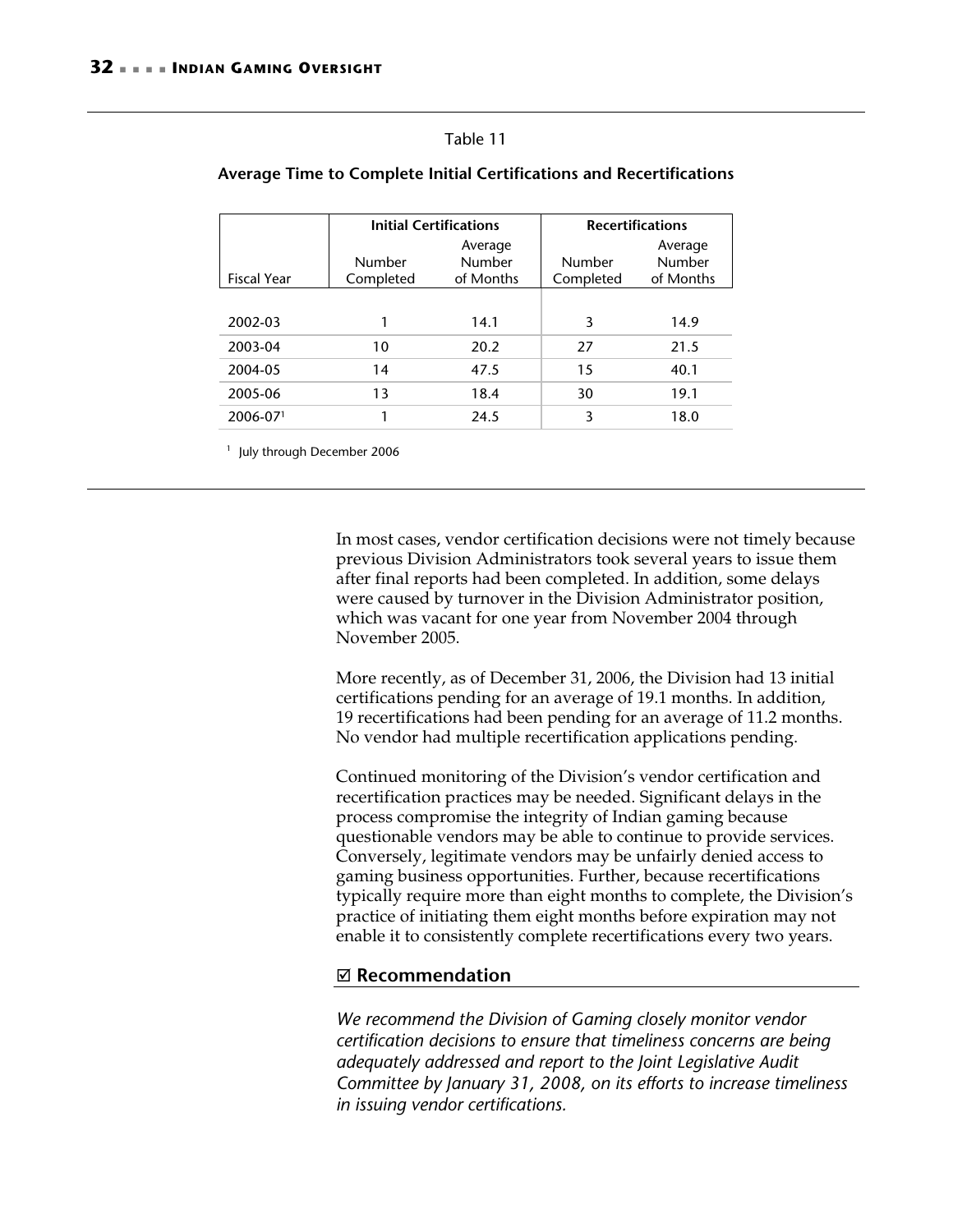## <span id="page-36-0"></span>**Department of Justice Gaming Enforcement Activities**

<span id="page-36-1"></span>DOJ's Gaming Enforcement Bureau, which is part of the Division of Criminal Investigation, is responsible for law enforcement related to gaming and gambling activities. It is staffed by a director and four special agents. 2005 Wisconsin Act 25, the 2005-07 Biennial Budget Act, provided DOJ with \$586,400 for gaming enforcement in FY 2006-07, including \$140,100 in pari-mutuel wagering funds, \$121,100 in Indian gaming funds, and \$325,200 from the Lottery Fund.

DOJ's gaming enforcement responsibilities include:

- investigating the activities of all individuals who may affect the operation or administration of Indian gaming and prosecuting violations of the compacts and civil or criminal law;
- investigating the activities of DOA and its employees and contractors, as well as violations by vendors and their employees and contractors;
- conducting criminal background investigations of Indian gaming and pari-mutuel vendors;
- **F** investigating allegations of the embezzlement of bingo and raffle funds and initiating civil or criminal action in circuit court for violations of bingo or raffle laws when necessary; and
- investigating written complaints related to crane games, investigating and prosecuting violations of crane game law, and seizing crane games owned by individuals convicted of violations.

In 2006, DOJ opened 37 cases related to complaints of illegal gambling made by citizens, law enforcement officials, and Division of Gaming officials when gaming issues fell outside of their purview. Cases are opened for investigation only if DOJ has reason to believe criminal activity has taken place. Most complaints and cases have been related to illegal electronic gaming devices operated by businesses other than tribal casinos or individuals, illegal pull-tabs, and sports betting. *In 2006, DOJ opened 37 cases related to gaming activities.*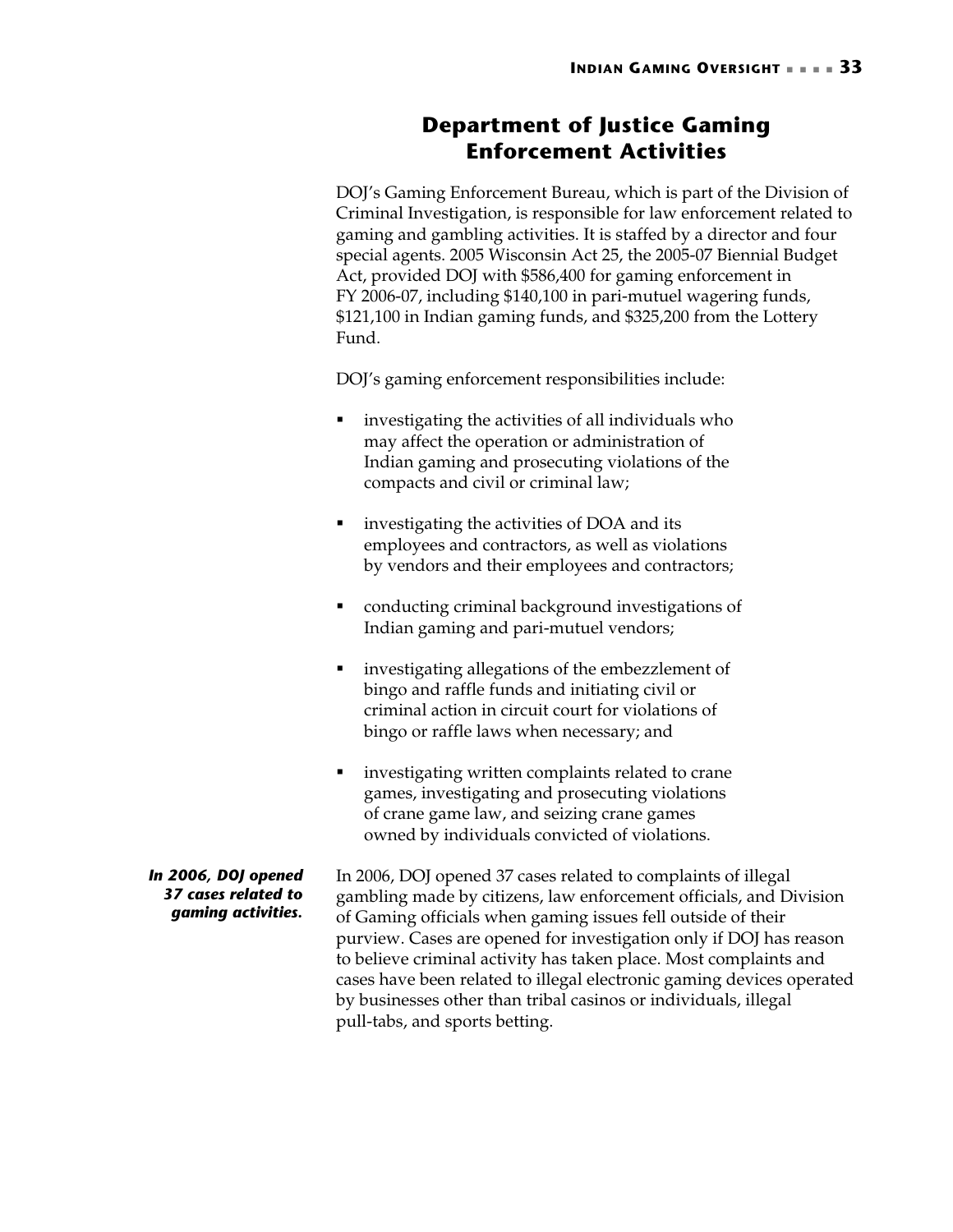### **34 INDIAN GAMING OVERSIGHT**

Examples of Indian gaming investigations completed by DOJ in recent years include investigations of:

- individuals working or playing in casinos using false identities;
- individuals who issued bad checks or used stolen credit card numbers to purchase casino gift certificates; and
- allegations of cheating, fraud, or embezzlement at casinos by patrons and casino staff.

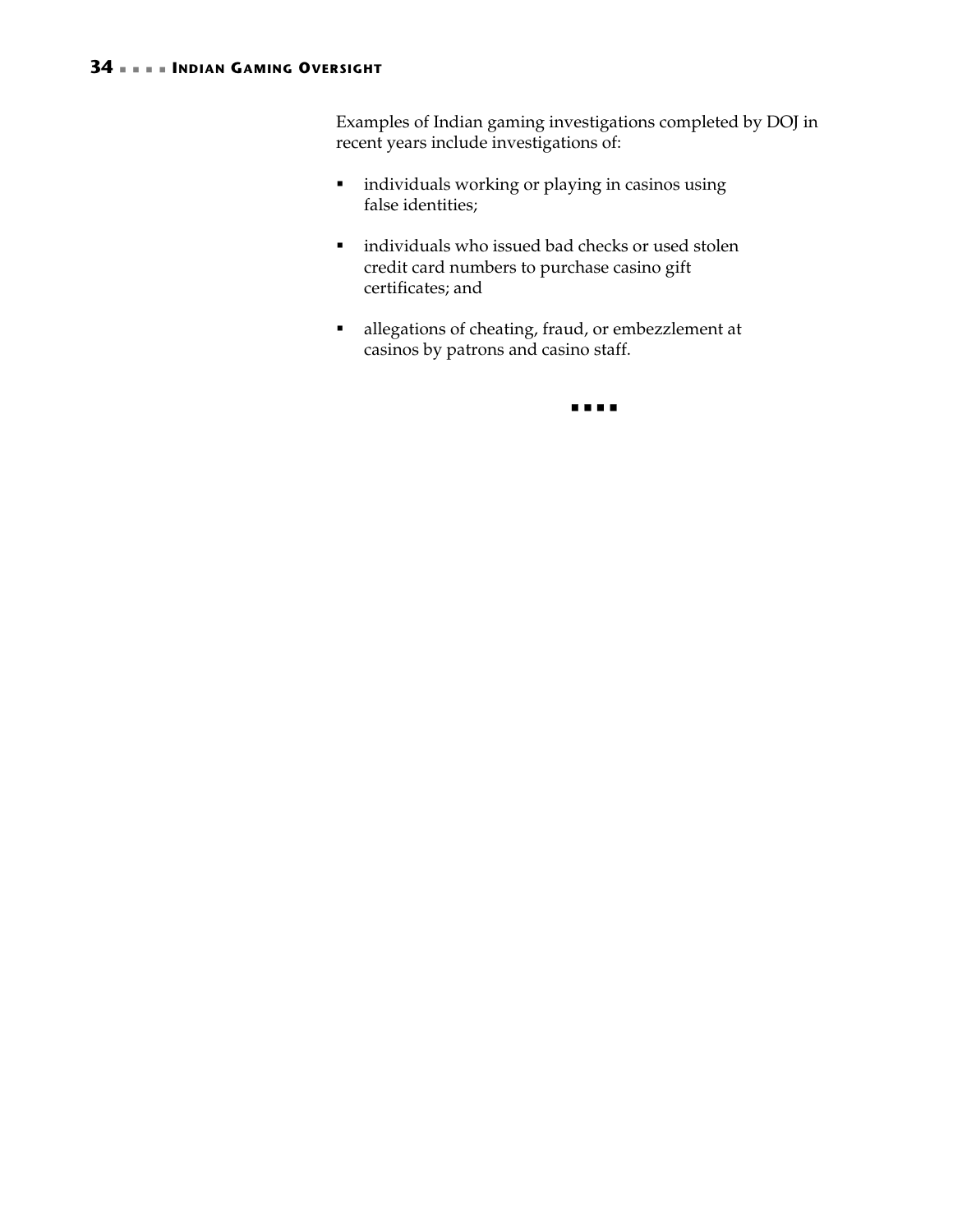Trends in Attendance and Wagering  [Distribution of Pari-Mutuel Racing Revenue](#page-40-2)  [Oversight Responsibilities](#page-43-3)  [Greyhound Adoptions](#page-45-1)

# <span id="page-38-0"></span>**Pari-Mutuel Racing**

To assess the status of pari-mutuel racing, we reviewed trends in attendance and amounts wagered, the number of violations and fines assessed by DOA's Division of Gaming in carrying out its regulatory responsibilities, and the Division's greyhound adoption program. Since 1987, four of the five racetracks licensed to operate in Wisconsin have closed because they were no longer profitable. Dairyland, Wisconsin's one remaining racetrack, conducts live greyhound races and broadcasts horse and greyhound races from racetracks in other states, and wagers can be placed on the results of these live or simulcast races.

# <span id="page-38-1"></span>**Trends in Attendance and Wagering**

*Racetrack attendance declined 35.7 percent from FY 2002-03 through FY 2005-06.* 

In the past four fiscal years, racetrack attendance has declined 35.7 percent. As shown in [Table 12,](#page-39-0) it totaled 567,638 in FY 2002-03 and 365,082 in FY 2005-06. Geneva Lakes stopped offering live races in November 2005 and closed entirely in April 2006, following consistent declines in attendance and revenue. During the first six months of FY 2006-07, attendance at Dairyland totaled 145,323.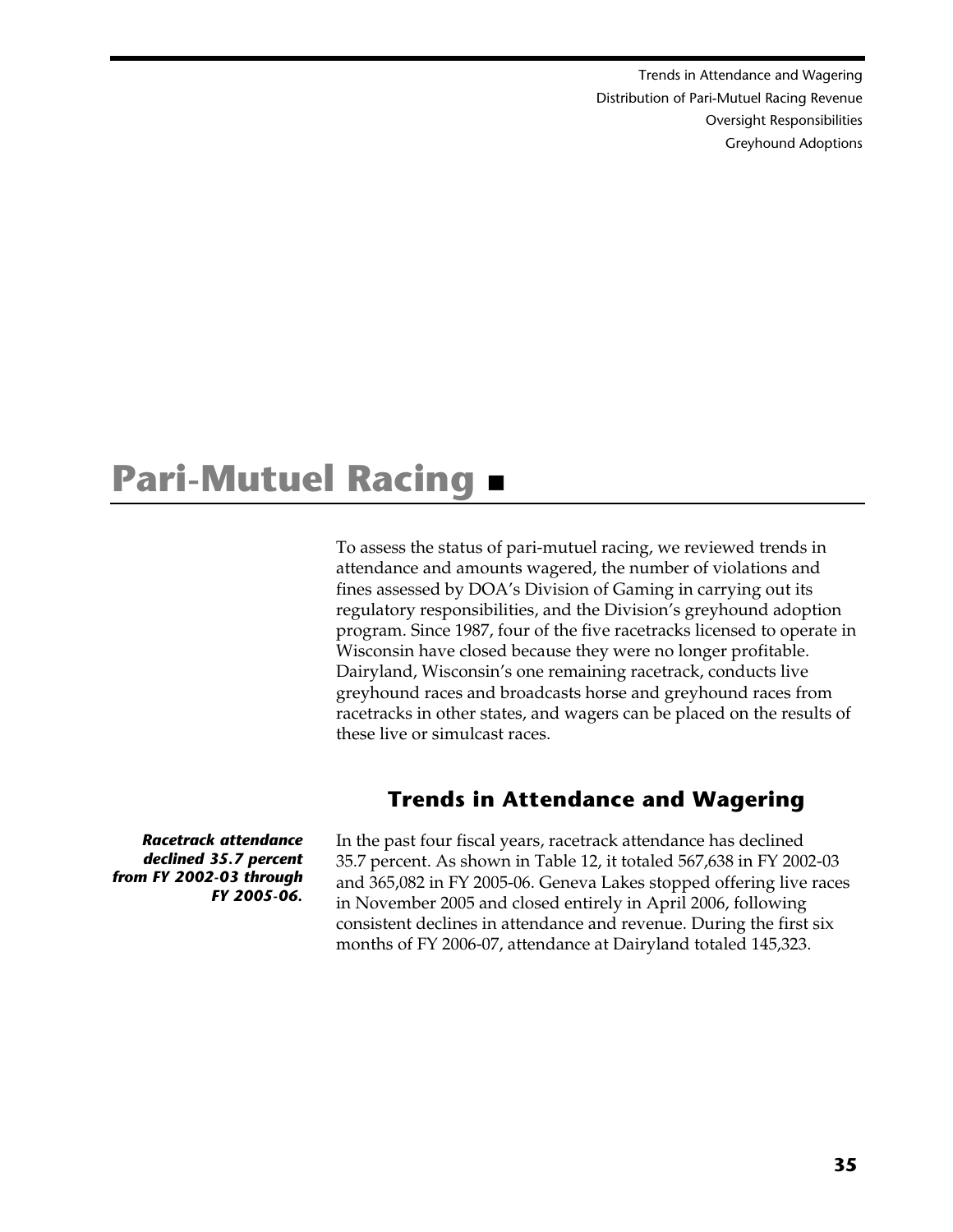### <span id="page-39-0"></span>Table 12

| <b>Fiscal Year</b> | Geneva Lakes <sup>1</sup> | Dairyland | Total   | Percentage<br>Change |
|--------------------|---------------------------|-----------|---------|----------------------|
|                    |                           |           |         |                      |
| 2002-03            | 173,475                   | 394,163   | 567,638 |                      |
| 2003-04            | 161,797                   | 373,324   | 535,121 | (5.7)%               |
| 2004-05            | 148,532                   | 317,402   | 465,934 | (12.9)               |
| 2005-06            | 60,213                    | 304,869   | 365,082 | (21.6)               |

### **Racetrack Attendance**

<sup>1</sup> Geneva Lakes Greyhound Track ended live racing in November 2005 and simulcast racing in April 2006.

*Amounts wagered at racetracks decreased from \$98.0 million in FY 2002-03 to \$71.0 million in FY 2005-06.* 

As shown in [Table 13,](#page-39-1) amounts wagered at racetracks decreased from \$98.0 million in FY 2002-03 to \$71.0 million in FY 2005-06. This decline occurred because of the closure of Geneva Lakes and continued declines in amounts wagered at Dairyland. During the first six months of FY 2006-07, amounts wagered at Dairyland totaled \$27.9 million.

### <span id="page-39-1"></span>Table 13

### **Amounts Wagered at Racetracks**

| <b>Fiscal Year</b> | Geneva Lakes <sup>1</sup> | Dairyland    | Total        | Percentage<br>Change |
|--------------------|---------------------------|--------------|--------------|----------------------|
|                    |                           |              |              |                      |
| 2002-03            | \$28,511,300              | \$69,470,000 | \$97,981,300 |                      |
| 2003-04            | 26,610,500                | 69,207,500   | 95,818,000   | (2.2)%               |
| 2004-05            | 22,912,300                | 61,702,900   | 84,615,200   | (11.7)               |
| 2005-06            | 12,495,100                | 58,542,400   | 71,037,500   | (16.0)               |

<sup>1</sup> Geneva Lakes Greyhound Track ended live racing in November 2005 and simulcast racing in April 2006.

Before July 26, 2003, statutes allowed simulcast wagering to be conducted only as long as it did not supplant live race wagering or was not a racetrack's primary source of wagering revenue. However, 2003 Wisconsin Act 33, the 2003-05 Biennial Budget Act,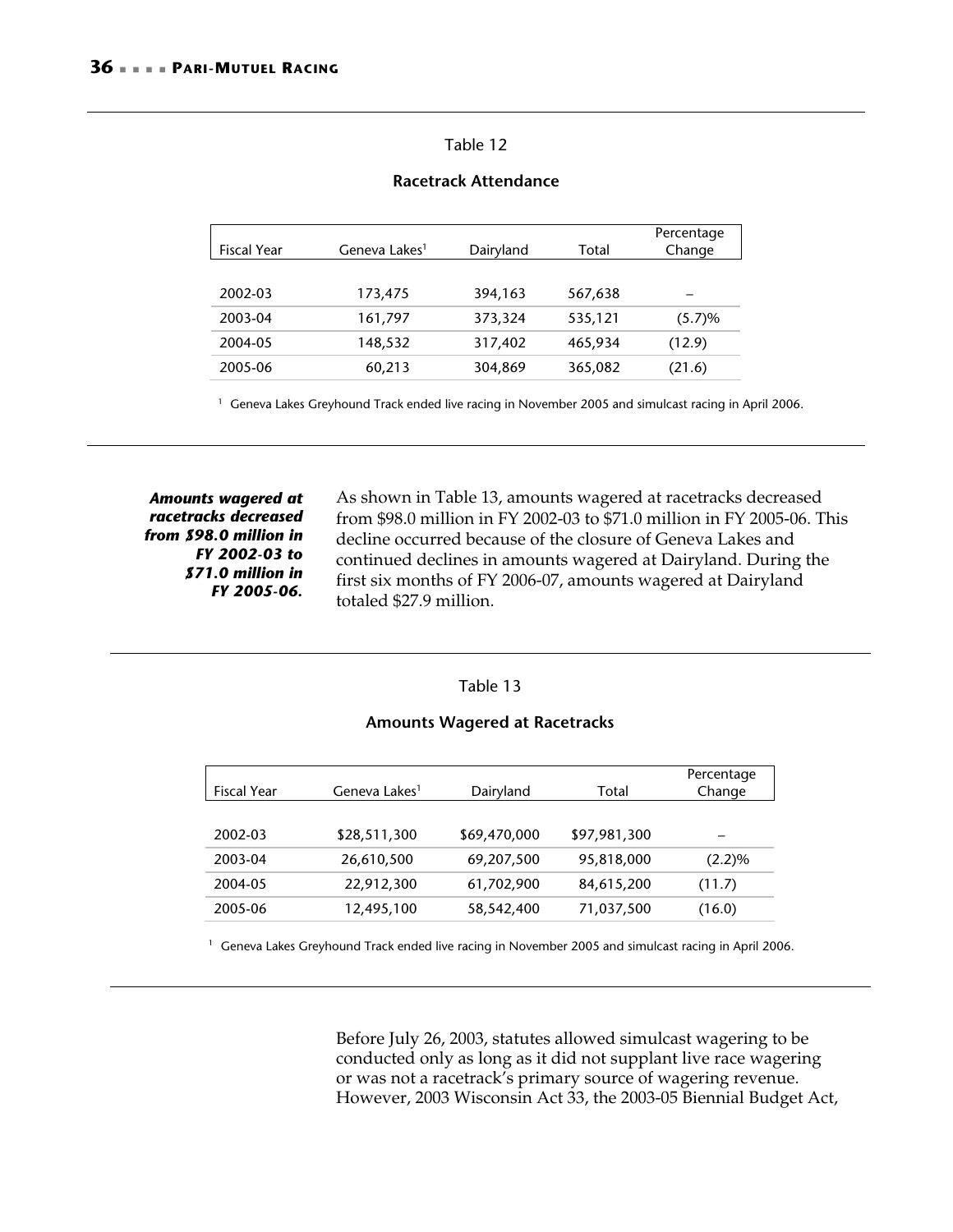<span id="page-40-2"></span>temporarily repealed statutory restrictions on simulcast wagering, and 2005 Wisconsin Act 245 made the repeal permanent. Since FY 1999-2000, simulcast wagers have made up the majority of wagers at Dairyland, but they decreased from \$44.9 million in FY 2002-03 to \$40.6 million in FY 2005-06.

An independent financial audit completed in March 2007 found that Dairyland's losses in 2006 were \$2.8 million. Operating expenses continue to be supported with loans. It is unlikely Dairyland will be able to remain in operation if attendance and wagering continue to decline. Indian gaming is one factor in the reduced consumer interest in pari-mutuel wagering, since many of those who enjoy gambling as a form of entertainment are more likely to visit casinos, which are typically open 24 hours most days of the year and offer a broader range of gaming activities.

## <span id="page-40-0"></span>**Distribution of Pari-Mutuel Racing Revenue**

*Almost all revenue from pari-mutuel racing is generated from wagers.* 

Although almost all revenue from pari-mutuel racing is generated from wagers, some is generated from racetrack entrance fees and fines assessed by the State on racetrack operators and on greyhound owners and trainers. Racing revenue is distributed among:

- those placing winning wagers;
- the racetrack association, which owns and manages the track;
- **greyhound owners;**
- the State, which retains a portion of amounts wagered to fund regulation of pari-mutuel racing; and
- the City and County of Kenosha, where Dairyland is located.

The amount distributed as winnings is based on total wagers, less payments to all other parties. From FY 2002-03 through FY 2005-06, winnings have averaged 77.5 percent of total wagers. As racetrack attendance and wagering have decreased, so too have payments to racing associations, greyhound owners, the State, and local governments.

## <span id="page-40-1"></span>**Payments to the Racetrack Association**

For bets involving wagers on a single dog, the racetrack association receives 20.0 percent of total wagers. For bets involving wagers on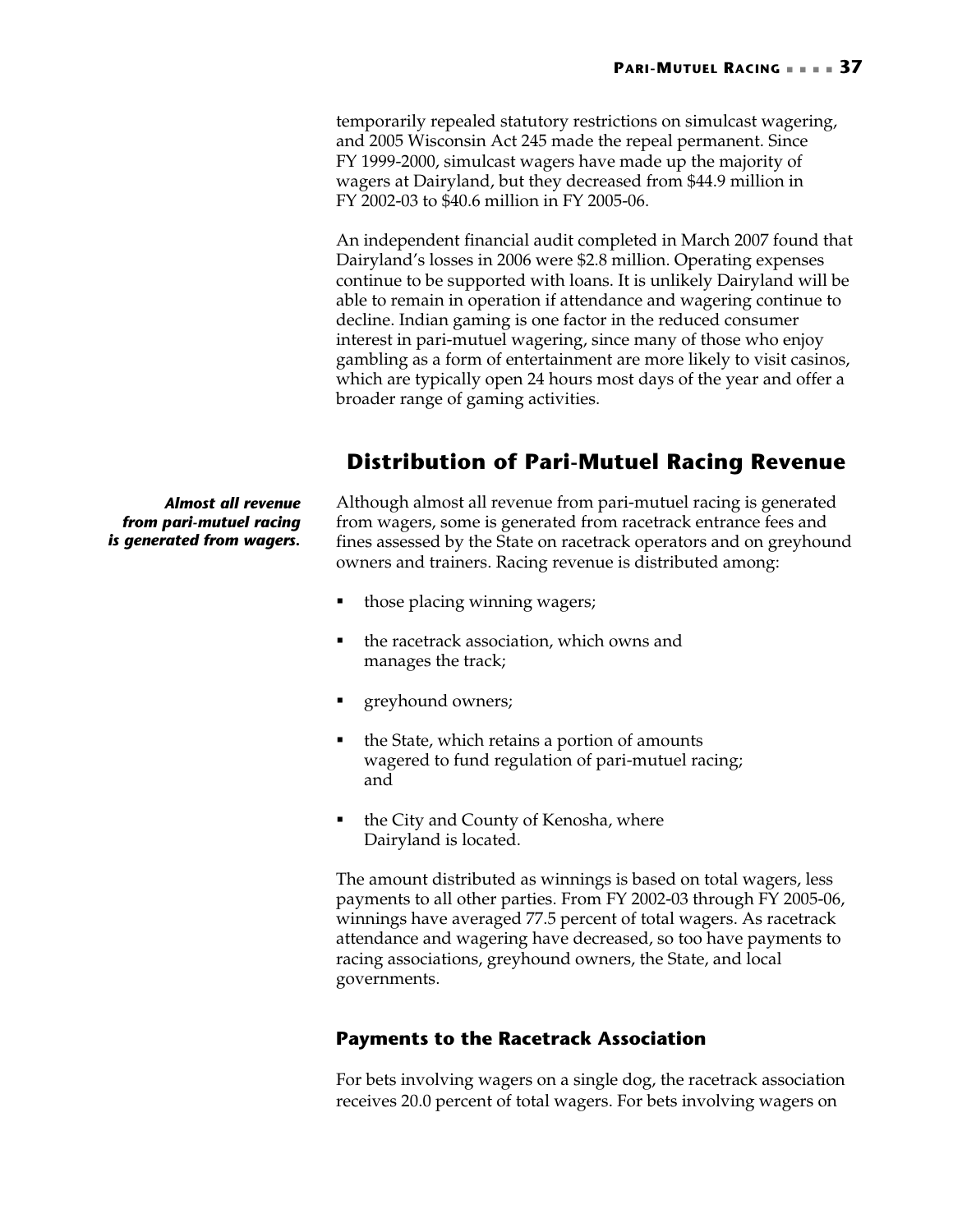more than one dog, such as betting on which dogs will finish first and second in a single race, or betting on the outcomes of more than one race, the racetrack association receives 25.0 percent of amounts wagered. From these amounts, the association pays set percentages to greyhound owners and the State, as required by statutes. It retains the remainder, which has averaged 17.0 percent of total wagers since 1997. In addition, the association receives all funds from the rounding down of payouts to the public and one-half of all admission fees, which have been \$1 per person since the racetracks first opened.

*Revenue retained by racetrack associations decreased by 28.0 percent from FY 2002-03 to FY 2005-06.* 

As shown in [Table 14,](#page-41-1) revenue retained by racetrack associations decreased in each year from FY 2002-03 through FY 2005-06. Over the four-year period shown, the decline was 28.0 percent.

### <span id="page-41-1"></span>Table 14

## Fiscal Year Geneva Lakes<sup>1</sup> Dairyland Total Percentage Change 2002-03 \$4,858,500 \$11,935,800 \$16,794,300 – 2003-04 4,483,500 11,763,400 16,246,900 (3.3)% 2004-05 3,816,200 10,542,500 14,358,700 (11.6) 2005-06 2,054,400 9,997,200 12,051,600 (16.1)

### **Racetrack Association Revenue**

<sup>1</sup> Geneva Lakes Greyhound Track ended live racing in November 2005 and simulcast racing in April 2006.

### <span id="page-41-0"></span>**Payments to Greyhound Owners**

Racing dogs are ranked in speed classes from A (for the fastest runners) to E (for the slowest runners), as well as maiden racing dogs, which have not yet won an official race. An owner's share of total wagers is based on points assigned according to each dog's speed class and its race placing. The amounts paid to greyhound owners as winnings are called purses and are distributed once each week. Purses consist of:

 4.5 percent of total wagers for all live and simulcast dog races; and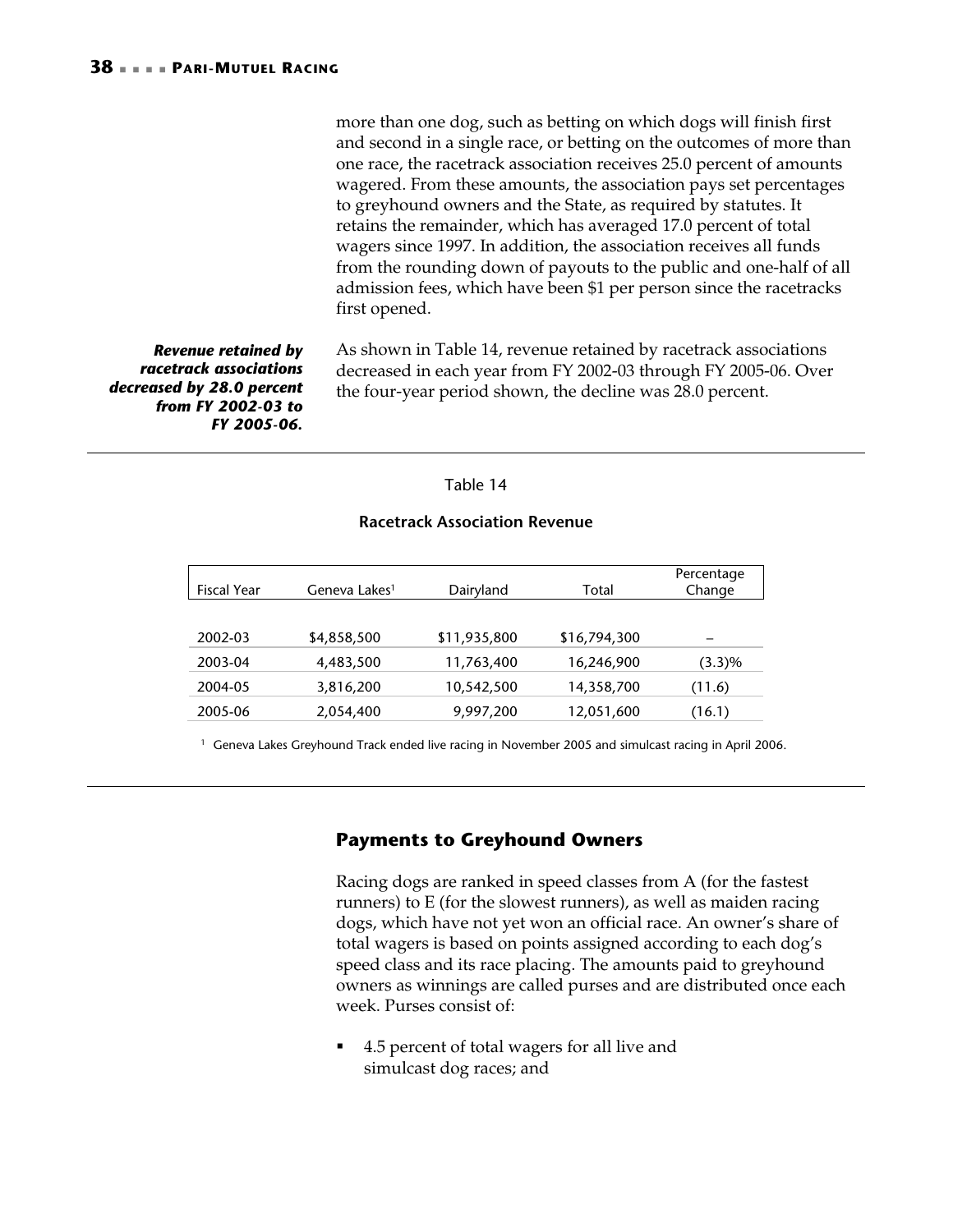2.75 percent of total wagers on simulcast horse races if there were live dog races at Wisconsin racetracks during the performance period during which the horse race was simulcast, or 2.0 percent of total wagers on simulcast horse races if there were no live dog races during the performance period.

Payments to greyhound owners decreased from \$3.6 million in FY 2002-03 to \$2.5 million in FY 2005-06, largely because attendance and amounts wagered at tracks decreased. During this four-year period, greyhound owners received an average of 3.6 percent of total wagers.

### <span id="page-42-0"></span>**Payments to the State**

Racing revenue received by the State funds the Division's regulation of pari-mutuel racing and DOJ's enforcement of pari-mutuel racing laws. The State receives from 2.0 percent to 8.67 percent of total wagers for live or simulcast greyhound races and up to 3.0 percent of total wagers for simulcast horse races, as required by statutes. It also receives revenue from fees for track oversight and supervision, including a per race payment for the services of stewards who preside over all live races, as well as amounts collected in fines and various licensing and associated fees. Previously, the State received all unclaimed winnings. However, as of July 2002 it receives 50.0 percent of unclaimed winnings and the racetrack association retains 50.0 percent, as required by 2001 Wisconsin Act 16, the 2001-03 Biennial Budget Act.

The State's revenue from pari-mutuel racing decreased each year from FY 2002-03 through FY 2005-06, as shown in [Table 15,](#page-42-1) and 29.7 percent over the four-year period.

### <span id="page-42-1"></span>Table 15

### **State Revenue from Pari-Mutuel Racing**

| <b>Fiscal Year</b> | Amount      | Percentage<br>Change |
|--------------------|-------------|----------------------|
| 2002-03            | \$2,716,500 |                      |
| 2003-04            | 2,662,100   | $(2.0)\%$            |
| 2004-05            | 2,388,600   | (10.3)               |
| $2005 - 061$       | 1,909,900   | (20.0)               |

<sup>1</sup> Geneva Lakes Greyhound Track ended live racing in November 2005 and simulcast racing in April 2006.

*Payments to greyhound owners decreased from \$3.6 million in FY 2002-03 to \$2.5 million in FY 2005-06.* 

*The State's revenue from pari-mutuel racing decreased 29.7 percent from FY 2002-03 through FY 2005-06.*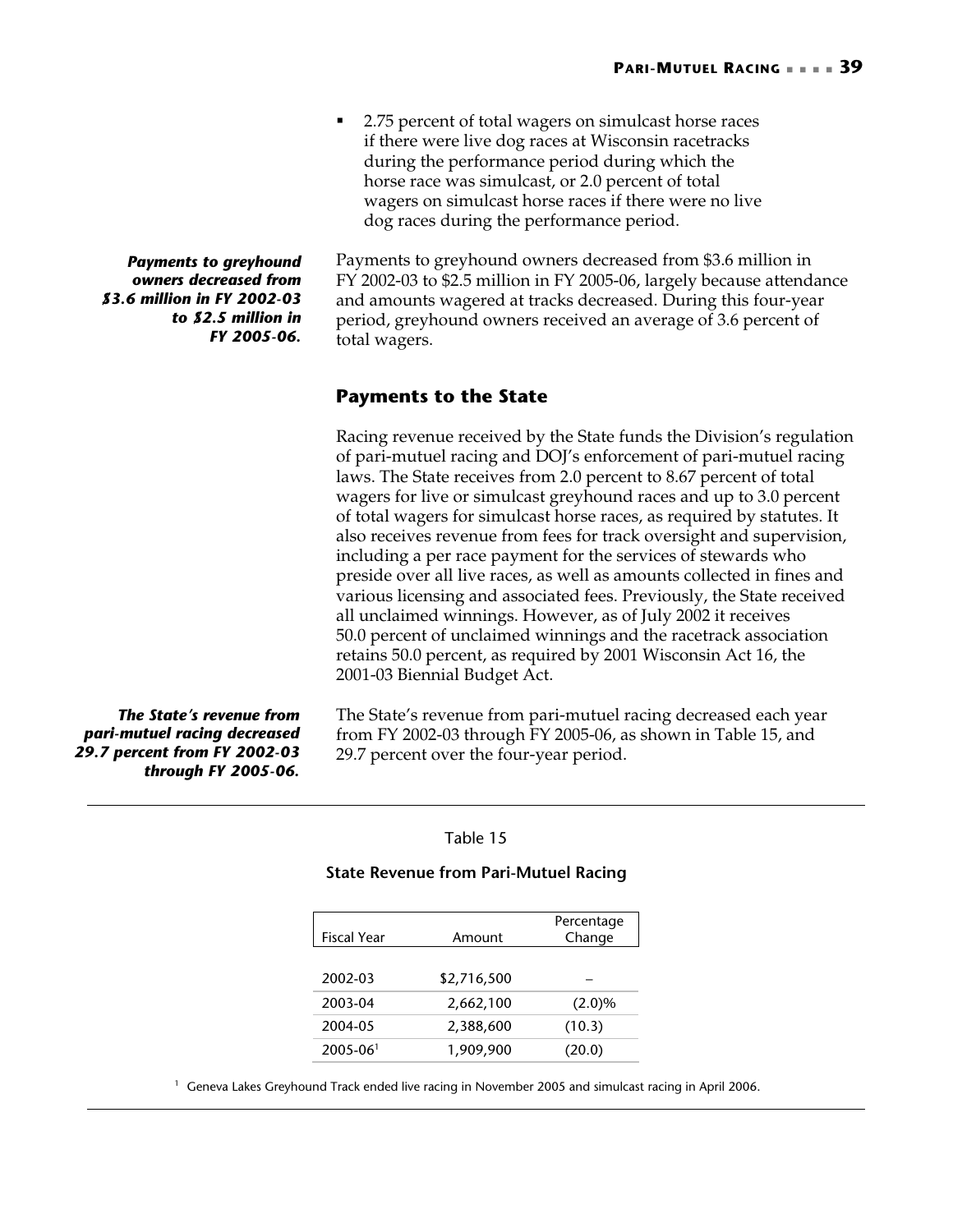### <span id="page-43-3"></span><span id="page-43-0"></span>**Payments to Local Governments**

Admission fees are also a source of revenue for the racing associations that own greyhound racetracks and for local governments. Of every \$1 in fees charged, the racing association pays \$0.25 to the county and \$0.25 to the municipality in which the racetrack is located, to defray the costs of local law enforcement, traffic control, and other expenditures related to racing. The racing association retains the remaining \$0.50. From FY 2002-03 through FY 2005-06, payments to local governments decreased 35.7 percent, from \$283,800 to \$182,500.

Everyone who enters Dairyland, whether to view a live dog race or a simulcast race, pays the \$1 admission fee. When Geneva Lakes operated, the racing association chose to not collect admission fees when only simulcast racing occurred.

## <span id="page-43-1"></span>**Oversight Responsibilities**

*In FY 2005-06, the Division was authorized 14.1 FTE positions to regulate racing activities.* 

Statutes provide the Division with authority to promulgate rules for pari-mutuel racing, ensure the humane treatment of the animals, and issue licenses for pari-mutuel racing-related occupations. In order to protect the integrity of pari-mutuel racing and to exercise its authority, the Division was authorized 14.1 FTE positions in FY 2005-06, which include three stewards, a veterinarian, and a licensing clerk who have offices at the Dairyland racetrack.

### <span id="page-43-2"></span>**Steward Rulings**

Stewards ensure that pari-mutuel racing requirements are followed and settle disputes. They are authorized to suspend the license of any violator of pari-mutuel racing rules for a maximum of 90 days; to impose a maximum fine of \$2,000; and to request that the Division Administrator impose more severe penalties, including license revocation.

Violations at Dairyland decreased from a total of 156 in 2002 to 61 in 2005, then increased to 105 in 2006. Seven types of violations that are listed in [Table 16](#page-44-0) made up nearly 70.0 percent of all violations during the period shown. These seven violations are defined in Appendix 3.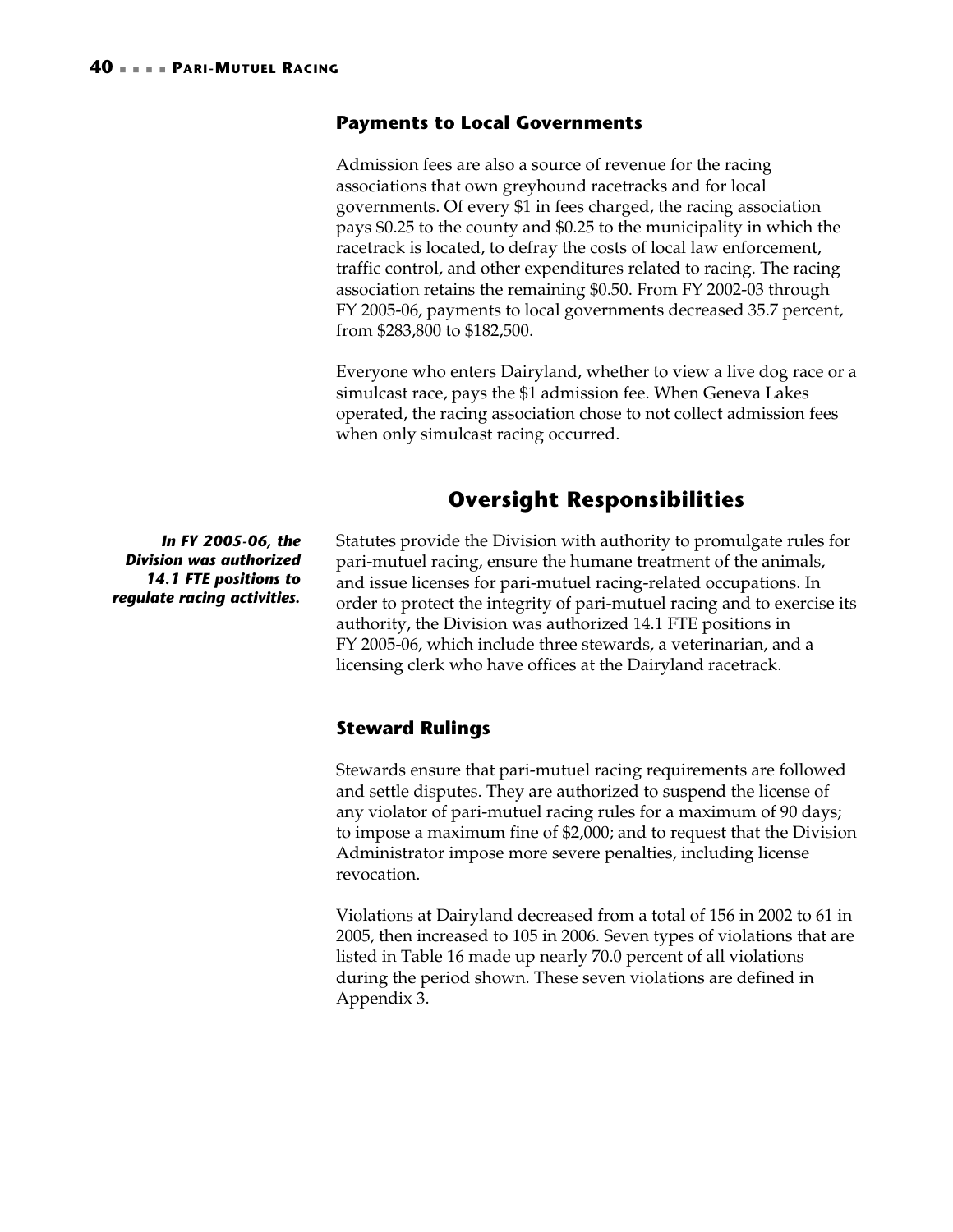### <span id="page-44-0"></span>Table 16

|                                                | 2002 | 2003         | 2004         | 2005           | 2006         | Five-Year<br>Total |
|------------------------------------------------|------|--------------|--------------|----------------|--------------|--------------------|
|                                                |      |              |              |                |              |                    |
| <b>Most Common Violations</b>                  |      |              |              |                |              |                    |
| Dog Over or Under Racing Weight                | 28   | 51           | 42           | 31             | 42           | 194                |
| Positive Drug Test                             | 32   | 8            | 1            | 2              | 14           | 57                 |
| <b>Expired Vaccination</b>                     | 6    | 25           | 8            | $\mathbf{0}$   | $\mathbf{0}$ | 39                 |
| Failure to Pay Fine                            | 21   | 2            | 2            | $\overline{2}$ | 3            | 30                 |
| Possession of Substance not Prescribed         | 20   | $\mathbf{0}$ | $\mathbf{0}$ | $\mathbf{0}$   | $\mathbf{0}$ | 20                 |
| Failure to Present Dog at Weigh-In             | 6    | 7            | $\mathbf 0$  | 3              | 3            | 19                 |
| Violating the Integrity of Racing <sup>1</sup> | 11   | 1            | 0            | 1              | 2            | 15                 |
| Subtotal                                       | 124  | 94           | 53           | 39             | 64           | 374                |
| <b>Other Violations</b>                        | 32   | 49           | 20           | 22             | 41           | 164                |
| Total                                          | 156  | 143          | 73           | 61             | 105          | 538                |

### **Pari-Mutuel Racing Violations at Dairyland Greyhound Park**

 $<sup>1</sup>$  Includes activities that may be harmful to the pari-mutuel racing program, such as a racing teller helping a bettor avoid paying taxes</sup> on winnings.

> of kennels in 2001 and 2002, which initially resulted in more fines but also increased compliance with pari-mutuel racing regulations. The Division retains 50.0 percent of revenue from fines to help pay for the regulation and enforcement of pari-mutuel racing. The other 50.0 percent is deposited in the State's Common School Fund.

The Division reported that it began conducting regular inspections

*From 2002 through 2006, the Division assessed \$48,772 in fines for violations at Dairyland.* 

As shown in [Table 17,](#page-45-2) the Division assessed a total of \$48,772 in fines for violations at Dairyland from 2002 through 2006. A total of \$20,250, or 41.5 percent of fines assessed, remained unpaid at the end of the year of assessment. Failure to pay results in suspension from the Wisconsin racing industry until payment is made or the Division revokes the individual's license.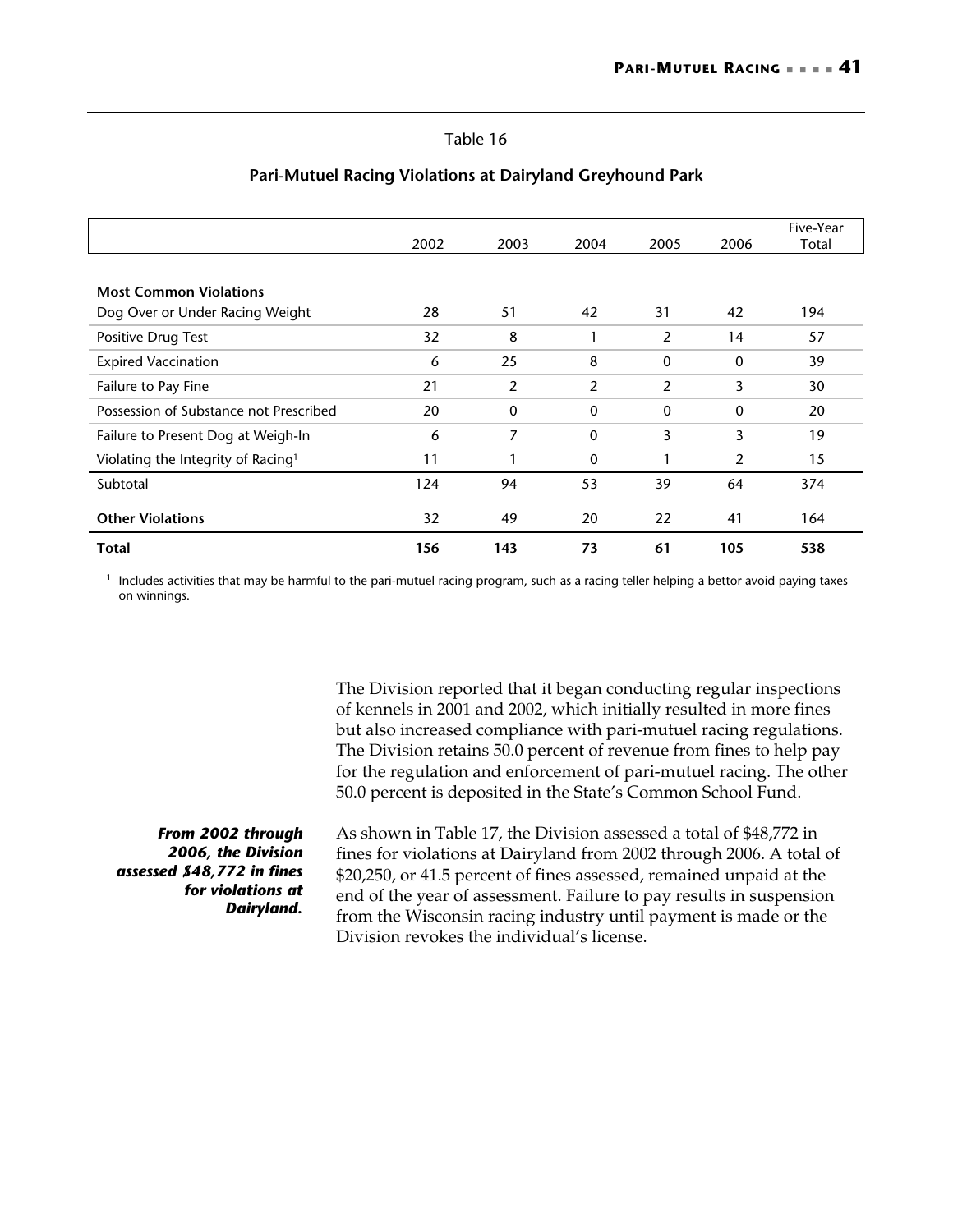### <span id="page-45-2"></span>Table 17

| Year         | <b>Fines Assessed</b> | <b>Unpaid Fines</b> | Percentage of<br>Fines Unpaid <sup>1</sup> |
|--------------|-----------------------|---------------------|--------------------------------------------|
|              |                       |                     |                                            |
| 2002         | \$25,217              | \$11,425            | 45.3%                                      |
| 2003         | 6,870                 | 500                 | 7.3                                        |
| 2004         | 2,745                 | 800                 | 29.1                                       |
| 2005         | 3,875                 | 75                  | 1.9                                        |
| 2006         | 10,065                | 7,450               | 74.0                                       |
| <b>Total</b> | \$48,772              | \$20,250            | 41.5                                       |

### <span id="page-45-1"></span>**Unpaid Racetrack Fines at Dairyland Greyhound Park**

<sup>1</sup> Represents the percentage that was unpaid at the end of each year.

In addition, a license may be suspended or revoked at the request of the Department of Revenue for delinquent taxes. The Division indicates that many individuals choose to leave the pari-mutuel racing industry rather than pay outstanding fines. During our review period, 16 individuals did not pay their fines, and the Division subsequently revoked their licenses. The licenses of six other individuals were revoked for delinquent taxes.

## <span id="page-45-0"></span>**Greyhound Adoptions**

*Statutes require that pari-mutuel racing be operated in a humane manner.* 

Section 562.001, Wis. Stats., requires that all pari-mutuel racing and related programs be operated in a humane manner. In 1989, when applications for Wisconsin's first pari-mutuel racetracks were being submitted, the Racing Board—a predecessor of the Division required on-site adoption programs for retired greyhounds. An extensive application process matches greyhounds with potential owners, and information on those adopting dogs is collected and reported to the Division. A \$175 adoption fee is charged to cover the cost of an examination, vaccinations, and spaying or neutering. In order to identify any systematic concerns with dog placement and well-being, the Division annually selects all adoptions that have occurred during a three- or six-month period and determines the ownership and locations of the dogs adopted from racetrack kennels.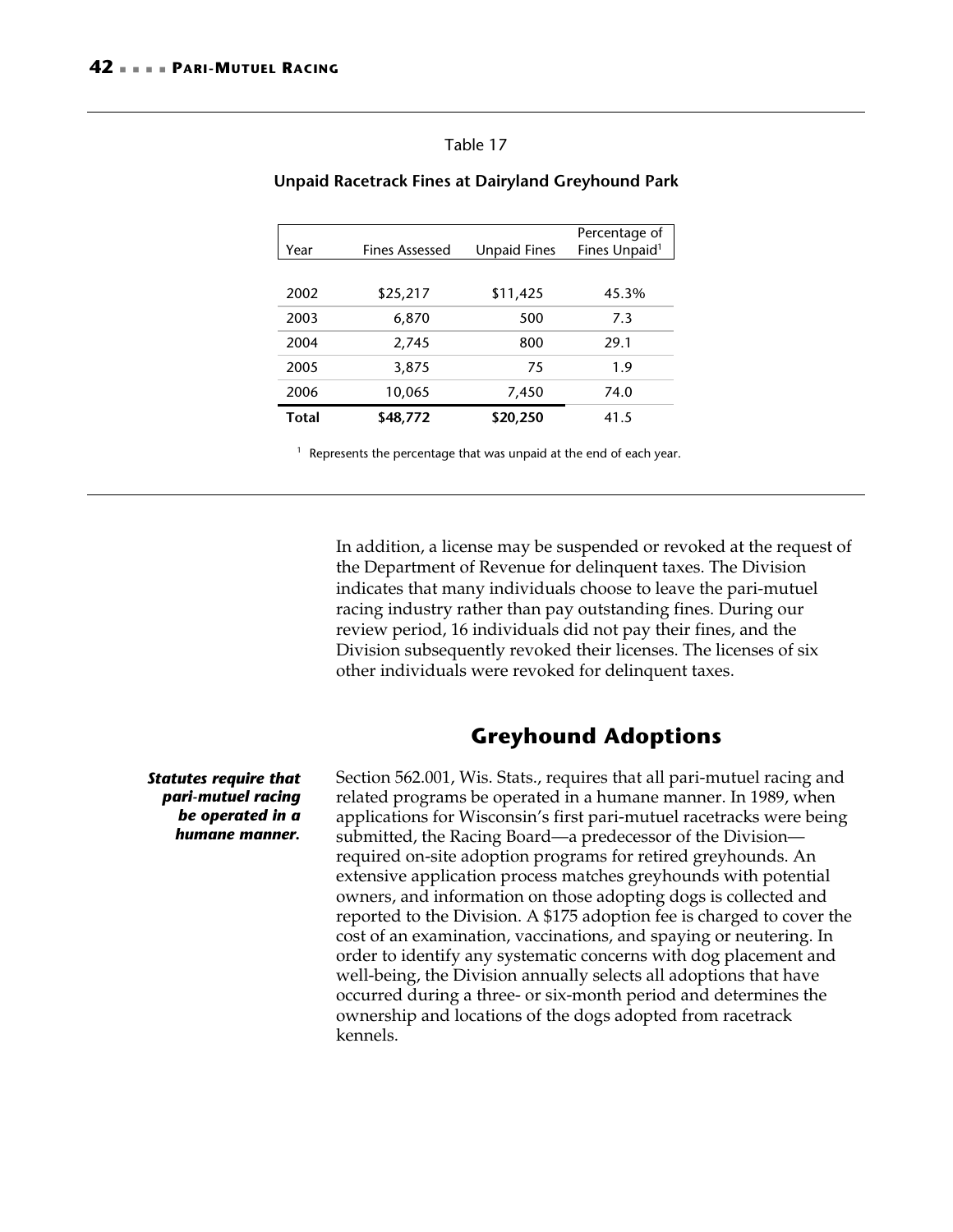Individuals can also adopt greyhounds through private, off-site adoption facilities where greyhound owners can place their animals. Division policies require owners of off-site adoption facilities to complete extensive applications and to register with the State. The application process includes reviews of the facilities' finances and background checks of the owners. Once registered, all owners must provide the Division with a list of all Wisconsin greyhounds received, provide descriptions of the greyhounds' health every six months, and maintain placement records for the Division's review.

*From 2002 through 2006, 4,371 greyhounds were adopted from racetrack kennels and off-site adoption facilities.* 

As shown in [Table 18,](#page-46-0) 4,371 greyhounds were adopted from racetrack kennels and off-site adoption facilities from 2002 through 2006. The number of adoptions has increased each year from 2002 through 2005. Most adoptions occurred in 2005, the year that the Geneva Lakes racetrack stopped offering live greyhound races. The Division reports that while live races at Geneva Lakes ended in November 2005, efforts to place the dogs at other racetracks and at off-site adoption facilities continued into early 2006.

### <span id="page-46-0"></span>Table 18

### **Number of Greyhound Adoptions**

|              | Geneva             |           | Off-Site          |       |
|--------------|--------------------|-----------|-------------------|-------|
| Year         | Lakes <sup>1</sup> | Dairyland | <b>Facilities</b> | Total |
|              |                    |           |                   |       |
| 2002         | 70                 | 110       | 529               | 709   |
| 2003         | 63                 | 113       | 567               | 743   |
| 2004         | 101                | 121       | 697               | 919   |
| 2005         | 141                | 121       | 958               | 1,220 |
| 2006         | 0                  | 91        | 689               | 780   |
| <b>Total</b> | 375                | 556       | 3,440             | 4,371 |

<sup>1</sup> Geneva Lakes Greyhound Track ended live racing in November 2005 and simulcast racing in April 2006.

. . . .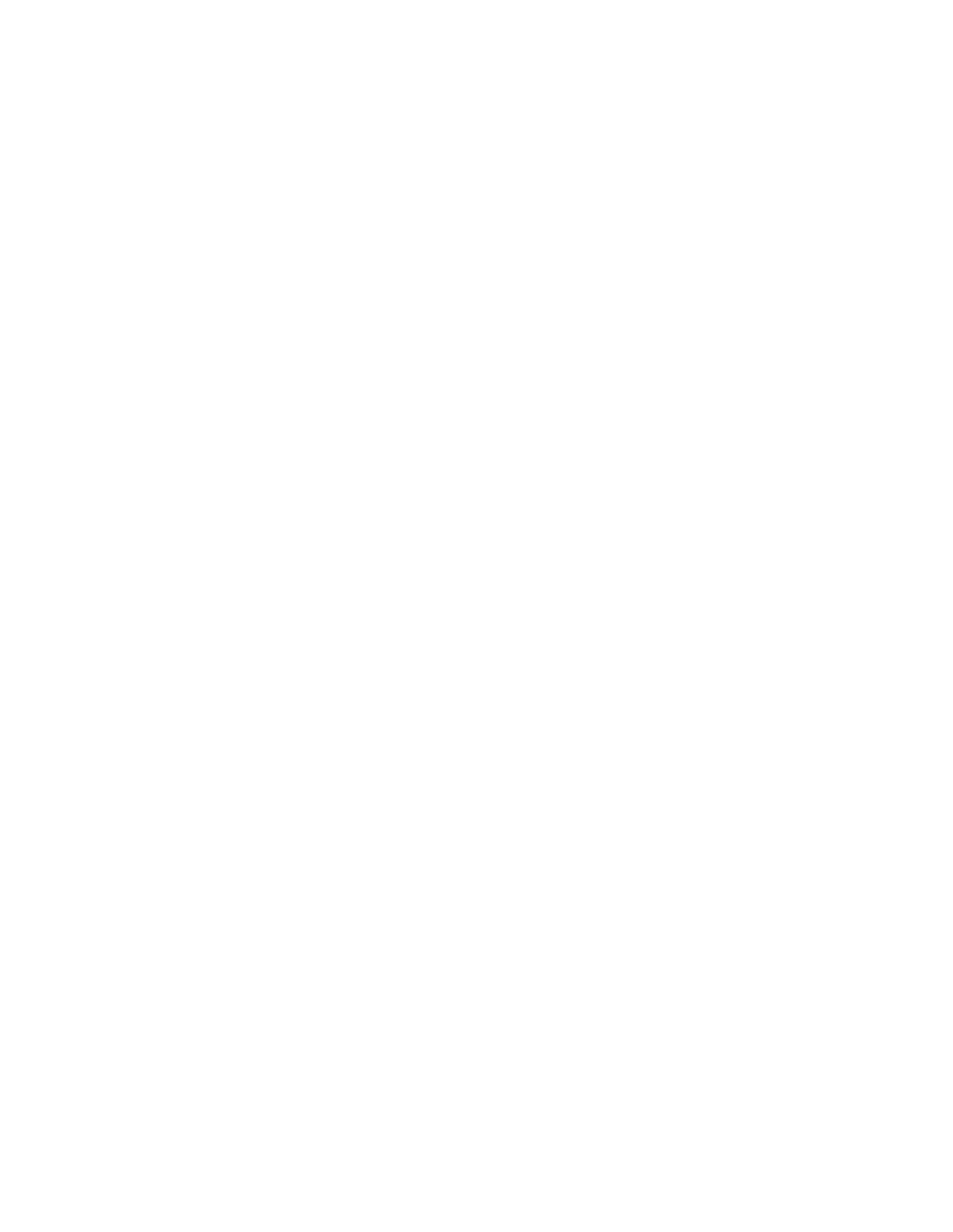Bingo  [Raffles](#page-51-1)  [Crane Games](#page-53-1)

# <span id="page-48-0"></span>**Charitable Gaming and Crane Games**

*Charitable bingo games and raffles were made legal in Wisconsin in the 1970s.* 

Amendments to the Wisconsin Constitution made charitable bingo games legal in 1973 and raffles legal in 1977. The Division's Office of Charitable Gaming is responsible for developing policies and administrative rules related to bingo, raffles, and crane games, excluding Indian gaming, and for administering the legal requirements for conducting these games. Organizations must be licensed to conduct bingo or raffles, and all crane games must be registered with the Division. We reviewed the Division's regulation of these activities and the revenue they generated.

## <span id="page-48-1"></span>**Bingo**

Religious, charitable, service, fraternal, and veterans' organizations, as well as any organizations for which contributions are deductible for state and federal income tax purposes, are eligible to receive licenses to operate bingo-playing sessions in Wisconsin. With the exception of community-based residential facilities, community centers for senior citizens, and adult family homes, eligible organizations must have been in existence for at least three years, have established funding sources, and have at least 15 members.

The Division grants regular and limited-period bingo licenses. A regular license allows an organization to hold an unlimited number of bingo sessions in the licensed year. The combined cost of admission and any playing card cannot exceed \$1.00. A limitedperiod license allows an organization to conduct bingo sessions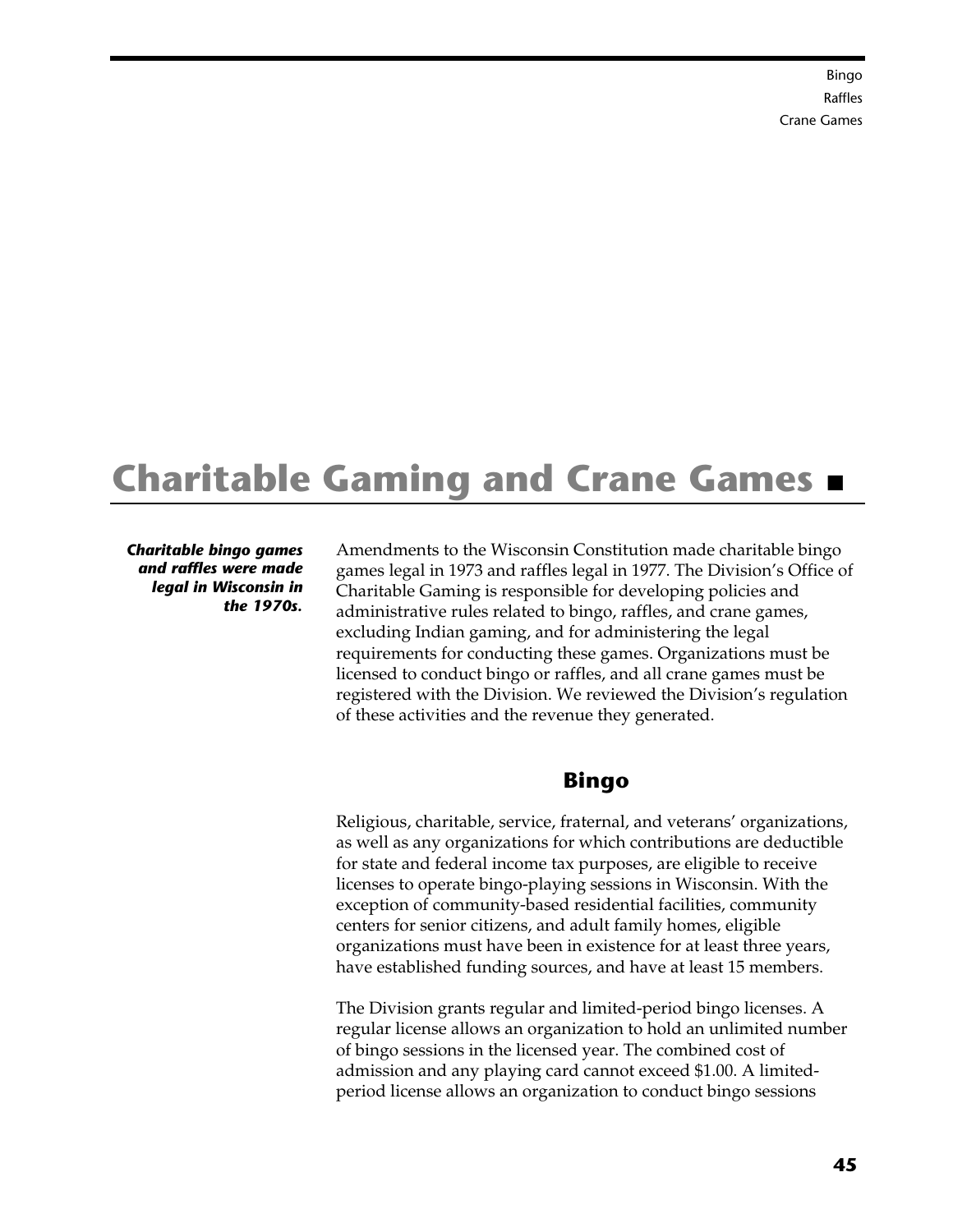during no more than four of five consecutive days in a year. Organizations obtaining limited-period licenses may not charge admission.

2005 Wisconsin Act 247 increased the maximum prize value for a single bingo game from \$250 to \$500 and the total prize value for any playing session from \$1,000 to \$2,500. It also increased the maximum fee that organizations with limited-period licenses can charge for a single bingo card from \$0.50 to \$1.00, and it allowed licensed organizations to conduct progressive jackpot bingo, in which the prize is carried over to a succeeding game if no player wins. The starting prize must be either a specified amount that does not exceed \$500 or 50.0 percent of the card sales for the first game. As shown in [Table 19,](#page-49-0) both the number of bingo licenses issued and *In 2006, the maximum prize value for any single bingo game increased from \$250 to \$500.* 

the number of bingo sessions conducted have decreased in each year since FY 2002-03.

### <span id="page-49-0"></span>Table 19

#### **Licenses Issued to Conduct Bingo Sessions**<sup>1</sup>

|                    | Number of Bingo | Percentage | Number of             | Percentage |
|--------------------|-----------------|------------|-----------------------|------------|
| <b>Fiscal Year</b> | Licenses Issued | Change     | <b>Bingo Sessions</b> | Change     |
|                    |                 |            |                       |            |
| 2002-03            | 651             |            | 19,204                |            |
| 2003-04            | 556             | $(14.6)\%$ | 17,856                | (7.0)%     |
| 2004-05            | 546             | (1.8)      | 16,402                | (8.1)      |
| 2005-06            | 504             | (7.7)      | 15,463                | (5.7)      |

 $1$  Excludes Indian gaming bingo, which is not subject to regulation by the State.

Bingo license fees are \$10 for each proposed bingo session and \$5 annually for each member responsible for handling gross bingo receipts, except for community-based residential facilities, senior citizen centers, and adult family homes, which pay only the \$5 annual license fee. Licensed organizations must also pay a 1.0 percent tax on the first \$30,000 of gross receipts and 2.0 percent on all gross receipts that exceed \$30,000. Suppliers of bingo equipment are also required to be licensed. They pay the State an annual fee of \$25 and a supplementary fee ranging from \$10 to \$1,000, based on gross annual bingo supply sales.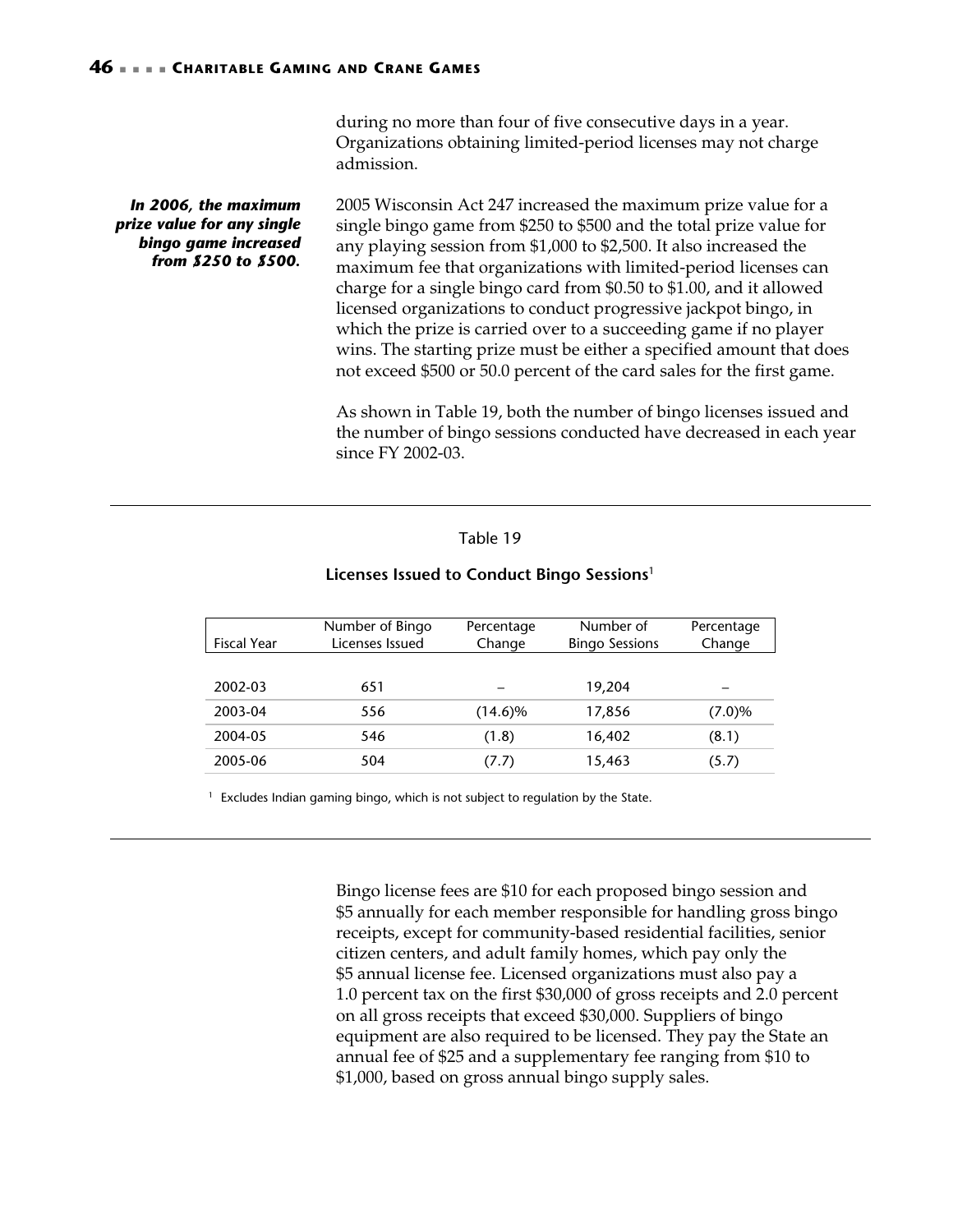*The State's revenue from bingo activities totaled \$2.0 million from FY 2002-03 through FY 2005-06.* 

As shown in [Table 20,](#page-50-0) the State's revenue from bingo activities totaled \$2.0 million from FY 2002-03 through FY 2005-06. Approximately two-thirds of these funds were from the bingo gross receipts tax. Gross receipts reported by licensed bingo organizations for FY 2005-06 totaled \$19.4 million and averaged \$38,500 per licensed organization.

### <span id="page-50-0"></span>Table 20

# Fiscal Year Revenue Percentage Change 2002-03 \$ 525,600 – 2003-04 544,100 3.5% 2004-05 498,900 (8.3) 2005-06 472,700 (5.3) **Total \$2,041,300**

### **State Revenue from Bingo Activities**

Licensed organizations must allow their bingo records to be open for inspection by local law enforcement or the Division at any time. In FY 2005-06, the Division conducted financial reviews of the receipts and expenditures of 30 licensed organizations. It attempts to review each licensed organization at least once every three years and to annually review organizations with gross receipts of over \$1.0 million, although there were no such organizations in FY 2005-06.

The Division has the authority to suspend or revoke bingo licenses for offenses such as participation of minors without a legal guardian, workers participating in a game, failure to clearly announce and show chosen letters and numbers, and failure to post a list of prizes before the game. It can report suspected criminal activity, such as embezzlement of bingo funds, to DOJ for investigation and further action. If a bingo organization is found to have violated statutes related to the conduct of bingo sessions, a circuit court can impose a fine of up to \$10,000, a sentence of up to nine months in prison, or both. Other violations may generate fines up to \$5,000 and a jail sentence of up to 90 days. The Division does not keep records of the number or types of violations issued in a given year, but it indicates that no serious bingo violations have been identified in recent years.

*The Division has the authority to suspend or revoke bingo licenses.*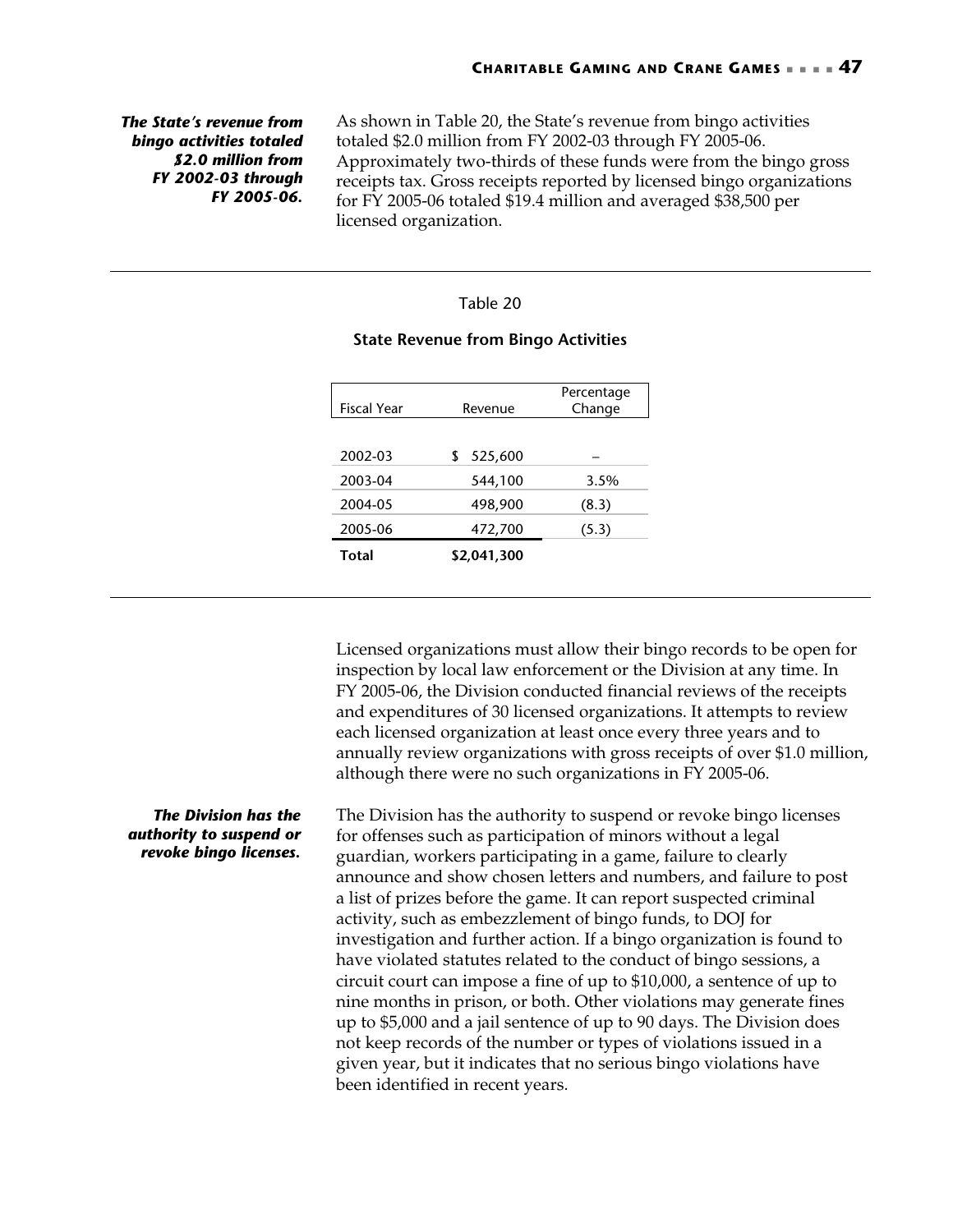## <span id="page-51-0"></span>**Raffles**

<span id="page-51-1"></span>Raffle licenses may be obtained by the same types of charitable organizations eligible to obtain bingo licenses, but the organizations are required to have been in operation for only one year. A \$25 annual license fee allows an organization to conduct up to 200 raffles and one calendar raffle, which is a raffle in which multiple drawings are made on specified dates.

The Division issues two types of raffle licenses:

- Class A raffle licenses limit the ticket price to a maximum of \$100 and allow tickets to be sold before the day of the drawing. Winners need not be in attendance at the drawing.
- Class B raffle licenses limit the ticket price to no more than \$10, and tickets must be sold on the same day as the drawing. Winners are required to be in attendance at the drawing.

*The number of licenses issued to conduct raffles has remained fairly constant in the past four years.* 

As shown in [Table 21,](#page-51-2) the number of licenses issued to conduct raffles has remained fairly constant in the last four years. In FY 2005-06, 7,733 licenses were issued.

### <span id="page-51-2"></span>Table 21

|                    | Number of Raffle | Percentage |
|--------------------|------------------|------------|
| <b>Fiscal Year</b> | <b>Licenses</b>  | Change     |
|                    |                  |            |
| 2002-03            | 7,641            |            |
| 2003-04            | 7,768            | $1.7\%$    |
| 2004-05            | 7,810            | 0.5        |
| 2005-06            | 7,733            | (1.0)      |

### **Licenses Issued to Conduct Raffles**

*The State received \$772,400 in revenue from raffle license fees from FY 2002-03 through FY 2005-06.* 

As shown in [Table 22,](#page-52-0) the State received \$772,400 in revenue from raffle license fees from FY 2002-03 through FY 2005-06, and its annual revenue increased over this four-year period.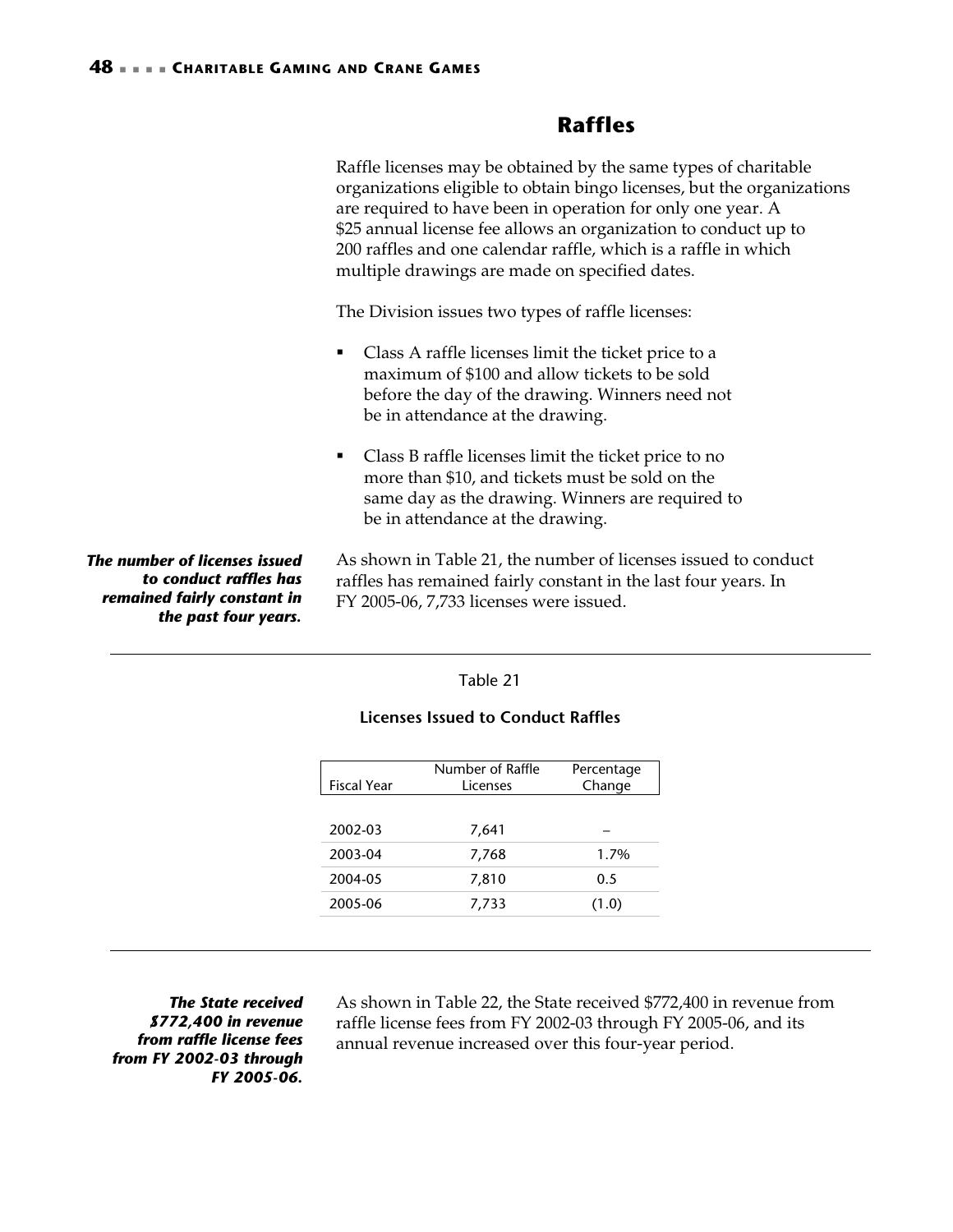### <span id="page-52-0"></span>Table 22

### **State Revenue from Raffle License Fees**

| <b>Fiscal Year</b> | Revenue   | Percentage<br>Change |
|--------------------|-----------|----------------------|
|                    |           |                      |
| 2002-03            | \$185,800 |                      |
| 2003-04            | 192,800   | 3.8%                 |
| 2004-05            | 195,400   | 1.3                  |
| 2005-06            | 198,400   | 1.5                  |
| Total              | \$772,400 |                      |

Gross receipts reported by raffle organizations for FY 2005-06 totaled \$63.8 million and averaged \$8,300 per organization. While the State receives \$25 annually for each license to conduct raffles, it does not impose additional fees on revenue from raffles.

Statutes do not require unencumbered balances from the raffle and crane game operations appropriation to be transferred to the State Lottery Fund. Revenue from raffle licensing fees is deposited in an appropriation that jointly funds the Division's general operations related to raffles and crane games. However, 2005 Wisconsin Act 25, the 2005-07 Biennial Budget Act, directed DOA to make lapses to the General Fund from unspecified accounts totaling \$71.2 million in FY 2005-06. In response, DOA transferred \$100,000 from the raffle and crane game operations appropriation to the General Fund.

In FY 2005-06, the Division conducted financial reviews of the receipts and expenditures of 126 raffle organizations. These organizations are required to report annually on the number of raffles conducted and prizes awarded, to provide detailed revenue and expenditure information relating to raffles, and to submit a list of all persons who won over \$100 when raffle revenue exceeded \$50,000. The licenses of organizations that fail to accurately report information may be suspended or revoked. Violations of raffle regulations, which are imposed by circuit courts, can result in a maximum fine of \$1,000 and 30 days in jail. The Division does not maintain information on the number or disposition of fines and other enforcement actions. It deals with small infractions but refers serious violations to DOJ for investigation and prosecution. According to the Division, licenses are rarely revoked or suspended.

*The Division conducted financial reviews of 126 raffle organizations in FY 2005-06.*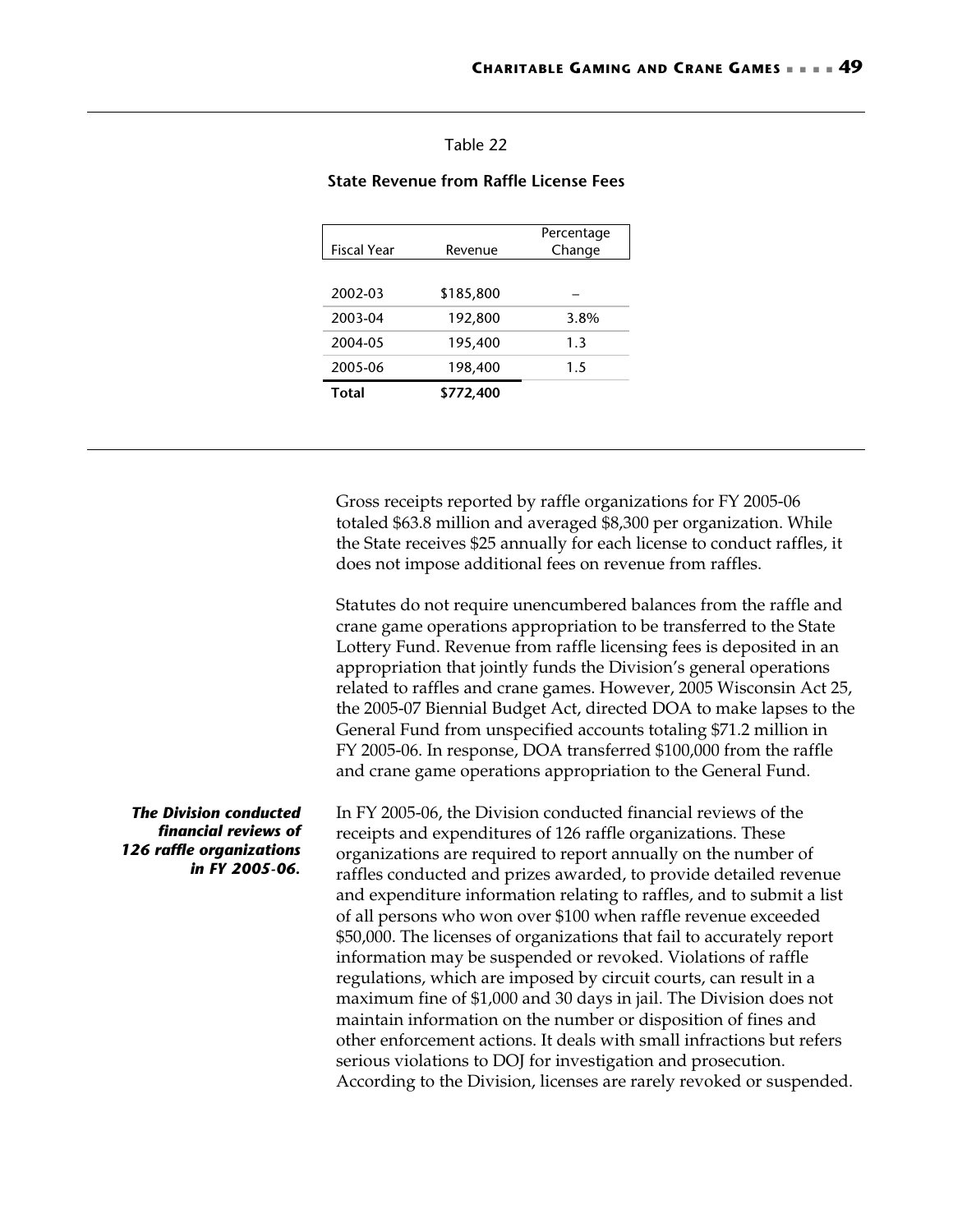## <span id="page-53-0"></span>**Crane Games**

<span id="page-53-1"></span>Crane games are amusement devices in which a player maneuvers a metal crane or claw to obtain toys or novelties worth \$5 or less. The Division is responsible for monitoring crane game owners' compliance with statutes, reviewing crane game operations, investigating suspected violations of law, and reporting suspected gaming-related criminal activity to DOJ for investigation.

A crane game may not be operated unless an owner is registered with the Division and an identification number is affixed to the game. The one-time registration fee is \$120 per device, and the registration is valid until the Division cancels it with the advice and consent of DOJ, or the registered owner withdraws the game because, for example, it no longer works correctly or has been moved out-of-state. The Division must be notified of any movement of a game within Wisconsin. In December 2006, there were 3,191 crane games registered to operate in Wisconsin.

*From FY 2002-03 through FY 2005-06, the State's revenue from crane game licenses totaled \$77,600.* 

As shown in [Table 23,](#page-53-2) the State's revenue from crane game licenses totaled \$77,600 from FY 2002-03 through FY 2005-06.

<span id="page-53-2"></span>

| able |  |
|------|--|
|      |  |

| Fiscal Year  | Revenue  | Percentage<br>Change |
|--------------|----------|----------------------|
|              |          |                      |
| 2002-03      | \$17,000 |                      |
| 2003-04      | 19,600   | 15.3%                |
| 2004-05      | 17,500   | (10.7)               |
| 2005-06      | 23,500   | 34.3                 |
| <b>Total</b> | \$77,600 |                      |

### **State Revenue from Crane Game Licenses**

Violations of crane game regulations can result in fines of up to \$5,000, which are imposed by circuit courts, and they may result in games being seized by DOJ. However, the Division does not conduct regular checks of registered crane games or seek out unregistered games. Instead, all staff are encouraged to check for game registration when they see crane games and to notify the Office of Charitable Gaming if unregistered games are found. After an owner is notified that a game must be registered, noncompliance will result in seizure by DOJ. No crane games were seized in 2006.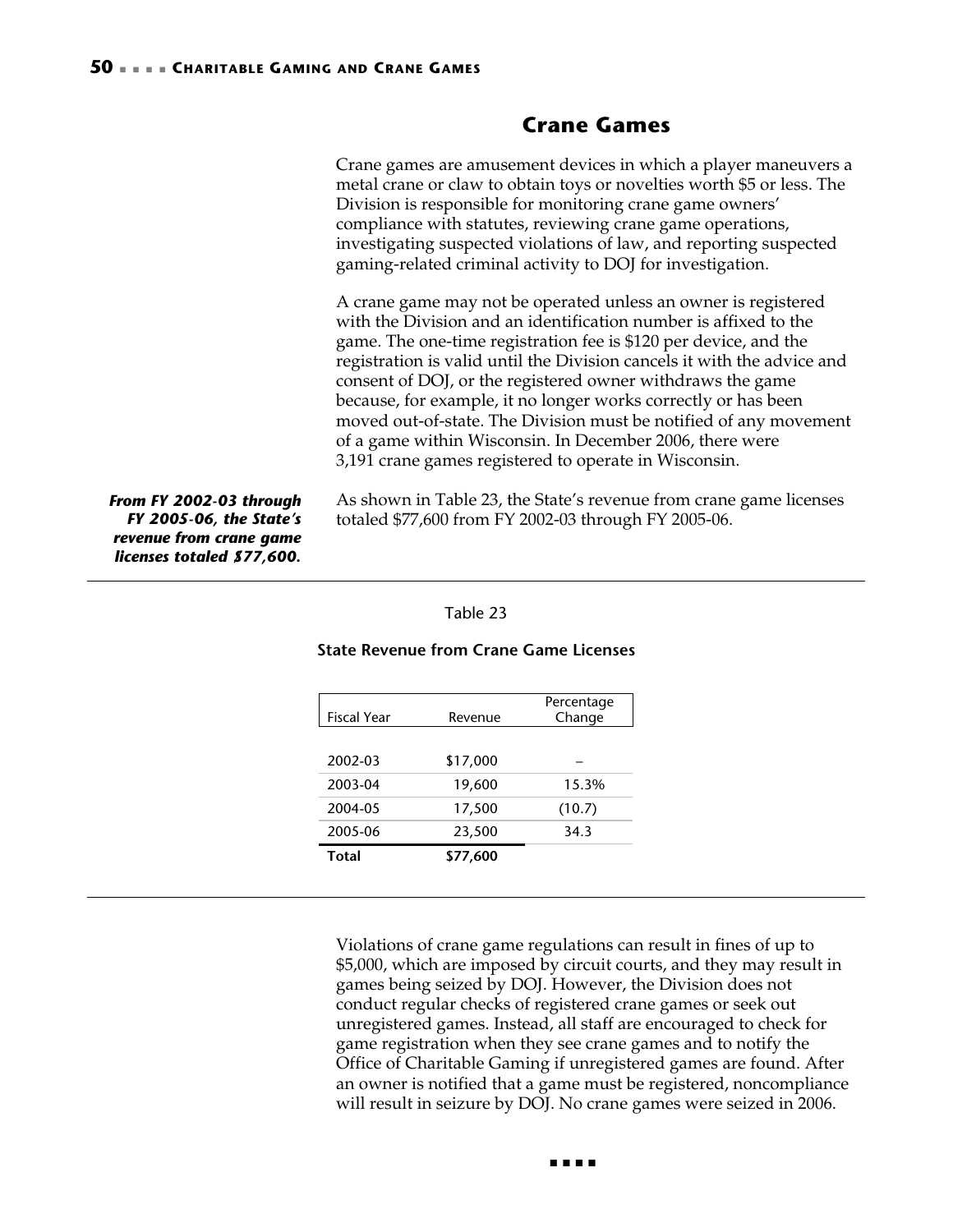## Appendix 1

# <span id="page-54-0"></span>**Percentage Used to Calculate Tribal Payments to the State from Net Revenue of Class III Gaming**<sup>1</sup>

Beginning in FY 2006-07

| Indian Tribe or Band                                                                    | Percentage Range                                                                                | Percentage Used                              |
|-----------------------------------------------------------------------------------------|-------------------------------------------------------------------------------------------------|----------------------------------------------|
| Bad River Band of Lake Superior<br>Chippewa Indians <sup>2</sup>                        | 1.75 percent to 5.0 percent                                                                     | Varies based on the amount<br>of net revenue |
| Forest County Potawatomi Community of<br>Wisconsin-Potawatomi Bingo Casino <sup>3</sup> | 6.0 percent to 8.0 percent in 2007<br>through 2011, then 6.5 percent in<br>each year thereafter | Varies by year                               |
| Forest County Potawatomi Community of<br>Wisconsin-Northern Lights Casino <sup>3</sup>  | 3.0 percent or 5.0 percent                                                                      | Varies based on the amount<br>of net revenue |
| <b>Ho-Chunk Nation</b>                                                                  | 7.0 percent in 2007, then 6.0 percent<br>in each year thereafter                                | Varies by year                               |
| Lac Courte Oreilles Band of Lake Superior<br>Chippewa Indians <sup>2</sup>              | 1.75 percent to 5.0 percent                                                                     | Varies based on the amount<br>of net revenue |
| Menominee Indian Tribe of Wisconsin <sup>2</sup>                                        | 1.75 percent to 5.0 percent                                                                     | Varies based on the amount<br>of net revenue |
| Oneida Tribe of Indians of Wisconsin                                                    | 4.0 percent or 5.0 percent in 2007<br>through 2011, then 4.5 percent in<br>each year thereafter | Varies by year                               |
| Red Cliff Band of Lake Superior<br>Chippewa Indians <sup>2</sup>                        | 1.75 percent to 5.0 percent                                                                     | Varies based on the amount<br>of net revenue |
| Sokaogon Chippewa Community <sup>2</sup>                                                | 1.75 percent to 5.0 percent                                                                     | Varies based on the amount<br>of net revenue |
| St. Croix Chippewa Indians of Wisconsin                                                 | 4.5 percent to 5.0 percent                                                                      | Varies based on the amount<br>of net revenue |
| Stockbridge-Munsee Community                                                            | 2.25 percent to 5.0 percent                                                                     | Varies based on the amount<br>of net revenue |

<sup>1</sup> The Lac du Flambeau's extended compact does not require it to make payments to the State.<br><sup>2</sup> The compact does not require the tribe to make a payment to the State if its net revenue from Class III gaming is \$5.0 mill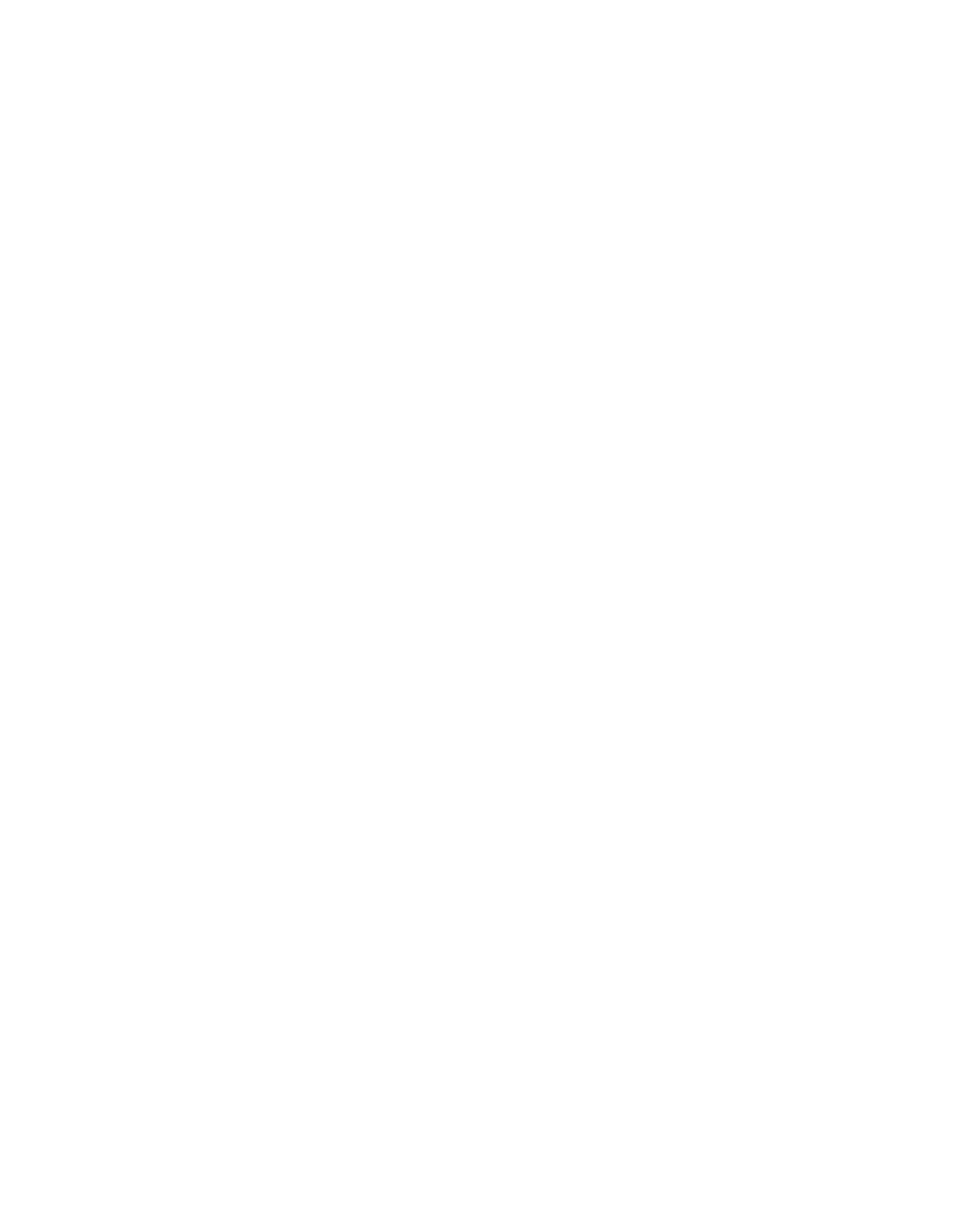# Appendix 2

# **Indian Gaming Casinos**

<span id="page-56-0"></span>

|                                                               |                          | Electronic     |                    |                   |
|---------------------------------------------------------------|--------------------------|----------------|--------------------|-------------------|
|                                                               |                          | Gaming         | Table              | Date Updated      |
| Indian Tribe or Band and Facility                             | Location                 | <b>Devices</b> | Games <sup>1</sup> | by Division       |
| <b>Bad River Band of Lake Superior</b><br>Chippewa Indians    |                          |                |                    |                   |
| <b>Bad River Casino</b>                                       | Ashland                  | 457            | 8                  | <b>July 2007</b>  |
| <b>Forest County Potawatomi Community</b><br>of Wisconsin     |                          |                |                    |                   |
| Potawatomi Bingo Casino                                       | Milwaukee                | 1,721          | 55                 | May 2007          |
| Northern Lights Casino                                        | Carter                   | 500            | 17                 | June 2007         |
| <b>Ho-Chunk Nation</b>                                        |                          |                |                    |                   |
| Ho-Chunk Casino                                               | Baraboo                  | 2,461          | 61                 | January 2007      |
| Rainbow Casino                                                | Nekoosa                  | 682            | 11                 | February 2007     |
| Majestic Pines Casino                                         | <b>Black River Falls</b> | 621            | 9                  | March 2007        |
| <b>Whitetail Crossing</b>                                     | Tomah                    | 96             | $\mathbf 0$        | <b>March 2007</b> |
| Lac Courte Oreilles Band of Lake Superior<br>Chippewa Indians |                          |                |                    |                   |
| Lac Courte Oreilles Casino                                    | Hayward                  | 679            | 16                 | May 2006          |
| <b>Grindstone Creek</b>                                       | Hayward                  | 80             | $\boldsymbol{0}$   | May 2006          |
| Lac du Flambeau Band of Lake Superior<br>Chippewa Indians     |                          |                |                    |                   |
| Lake of the Torches Casino                                    | Lac du Flambeau          | 809            | 14                 | April 2007        |
| <b>Menominee Indian Tribe of Wisconsin</b>                    |                          |                |                    |                   |
| Menominee Nation Casino                                       | Keshena                  | 806            | 17                 | February 2006     |
| Crystal Palace Bingo                                          | Keshena                  | 44             | 0                  | February 2006     |
| Oneida Tribe of Indians of Wisconsin                          |                          |                |                    |                   |
| Oneida Bingo and Casino                                       | Ashwaubenon              | 989            | 25                 | November 2005     |
| Irene Moore Activity Center                                   | Ashwaubenon              | 905            | $\bf{0}$           | November 2005     |
| Mason Street Casino                                           | Green Bay                | 682            | 10                 | November 2005     |
| Highway 54 Convenience Store                                  | Hobart                   | 152            | $\mathbf 0$        | November 2005     |
| Oneida Travel Center                                          | Oneida                   | 150            | $\mathbf 0$        | November 2005     |
| Highway E and EE Convenience Store                            | Green Bay                | 78             | $\bf{0}$           | November 2005     |
| Radisson Hotel and Conference Center                          | Ashwaubenon              | 32             | $\pmb{0}$          | November 2005     |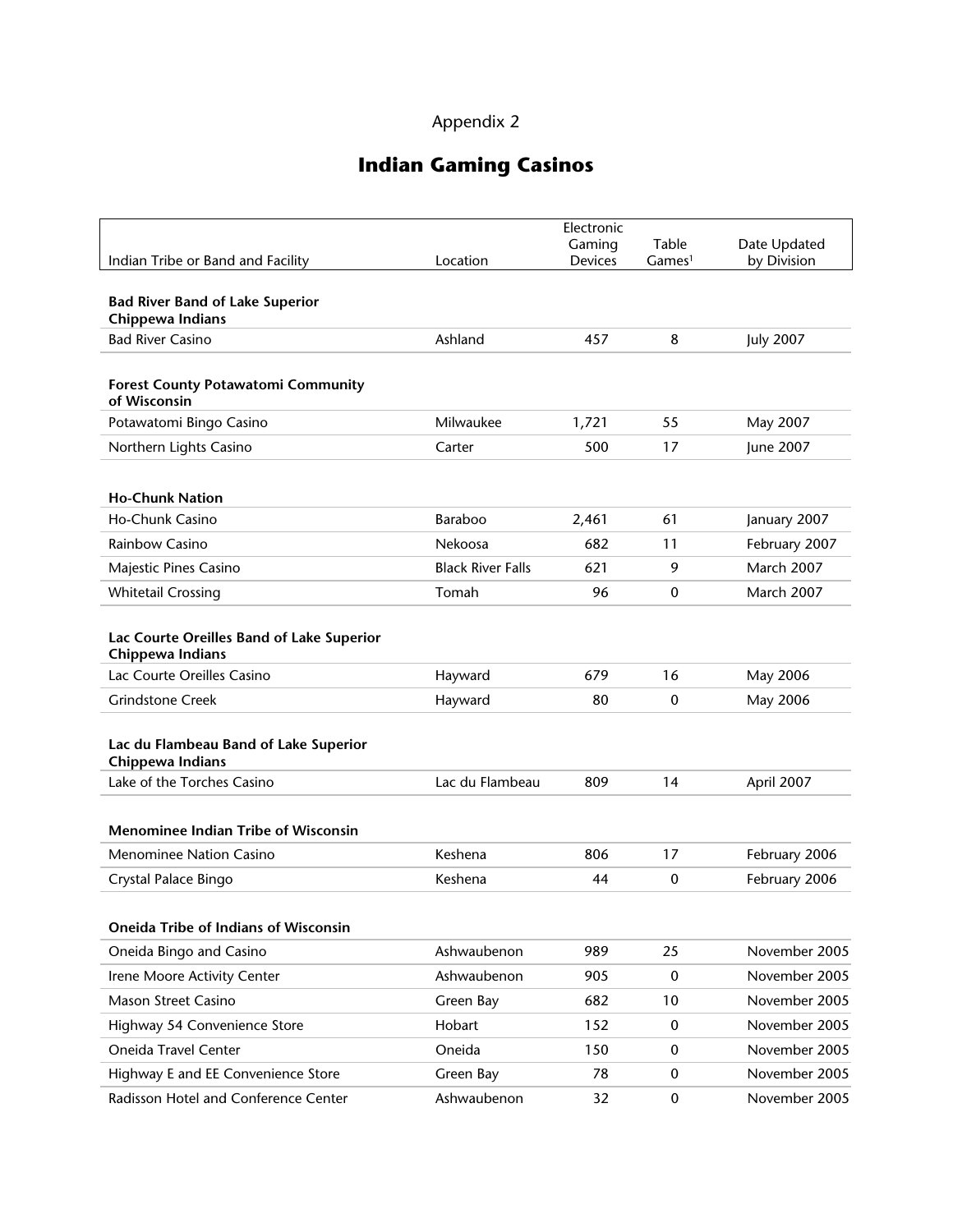|                                         |               | Electronic |                    |                  |
|-----------------------------------------|---------------|------------|--------------------|------------------|
|                                         |               | Gaming     | Table              | Date Updated     |
| Indian Tribe or Band and Facility       | Location      | Devices    | Games <sup>1</sup> | by Division      |
|                                         |               |            |                    |                  |
| <b>Red Cliff Band of Lake Superior</b>  |               |            |                    |                  |
|                                         |               |            |                    |                  |
| Chippewa Indians                        |               |            |                    |                  |
| Isle Vista Casino                       | Bayfield      | 247        | 3                  | October 2005     |
|                                         |               |            |                    |                  |
|                                         |               |            |                    |                  |
| Sokaogon Chippewa Community             |               |            |                    |                  |
| Mole Lake Regency Resort Casino         | Mole Lake     | 499        | 9                  | August 2007      |
|                                         |               |            |                    |                  |
|                                         |               |            |                    |                  |
| St. Croix Chippewa Indians of Wisconsin |               |            |                    |                  |
| St. Croix Casino                        | Turtle Lake   | 1,222      | 45                 | <b>July 2006</b> |
|                                         |               |            |                    |                  |
| Hole in the Wall Casino                 | Danbury       | 362        | 12                 | August 2006      |
| Little Turtle Hertel Express            | Hertel        | 99         | $\mathbf{0}$       | August 2006      |
|                                         |               |            |                    |                  |
|                                         |               |            |                    |                  |
| <b>Stockbridge-Munsee Community</b>     |               |            |                    |                  |
| Mohican North Star Casino               | <b>Bowler</b> | 1,109      | 16                 | April 2006       |
|                                         |               |            |                    |                  |
| <b>Total</b>                            |               | 15,482     | 328                |                  |

1 Includes table games, such as poker, craps, baccarat, and roulette. Compacts do not limit the number of tables, and tribes are not required to inform the Division when they change the number in operation.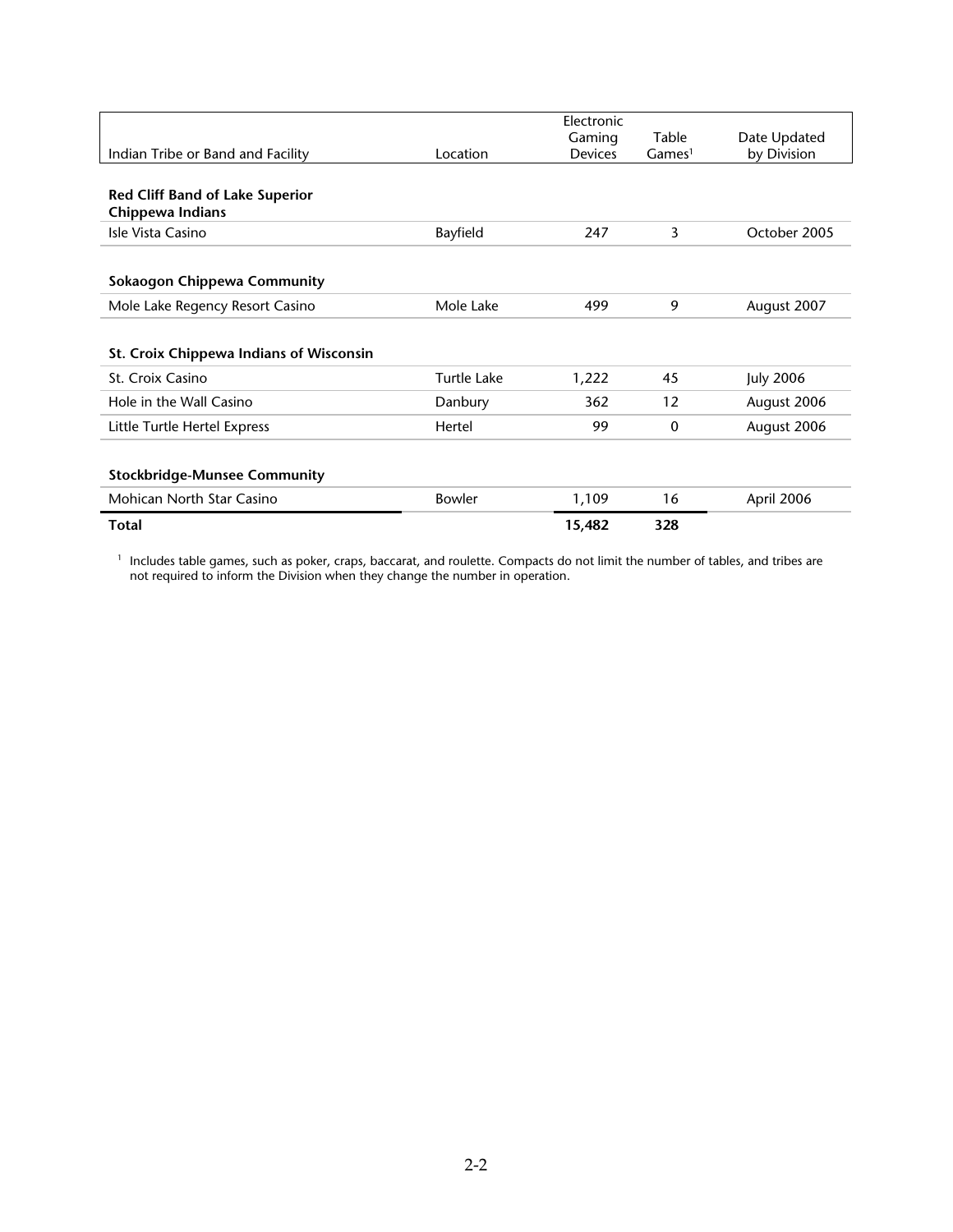## Appendix 3

## **Most Common Pari-Mutuel Racing Violations**

Dairyland Greyhound Park

<span id="page-58-0"></span>

| Violation                              | Description                                                                                                                                                                                                                                                                                                                          |
|----------------------------------------|--------------------------------------------------------------------------------------------------------------------------------------------------------------------------------------------------------------------------------------------------------------------------------------------------------------------------------------|
| Dog Over or Under Racing Weight        | Includes greyhounds weighing over or under their<br>designated racing weights. This may indicate improper care<br>of a dog, whose meals and food portions should be carefully<br>prescribed and monitored.                                                                                                                           |
| Positive Drug Test                     | Includes administering an improper substance to a dog<br>meant to alter its racing performance, such as cocaine or<br>methamphetamines. Also included is the presence of any<br>medication within a dog's bloodstream not on a list of<br>authorized medications for that dog, whether or not the<br>medication affects performance. |
| <b>Expired Vaccination</b>             | Includes the expiration of vaccinations against diseases such<br>as distemper or rabies, which could allow an animal to<br>become infected and perhaps transmit the diseases to other<br>dogs or to humans.                                                                                                                          |
| Failure to Pay Fine                    | Failure to pay fines assessed for violations such as an<br>overweight dog, or failure to pay an imposed forfeiture<br>resulting from a violation.                                                                                                                                                                                    |
| Possession of Substance not Prescribed | Includes possession of a substance that is not on the list of<br>permitted canine medications or for medications for which<br>they do not have a prescription.                                                                                                                                                                       |
| Failure to Present Dog at Weigh-In     | Failure of a dog owner to bring the dog to weigh-in prior to<br>the beginning of a race.                                                                                                                                                                                                                                             |
| Violating the Integrity of Racing      | A violation not in the best interest of the racing industry,<br>such as a racing teller helping a bettor avoid paying taxes on<br>winnings. This includes any activity that is not defined in<br>statutes or administrative code, but may be harmful to the<br>racing program.                                                       |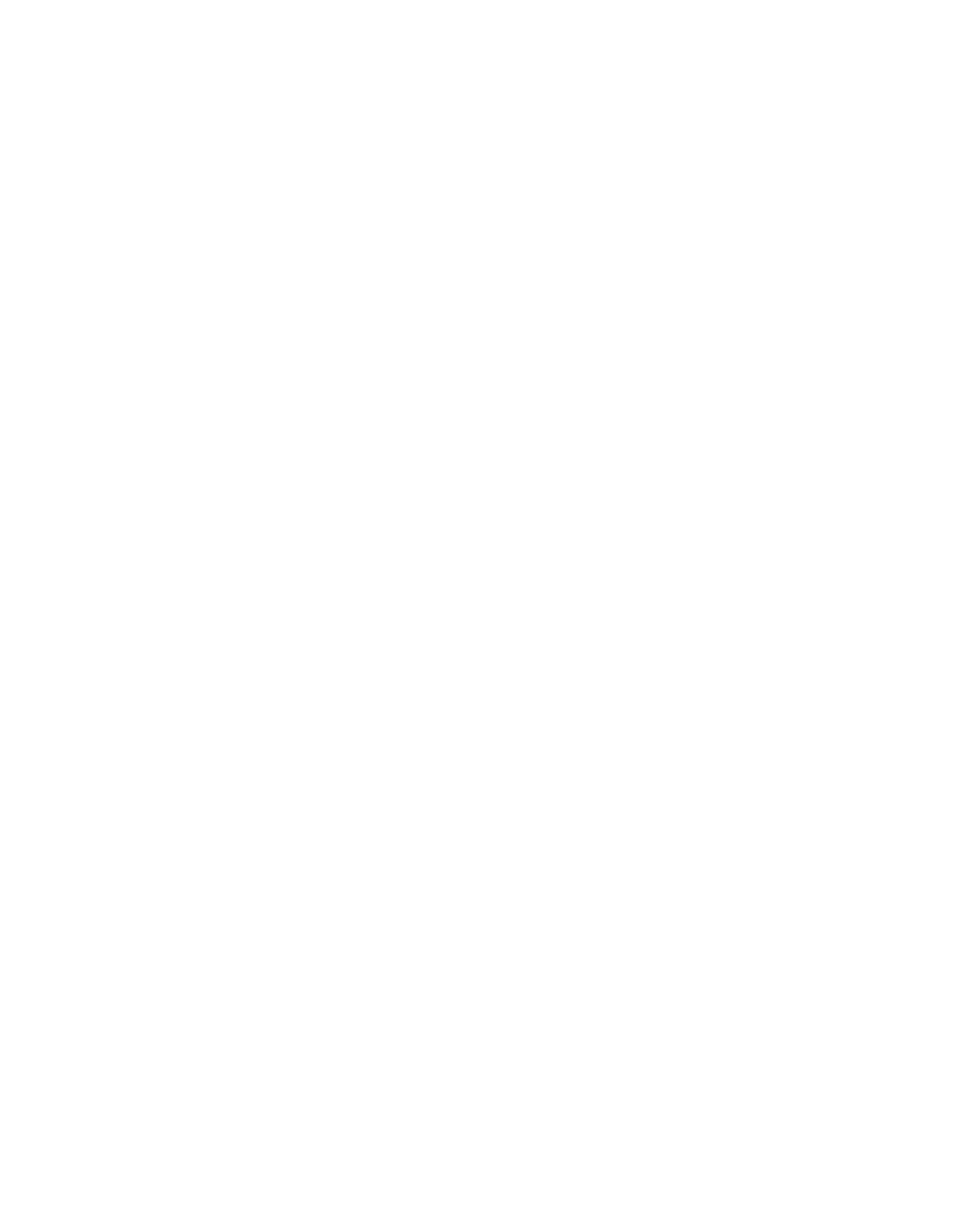<span id="page-60-0"></span>

**JIM DOYLE GOVERNOR MICHAEL L. MORGAN SECRETARY ROBERT W. SLOEY**  ADMINISTRATOR **DIVISION OF GAMING** 2005 W Beltline Hwy., Suite 201 Post Office Box 8979 Madison, WI 53708-8979 Voice (608) 270-2555 - Fax (608) 270-2564

September 13, 2007

Janice Mueller, State Auditor Legislative Audit Bureau 22 East Mifflin Street, Suite 500 Madison, WI 53703

Dear Ms. Mueller:

Thank you for the opportunity to respond to the Legislative Audit Bureau's performance evaluation of the Department of Administration, Division of Gaming. We recognize and appreciate the substantial time and effort of the members of the audit team throughout the evaluation. Your review of our operations is an important part of the regulation of gaming in Wisconsin.

The Division of Gaming (Division) takes very seriously its responsibility to oversee gaming and works to ensure compliance to the provisions negotiated in the compacts with Wisconsin's Tribes. The Division's focus is on strict internal controls that safeguard assets, prevent diversion of revenue, preserve reliable records and accounts of transactions and protect the fairness of the games. These measures serve to both restrict and monitor physical access to sensitive areas and materials. They also ensure that oversight and audit trails are created by multiple, independent departments when access is allowed.

The Data Collection System is an integral tool for the Division in the discharge of its oversight responsibilities. Each slot machine accounting system maintained by the casinos has nearly 200 data fields. The system provides all that information to the Data Collection System weekly. The Division does use the information from the Data Collection System to calculate revenue and monitor the payout percentage for each machine.

The Division of Gaming has reviewed the findings identified by the Legislative Audit Bureau and has implemented changes in our procedures and in the Data Collection System database, as recommended in the report:

- The Division has already taken steps to correct the data problems with the drop meter fields and has added review of this data to our routine regulatory monitoring procedures.
- The Division is also, again, routinely monitoring reports from Tribes that show they are appropriately identifying, investigating and documenting variances in meters in gaming machines.